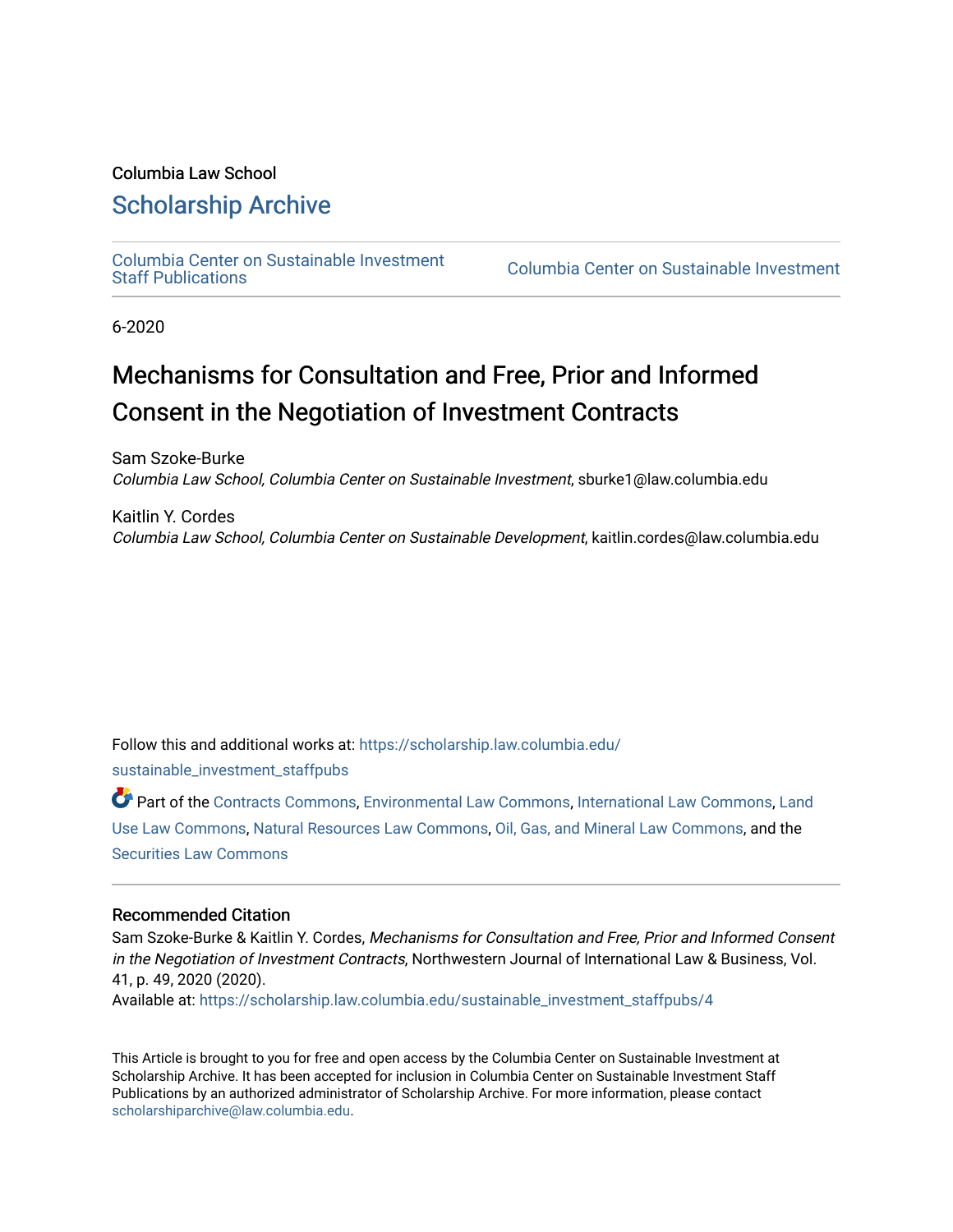

# **Mechanisms for Consultation and Free, Prior and Informed Consent in the Negotiation of Investment Contracts**

**June 2020 Working Draft**

**Publication forthcoming: NORTHWESTERN JOURNAL OF INTERNATIONAL LAW & BUSINESS Vol. 41 (2020-2021)**

Sam Szoke-Burke<sup>1</sup> and Kaitlin Y. Cordes<sup>2,3</sup>

<sup>&</sup>lt;sup>1</sup> Senior Legal Researcher, Columbia Center on Sustainable Investment.

<sup>&</sup>lt;sup>2</sup> Head: Land and Agriculture; Lead: Human Rights and Investment, Columbia Center on Sustainable Investment.

<sup>&</sup>lt;sup>3</sup> This article is the subject of extensive and sustained research and collaboration by a range of actors to whom the authors would like to express their sincere gratitude. We would like to re-extend our deep thanks to the Indigenous and civil society representatives who participated in the Columbia Center on Sustainable Investment and Middlesex University London workshop on "The politics and practice of FPIC: Understanding power, interests and what they mean for inclusive and effective investment-related decision-making," which was held in New York on April 25, 2019, co-organized with Tehtena Mebratu-Tsegaye and Cathal Doyle, and implemented with support from the Ford Foundation. We are extremely grateful to Cathal Doyle, Federica Violi and Lara Wallis for their immensely helpful and probing peer reviews of an earlier version of this article. We also benefitted from research assistance from CCSI interns Alex Lutz, Inès Rejraji, Aarthi Sridharan, and Jo Wu, and from research conducted by Jesse Coleman for a 2017 working paper entitled "Articulating a Rights-Based Argument for Land Contract Disclosure." Jodi Liss also provided helpful comments. Sam Szoke-Burke presented an earlier version of this article at the 2017 World Bank Land and Poverty Conference.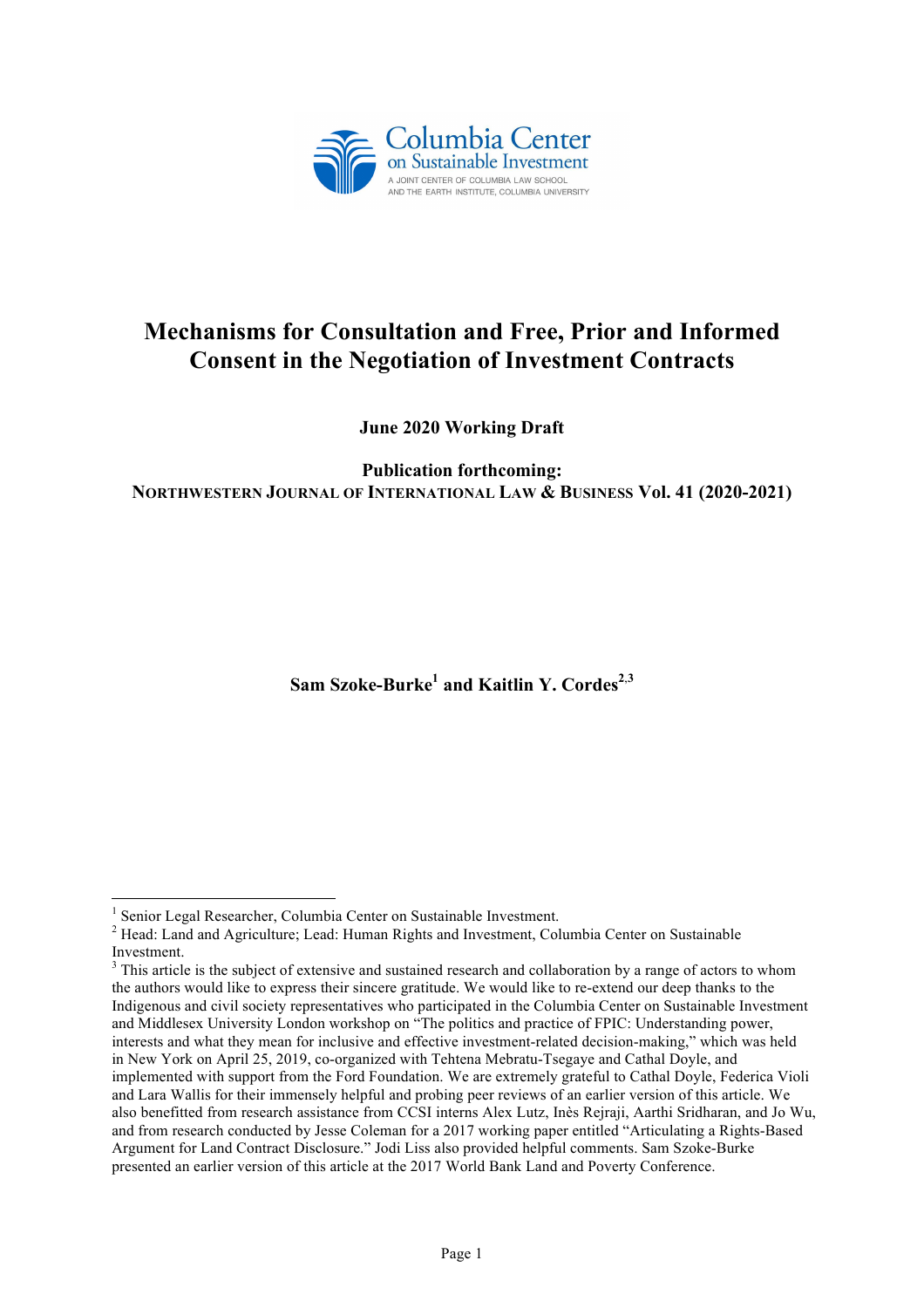### **Abstract**

Investor-state contracts are regularly used in low- and middle-income countries to grant concessions for land-based and natural resource investments, such as agricultural, extractive industry, forestry, or renewable energy projects. These contracts are rarely negotiated in the presence of, or with meaningful input from, the people who risk being adversely affected by the project. This practice will usually risk violating requirements for meaningful consultation, and, where applicable, free, prior and informed consent (FPIC), and is particularly concerning when the investor-state contract gives the investor company rights to lands or resources over which local communities have legitimate claims.

This article explores how consultation and FPIC processes can be practically integrated into investor-state contract negotiations to better safeguard the land rights and human rights of members of project-affected communities. Based on a review of relevant international law standards and guidance documents, a close analysis of typical investor-state negotiations and of consultation and consent processes in other contexts, and a workshop with Indigenous and civil society representatives, the article provides three options for integrating consultation and consent processes into contract negotiations, the appropriateness of which will vary depending on local contexts and communities' resources and decision-making structures.

#### **Key words:**

Consent, Consultation, Contracts, Investment, Negotiations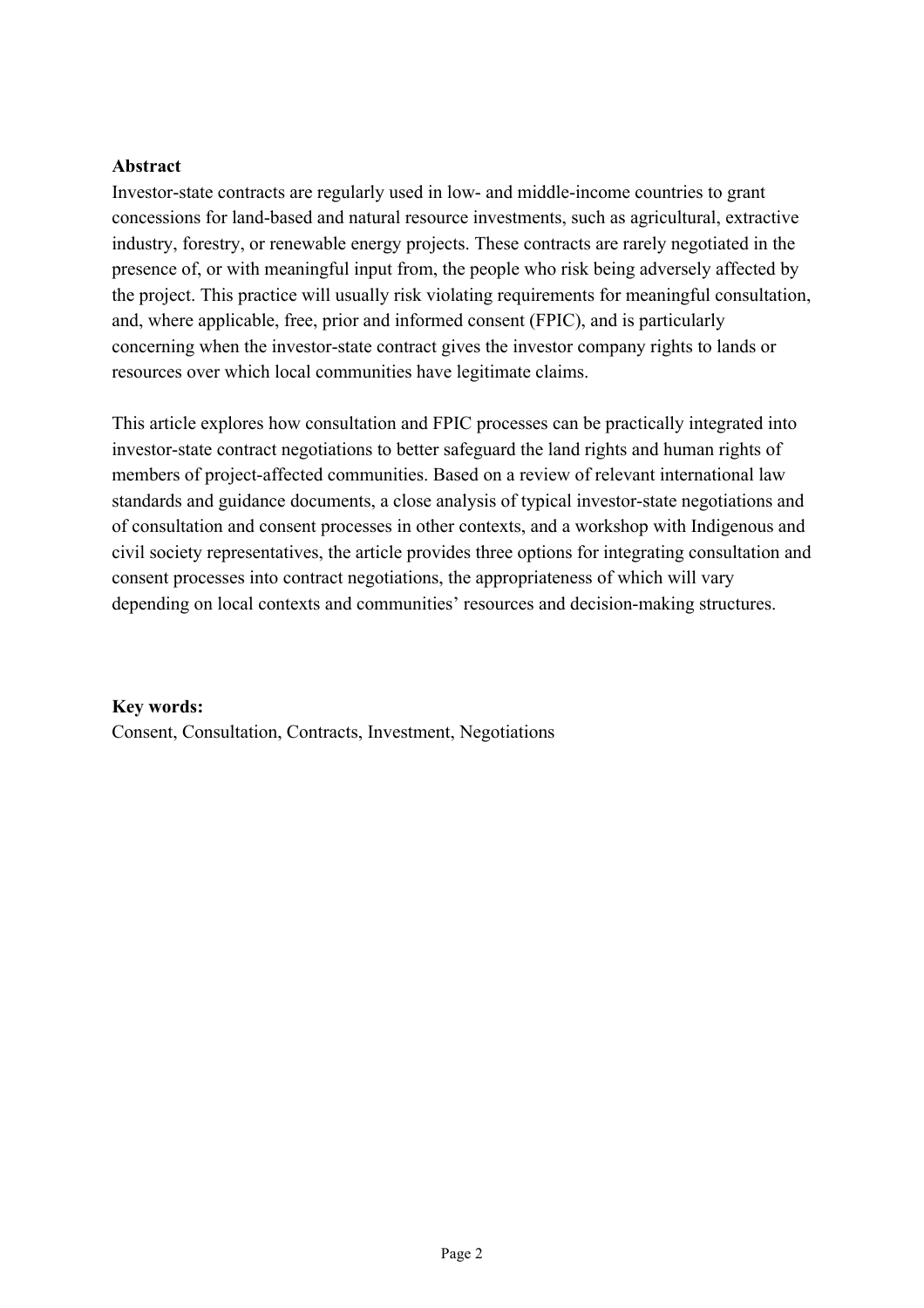# **Table of Contents**

| 1. A proviso: Consultation and FPIC processes must take place before authorization, and should be |     |
|---------------------------------------------------------------------------------------------------|-----|
|                                                                                                   |     |
|                                                                                                   |     |
|                                                                                                   |     |
| 3. Consultation and FPIC standards relating to contract negotiations 18                           |     |
|                                                                                                   |     |
|                                                                                                   |     |
|                                                                                                   |     |
|                                                                                                   |     |
|                                                                                                   |     |
| IV. Modes of consultation and FPIC for investment contract negotiations30                         |     |
|                                                                                                   |     |
| 2. Factors affecting increased community involvement in investment contract negotiations32        |     |
|                                                                                                   |     |
|                                                                                                   |     |
| 4. Option two: Community participation in negotiations, as a non-party  40                        |     |
|                                                                                                   |     |
| 5. Option three: Including the community as a party / Tripartite investment contracts  43         |     |
|                                                                                                   |     |
|                                                                                                   | .49 |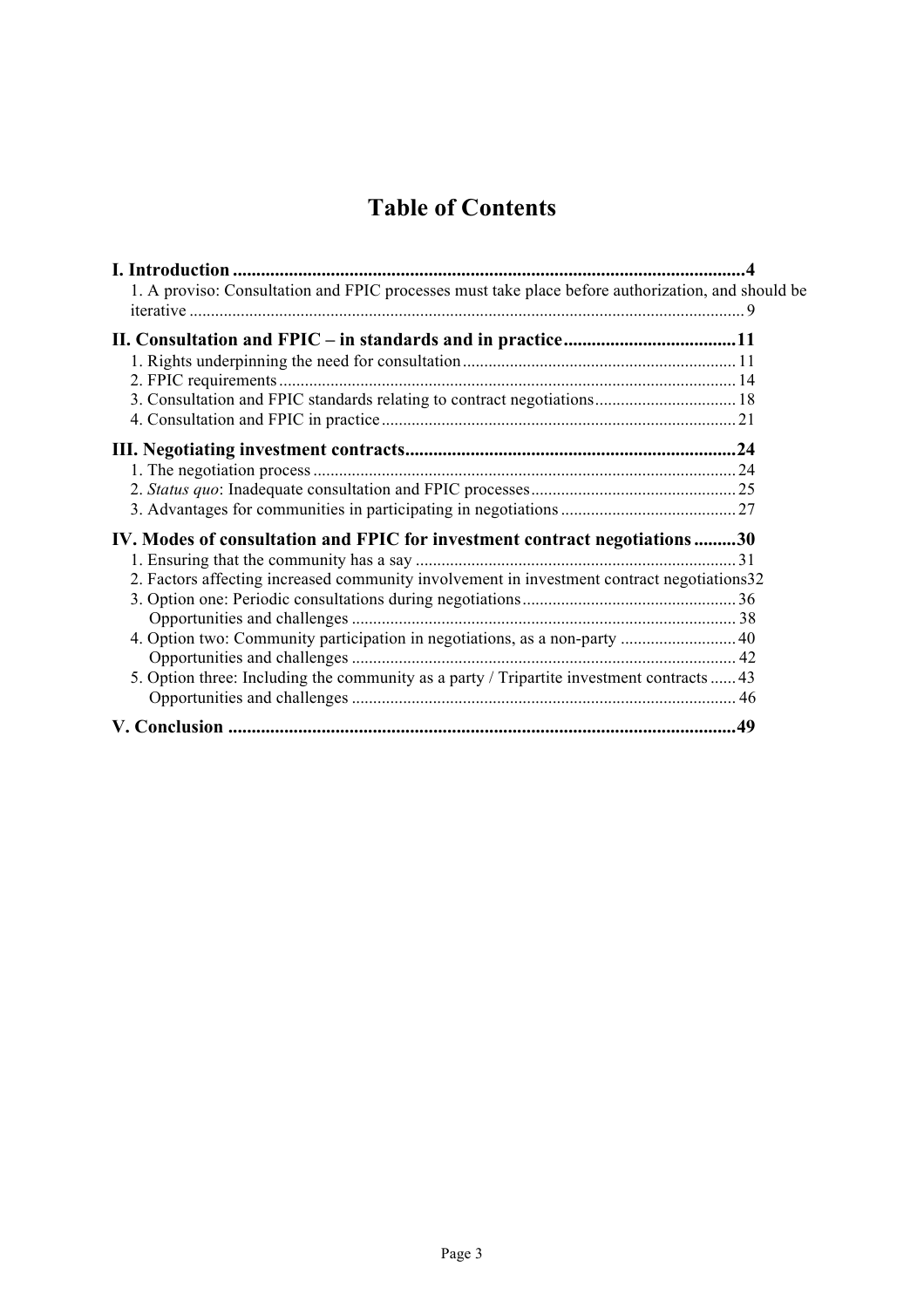#### **I. Introduction**

Large-scale natural resource investments can pose significant threats to the land rights and human rights of local communities and their members. International law and guidance documents require meaningful consultation with—and in some cases, the free, prior and informed consent (FPIC) of—project-affected communities, and much work has been done to articulate how this can be implemented in the context of resource investments. Yet one area that is less explored is whether, and if so how, consultation and FPIC processes can be built into negotiations of the investor-state contracts that grant concessions or lease land to investor companies. <sup>4</sup> Contract negotiations are an important stage of the investment for community participation, as the signing of an investment contract will usually have the effect of limiting the right to give or withhold FPIC to the proposed project, if a community has not initially provided its FPIC. Adequately operationalizing meaningful consultation and FPIC at the contract negotiation stage thus becomes a crucial means of protecting community rights for later stages of the investment lifecycle.

Investor-state contracts are regularly used in low- and middle-income countries to grant concessions or provide leases for land-based and natural resource investments, including agricultural, forestry, extractive industry, and renewable energy projects.<sup>5</sup> These contracts, which are negotiated between host governments and investor companies, typically allocate rights to access, occupy, and develop land and/or resources for the investment project, in exchange for revenue (through land rents, taxes, and other fees) and other potential rents to

<sup>&</sup>lt;sup>4</sup> This article also uses the term "investors" to refer to proponent companies who seek to establish, or actually carry out, a natural resource project in a host country. Investor-state contracts are also referred to as "investment contracts." <sup>5</sup> *See, e.g.,* Kaitlin Y. Cordes et al., *At the Intersection of Land Grievances and Legal Liability: The Need to* 

*Reconsider Contract Rights and Expectations at the Supranational Level*, 49(2) LOY. U. CHI. L. J., 515, 536 (2017) and DAVID KIENZLER ET AL., COLUM. CTR. ON SUSTAINABLE INV., NATURAL RESOURCE CONTRACTS AS A TOOL FOR MANAGING THE MINING SECTOR 5 (2015).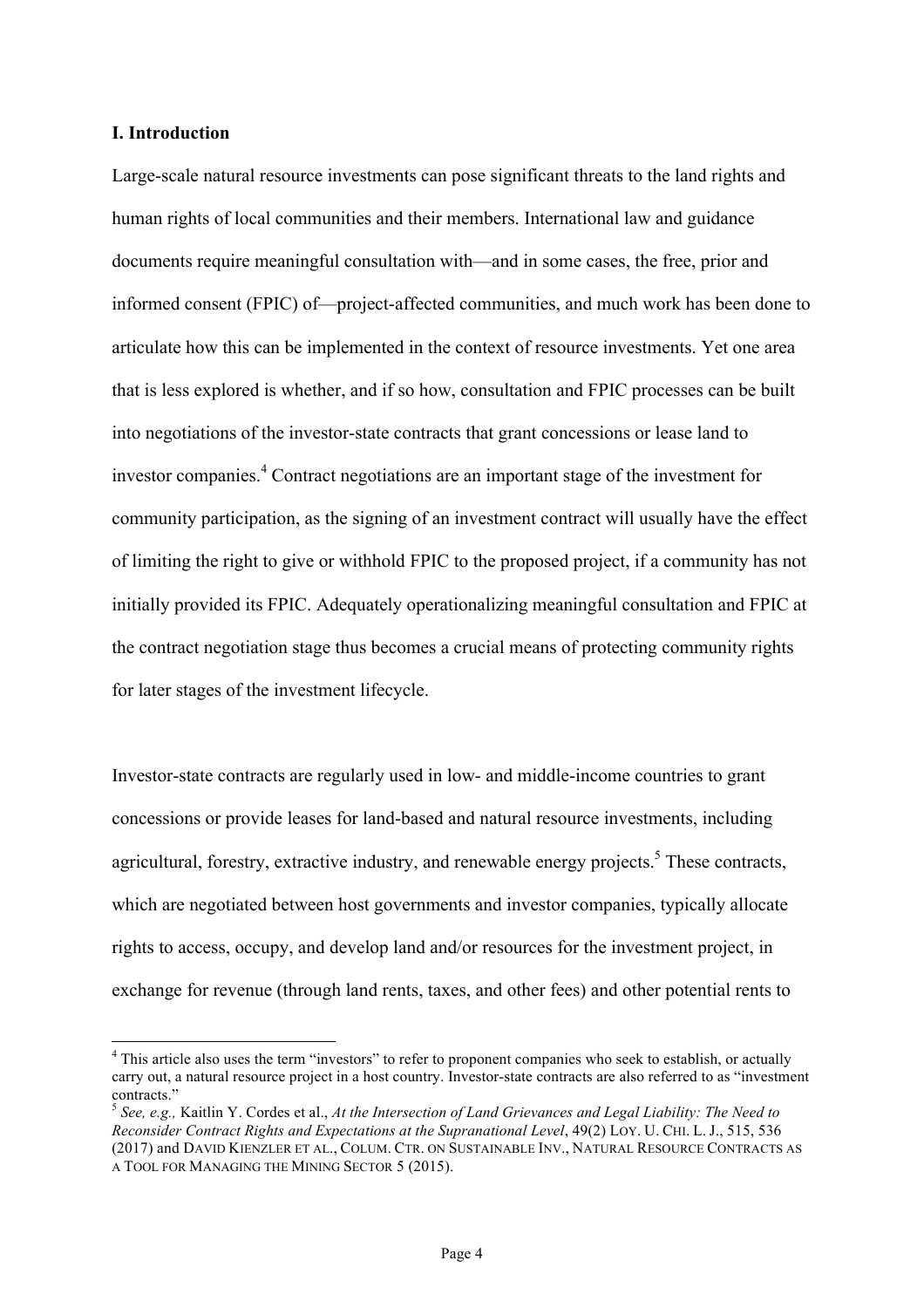the host government, such as infrastructure development or employment creation. Investment contracts are rarely negotiated in the presence of, or with meaningful input from, the people who risk being adversely affected by the project, including those with legitimate claims to lands or resources underlying the project. (Soft law instruments like the Voluntary Guidelines on the Responsible Governance of Tenure of Land, Fisheries and Forests ("VGGT") call for the respect of *all* legitimate tenure rights, whether or not they are legally recognized.<sup>6</sup>) In such scenarios, relevant requirements for meaningful consultation and, where applicable, FPIC—whether under international law, domestic law, or industry or finance-related standards—are arguably not satisfied.

While investor-state contracts are commonly used for agricultural, forestry and extractive industry investments in the many parts of the global south, some countries' domestic laws require that companies seeking access to land or resources negotiate directly with community representatives or local authorities, rather than with the host government. This is more common for agricultural and forestry concessions than for extractive projects, as domestic laws usually set out that governments hold ownership rights over sub-surface minerals, regardless of who has legal title to the area in which such minerals are located. Jurisdictions and scenarios where companies must negotiate directly with community representatives or local authorities are outside the scope of this article. That said, it should not be taken for granted that having a community representative or local authority as a contractual party means that the government has fulfilled its obligations regarding consultation or FPIC. On the contrary, such negotiations can concentrate power into the hands of local leaders who are

 <sup>6</sup> See Food and Agriculture Organization of the United Nations [FAO], *Voluntary Guidelines on the Responsible*  Governance of Tenure of Land, Fisheries, and Forests in the Context of National Food Security [hereinafter] VGGT], Principle 3, ¶¶ 3.1(1) and 3.2 (calling on states to "[r]ecognize and respect all legitimate tenure right holders and their rights," whether such rights are "formally recorded or not," and stating that "business enterprises have a responsibility to respect human rights and legitimate tenure rights").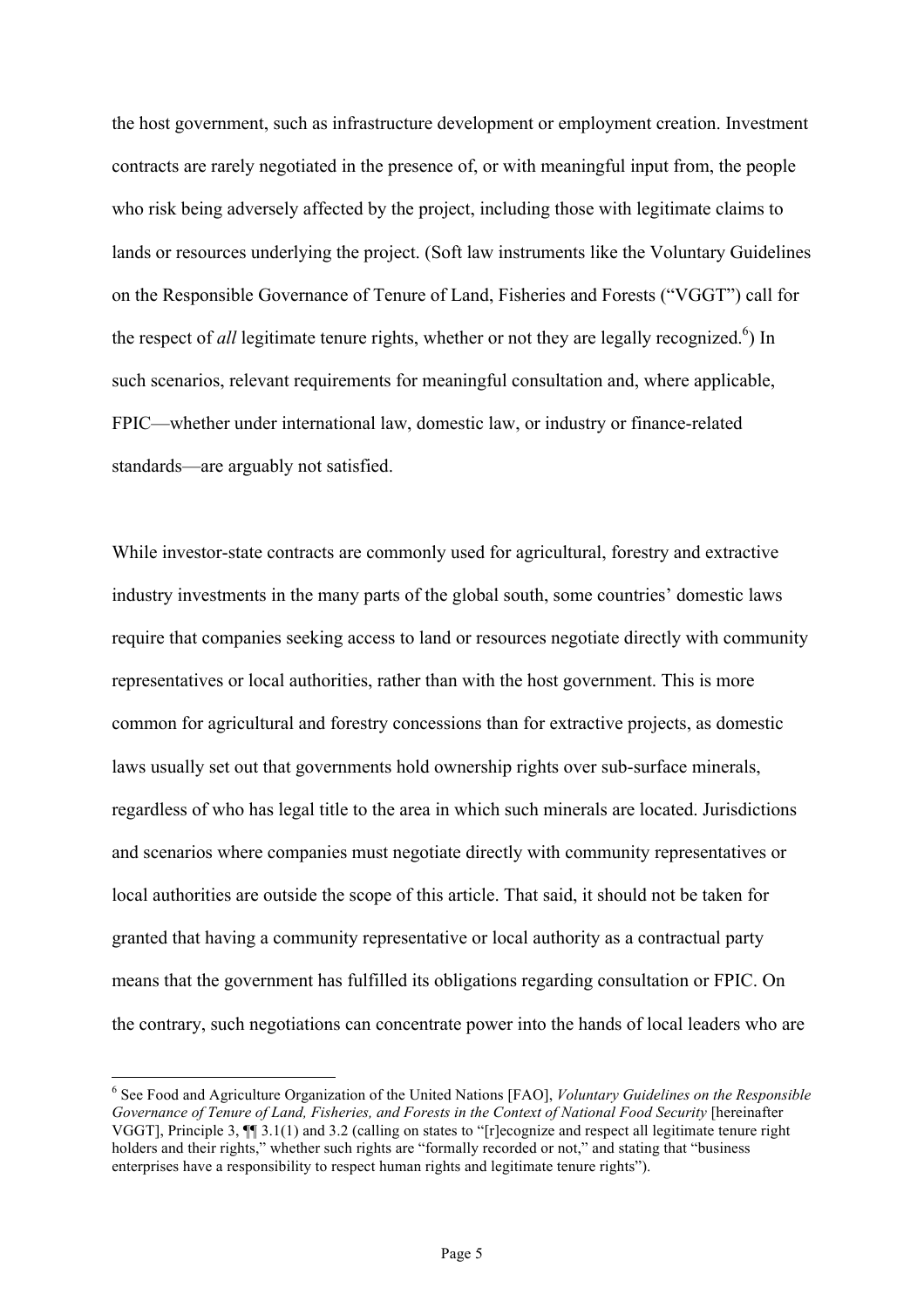not always incentivized to act in the interests of the community, or to ensure the community remains abreast of developments and provides its FPIC.<sup>7</sup>

Of course, respect for FPIC goes far beyond simply inserting consent processes into an anticipated or ongoing negotiation between a host government and investor. FPIC, distilled to its essence, is about the right of Indigenous people, and at times other communities, $8$  to decide for themselves how their lands and resources are used and managed. To the extent that FPIC is required, communities must be able to access and understand relevant information, interact with relevant stakeholders, and influence project proposals, including before the government decides on, or grants any authorizations for, a proposed investment project.<sup>9</sup> Similarly, for consultation to be meaningful, communities must have the opportunity to influence decision-making on projects that will affect them. This, too, requires more than the passive transfer of information<sup>10</sup> or simply meeting with communities to discuss a proposed project in general terms. Sufficient time and opportunity must be provided for community perspectives to be incorporated into any decision-making regarding the proposed project, through culturally appropriate processes designed in line with the community's customary

*Indigenous Peoples*, ¶ 46(i), U.N. Doc. E/C.19/2005/3 (Feb. 17, 2005) [hereinafter *International Workshop on Methodologies*]; Christian Courtis, *Notes on the Implementation by Latin American Courts of the ILO Convention 169 on Indigenous Peoples*," 18 INT'L J. ON MINORITY & GROUP RTS. 433, 447 (2011); INTERNATIONAL LABOUR ORGANIZATION, *Part 2: Domestic Courts – Costa Rica 5*, *in* APPLICATION OF CONVENTION NO. 169 BY DOMESTIC AND INTERNATIONAL COURTS IN LATIN AMERICA: A CASEBOOK 136, 136 (2009), https://www.ilo.org/wcmsp5/groups/public/---ed\_norm/---

 <sup>7</sup> *See, e.g.*, Tom Lavers & Festus Boamah, *The Impact of Agricultural Investments on State Capacity: A Comparative Analysis of Ethiopia and Ghana*, 72 GEOFORUM 94, 102 (2016) ("[I]n Ghana politically powerful chiefs have sought to re-assert their authority over land and the local population by allocating community land to investors, based on investors' demands rather than the priorities of the state. This strategy has been employed to strengthen chiefs' territorial claims with respect to neighbouring authorities and to cultivate patron-client networks as both local citizens and migrants in biofuel project areas are increasingly dependent on personal ties with chiefs and other local political elites to maintain their livelihoods.")

<sup>&</sup>lt;sup>8</sup> While most commonly associated with Indigenous and tribal peoples, FPIC rights have been ascribed to other communities. *See* Part II(2), *infra*, for a discussion of FPIC rights and the many industry and multi-stakeholder initiative standards that require the FPIC of *all*, and not only Indigenous, communities. <sup>9</sup> *Report of the International Workshop on Methodologies Regarding Free, Prior and Informed Consent and* 

<sup>&</sup>lt;sup>10</sup> Joyce B. Mbongo Endeley & Fondo Sikud. The Social Impact of the Chad-Cameroon Oil Pipeline: How Industrial Development Affects Gender Relations, Land Tenure, and Local Culture 76 (2007).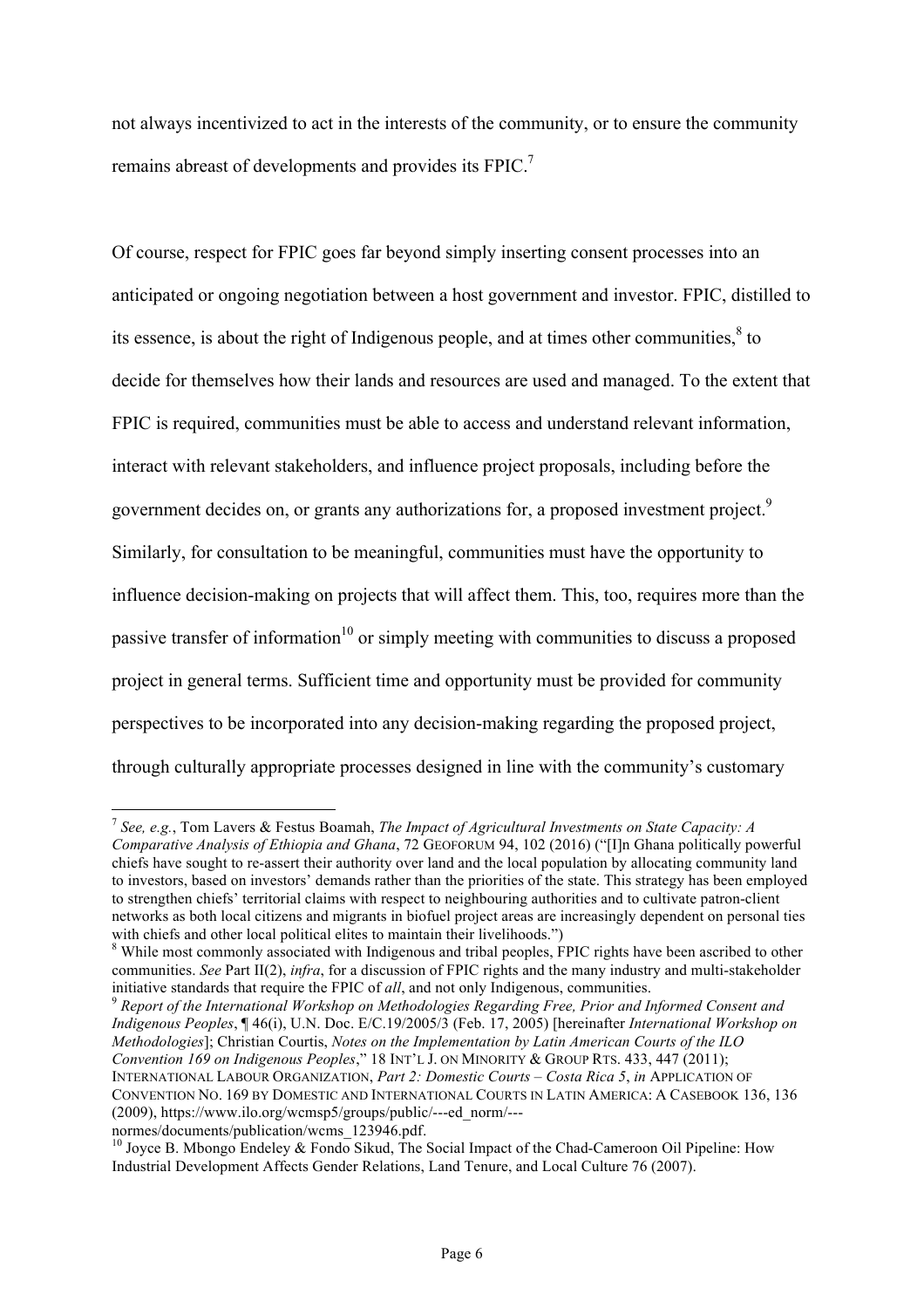decision-making processes where applicable, rather than those imposed by the government or company. This article thus considers that incorporating rights to consultation and FPIC into contract negotiations can help meet those rights' requirements for iterative and on-going respect; we do not advocate for such processes being the first or only opportunity for community input into decision-making.

Investor interest in land and resource investments is often cyclical. For instance, dramatically increased food prices caused a spike in the negotiation of investment contracts concluded between companies and host governments for agricultural projects in 2005; this "global rush for land" slowed, without stopping, by  $2012$ <sup>11</sup> Similarly, development of new projects in the extractive industries slowed in response to dramatic drops in commodities prices that began midway through 2014, following the "commodity supercycle".<sup>12</sup> While subject to change in the immediate future, the economic impact of the Covid-19 crisis has seen a further dramatic drop in many commodity prices.13 Financiers and other investors are also increasingly factoring environmental and social impacts into risk analyses and decision-making, including on issues such as climate change and land grabs. This creates a window of opportunity for developing better consultation and FPIC practices in relation to investment contract negotiations between companies and governments. Further, given increasing criticism of investor-state dispute settlement and recent calls for a moratorium of investor-initiated treaty

<sup>&</sup>lt;sup>11</sup> Kerstin Nolte et al., International Land Deals for Agriculture: Fresh Insights from the Land Matrix: Analytical Report II 12 (2016).

<sup>&</sup>lt;sup>12</sup> Lisa Sachs & Nicolas Maennling, *Resource Resilience: How to Break the Commodities Cycle*, WORLD POL. REV. (May 26, 2015), http://www.worldpoliticsreview.com/articles/15848/resource-resilience-how-to-breakthe-commodities-cycle; Thomas Lassourd & David Manley, *Guest Post: 10 Consequences of the Commodity Crash*, FIN. TIMES (Feb. 4, 2015), https://www.ft.com/content/a635b463-b19f-36ef-8a81-c4c332bfe14e.<br><sup>13</sup> John Baffes & Peter Nagle, The Outlook for Commodity Markets, and the Effects of Coronavirus, in Six

Charts, WORLD BANK BLOGS, (Apr. 23, 2020), https://blogs.worldbank.org/voices/outlook-commodity-marketsand-effects-coronavirus-six-charts?cid=SHR\_BlogSiteShare\_EN\_EXT.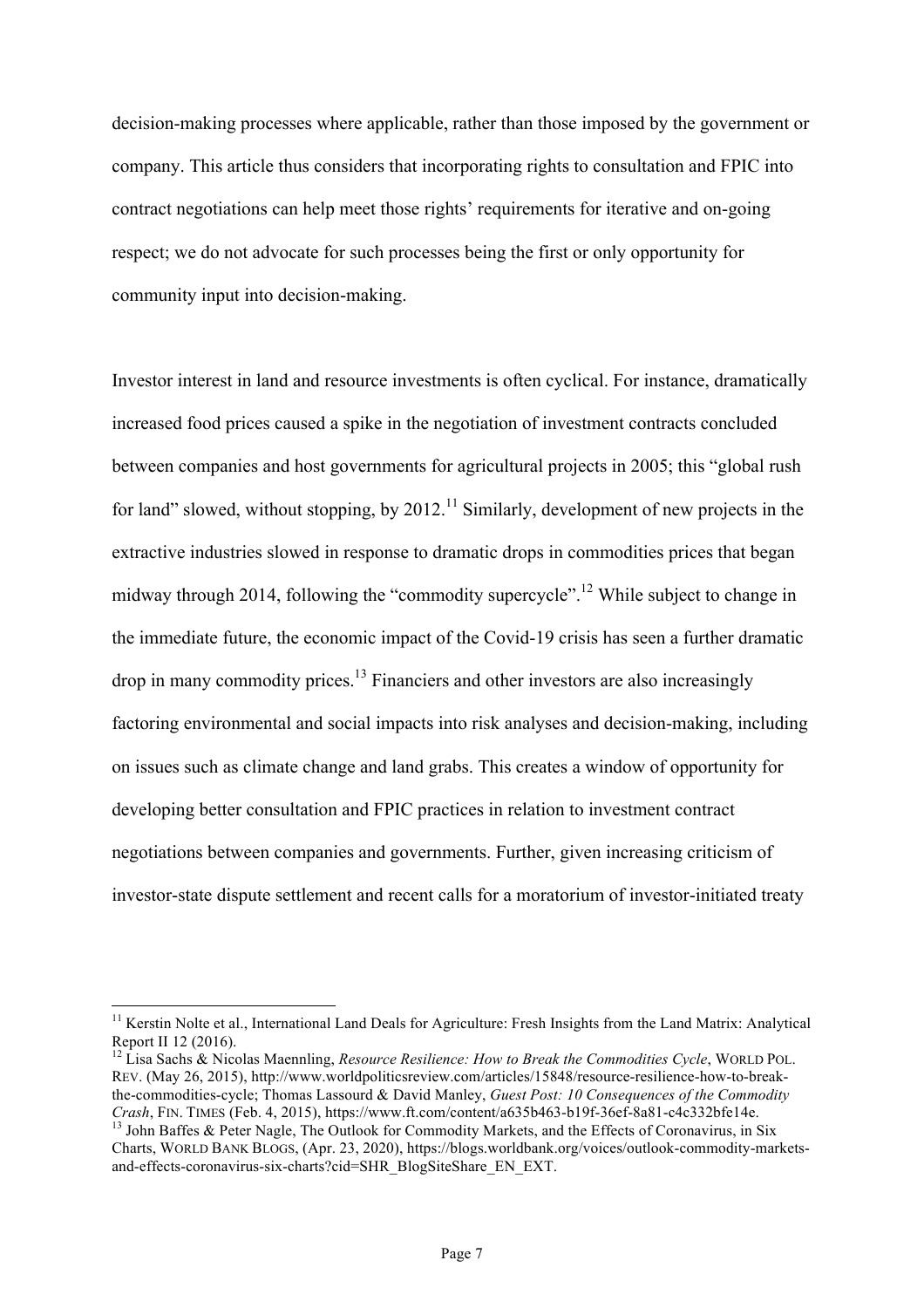claims against host governments,<sup>14</sup> investment contracts may become even more central in the governance of investment projects, and thus merit particularly close scrutiny. This article does not endorse investment contracts as an optimal means of regulating resource investments; rather, it acknowledges the prevalence of such contracts in current practices, and the need to ensure that governments continuing to use such contracts also comply with their consultation and FPIC obligations at the contract negotiation stage.

This article provides suggestions to assist stakeholders involved in or affected by natural resource investments, including project-affected communities, companies, and host governments, as well as civil society organizations and other actors working to make such investments more responsible. It seeks to have a practical impact by articulating options for building consultation and FPIC processes into investment contract negotiations, and by analyzing their feasibility and the degree to which they allow for meaningful community participation. Underlying the consideration of these options is an assumption that current levels of community involvement at the contract negotiation stage are usually inadequate, and that, as mentioned above, community participation at this stage cannot constitute the earliest or full extent of consultation and FPIC processes that a government must carry out.

The article starts by examining international legal standards and best practices for informed community participation in decision-making regarding resource investments, as well as the steps that some communities have taken in practice to organize and democratize decisionmaking around land and resource use. It then considers investment contract negotiation processes, which generally lack adequate community involvement, and the potential

<sup>&</sup>lt;sup>14</sup> Phil Bloomer et al., *Call for ISDS Moratorium During COVID-19 Crisis and Response*, COLUM. CTR. ON SUSTAINABLE INV. (May 6, 2020), http://ccsi.columbia.edu/2020/05/05/isds-moratorium-during-covid-19/.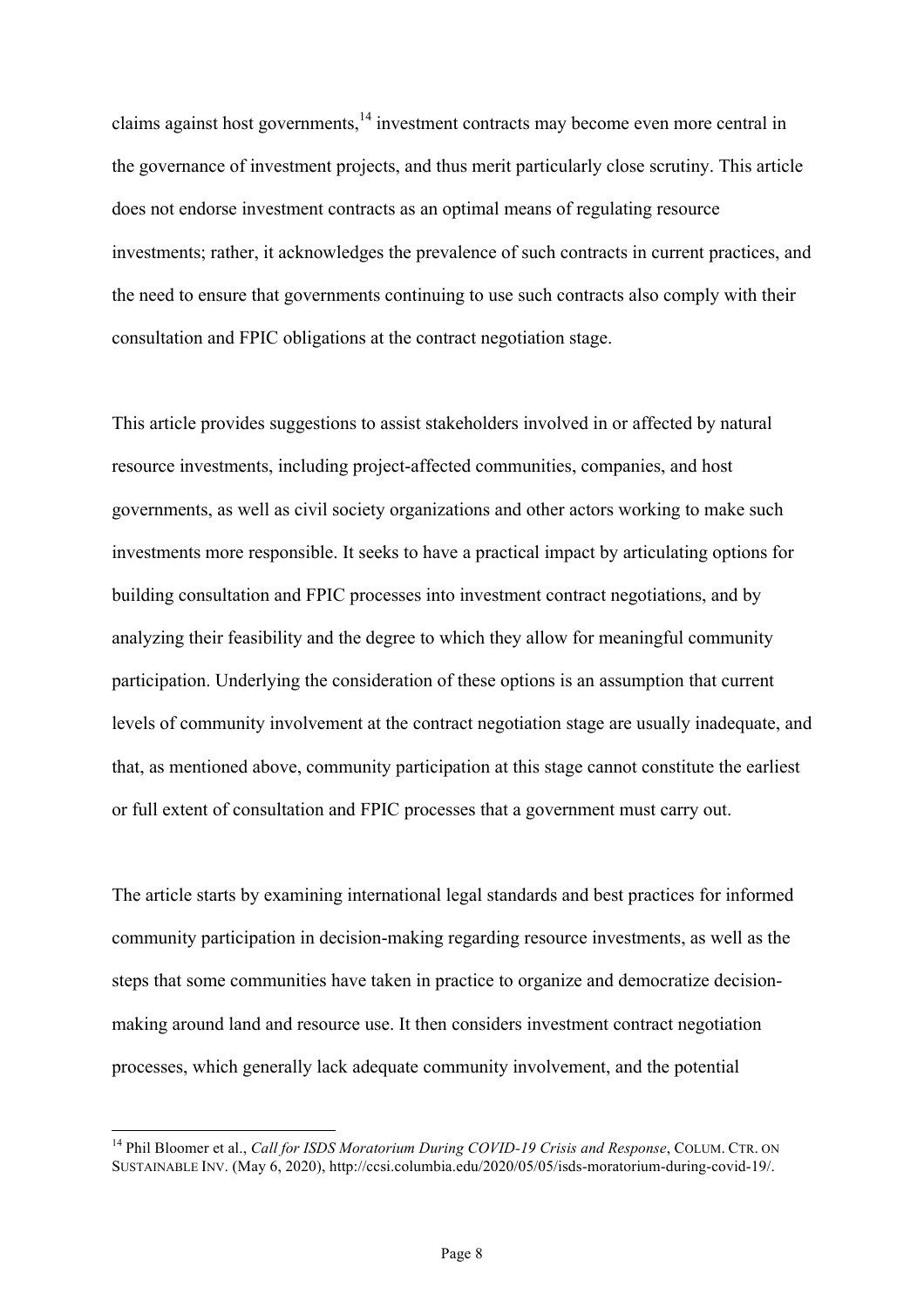advantages for communities of being more directly involved. After exploring factors that affect the feasibility of greater inclusion of community perspectives, the article then sets out three options for community participation in what have typically been investor-state negotiations, considering the opportunities and challenges of each option in ensuring an inclusive and participatory negotiation process.

# 1. A proviso: Consultation and FPIC processes must take place before authorization, and should be iterative

While this article focuses on modes of consultation and FPIC at the investment contract negotiation stage of a project, it does not intend for such measures to constitute the full extent of consultation and FPIC processes attached to an investment. Such an approach would undermine two key attributes regarding the timing of consultation and consent processes.

First, only seeking to consult or obtain consent when an investment contract is being negotiated would be too late in the investment process to comply with legal standards and best practices. Rather, consultation and FPIC processes should commence prior to *any* authorization, including before governments or local authorities grant or execute instruments such as permits, licenses, term sheets or memoranda of understanding.<sup>15</sup> In practice, a meaningfully consultative and participatory process will entail informing and consulting with affected communities, and when relevant obtaining their FPIC, before any permits are granted as well as before the negotiation of any investment contract. There are also practical reasons for why this is important. As time passes, and companies spend more money on preparations for a project, governments will face increasing pressure to approve the project, and may find it difficult to require alterations or cessation of the project where local and

<sup>&</sup>lt;sup>15</sup> See note 9, above.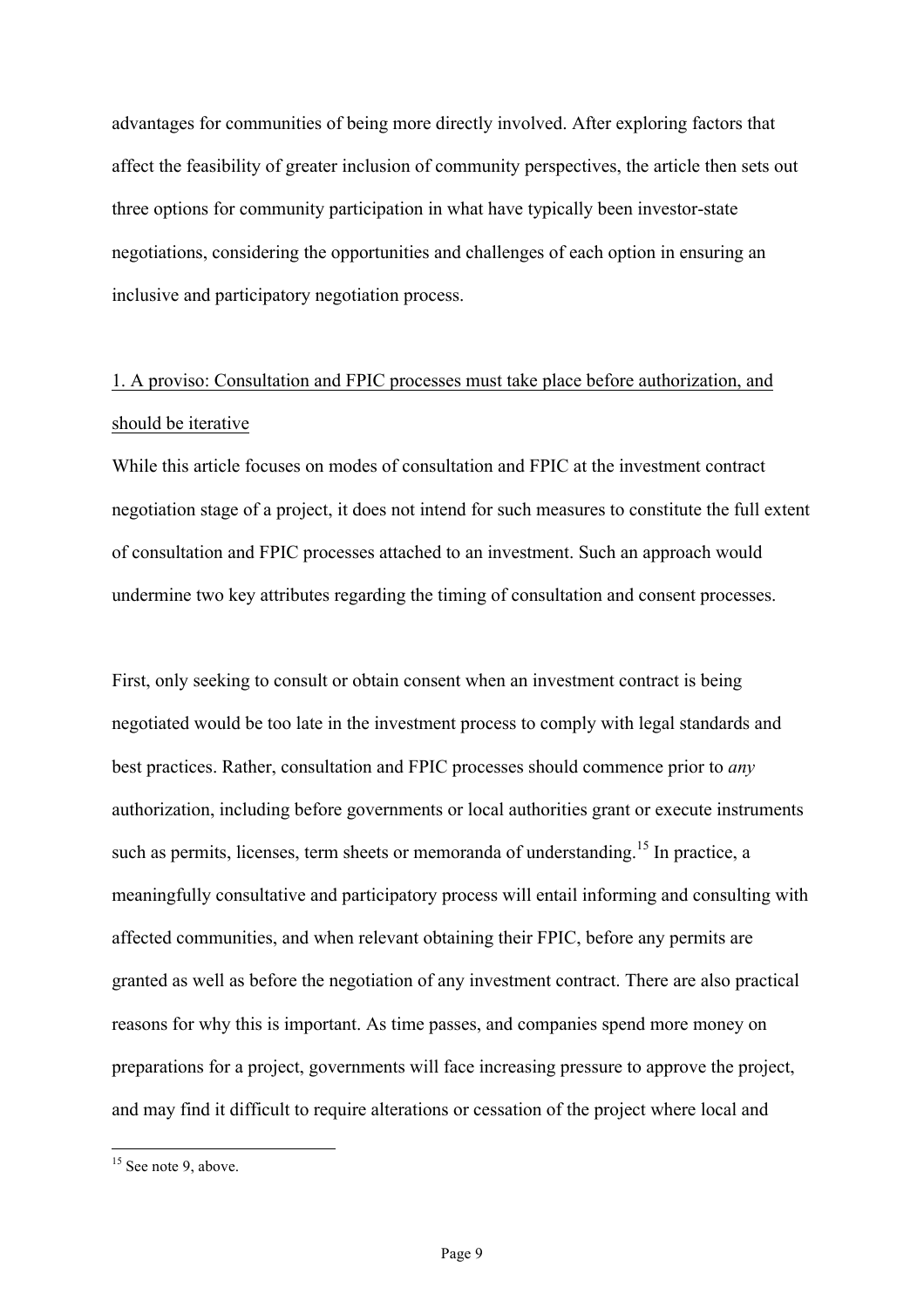public interests may be at risk. In addition, communities who are only brought in at the stage of contract negotiations may lack sufficient time to acquaint themselves with the project's implications and to access funding, information, skill building, and technical support to meaningfully participate in and influence negotiations. Thus, not engaging with the community from the earliest point feasible in a project's conceptualization may cause delays and create barriers to building consensus, managing expectations, and obtaining the community's social license to operate.<sup>16</sup>

Second, obtaining consent and consulting communities is not an obligation that can be fully and finally satisfied at any one point in time; instead, consent and consultation processes should take place regularly as part of "a continuous, iterative process of communication and negotiation spanning the entire planning and project cycles."<sup>17</sup> Given the on-going nature of the consultation and FPIC standards, a government's obligations do not expire as soon as consent is obtained.<sup>18</sup> Continuous consultation and consent ensure a greater degree of participation and influence for communities, and improve communication between them and government and company representatives; this helps to safeguard the human rights that underlie consultation and FPIC requirements, $19$  potentially including rights to self determination, water, health, and food, among others.

This article's consideration of consultation and FPIC at the contract negotiation stage will thus mainly be relevant where: (i) the community has provided its initial FPIC to the

 <sup>16</sup> S. James Anaya & Sergio Puig, *Mitigating State Sovereignty: The Duty to Consult with Indigenous Peoples* 12 (Ariz. Legal Studies, Discussion Paper No. 16–42, 2016),<br>https://papers.ssrn.com/sol3/papers.cfm?abstract\_id=2876760.

<sup>17</sup> WORLD COMMISSION ON DAMS, DAMS AND DEVELOPMENT: A NEW FRAMEWORK FOR DECISION-MAKING 281 (2000), https://www.internationalrivers.org/sites/default/files/attached-

files/world\_commission\_on\_dams\_final\_report.pdf. <sup>18</sup> Anaya & Puig, *supra* note 16, at 15. <sup>19</sup> *Id*. at 14.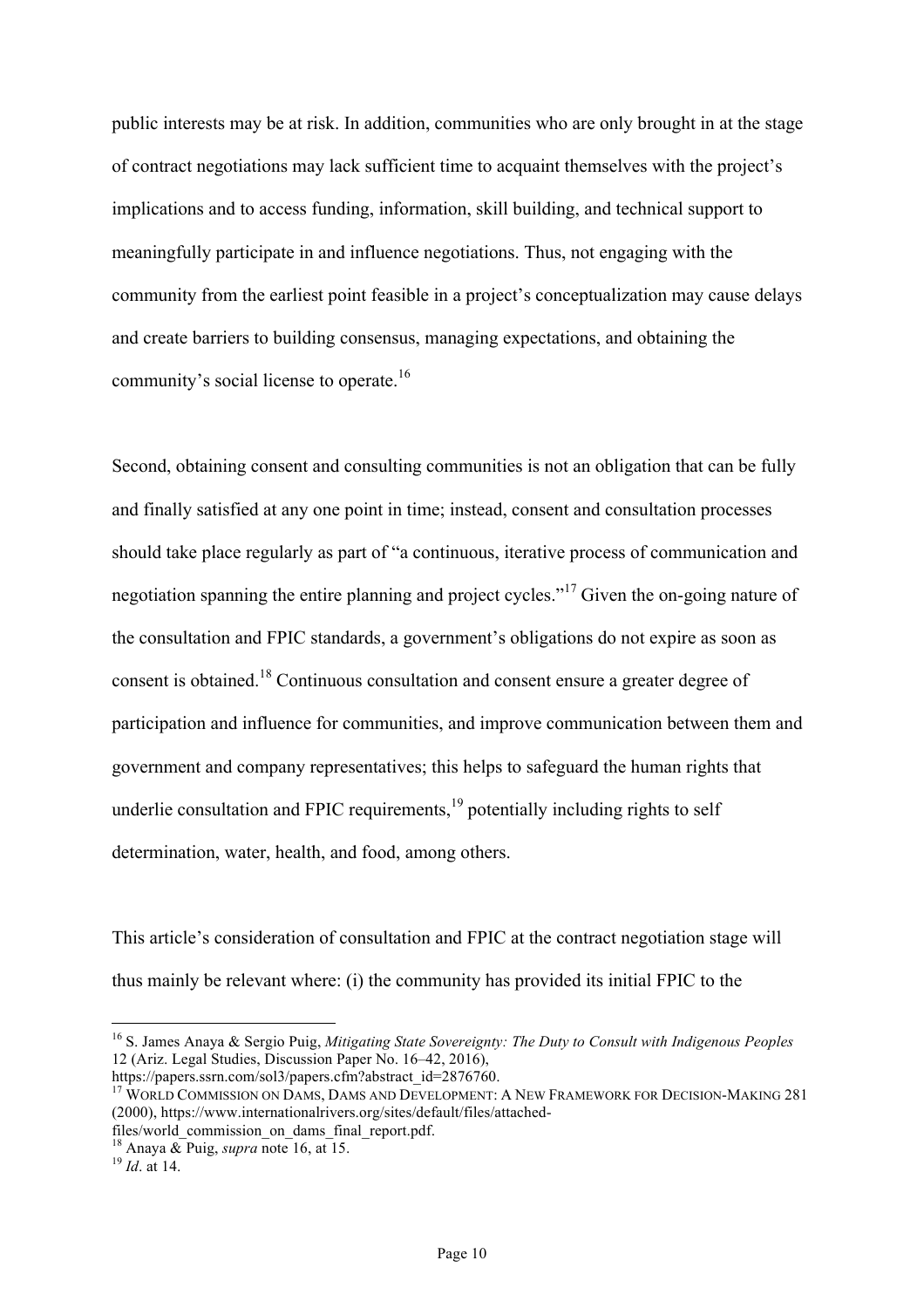proposed project or to being relocated sufficiently prior to contract negotiations; or (ii) where the government permissibly determines that consent is not required, and discharges the burden of demonstrating that no rights are being limited or affected or, if they are, that the limitation is permissible under established international human rights law and is an "exceptional measure"<sup>20</sup> that "completional with certain standards of necessity and proportionality with regard to a valid public purpose.<sup> $21$ </sup> The instances in which a government can make such a determination is a matter of unsettled debate and is not considered further in this article. It is worth noting that where such a determination is permissibly made, best practices still require robust consultation processes prior to any authorization or commencement of activities; the options explored in this article may therefore still be relevant in such scenarios.

#### **II. Consultation and FPIC – in standards and in practice**

#### 1. Rights underpinning the need for consultation

Human rights principles set out various entitlements to information and participation for

communities and community members who may potentially be affected by a natural resource

<sup>&</sup>lt;sup>20</sup> International Labour Organization, Convention (No. 169) Concerning Indigenous and Tribal Peoples in Independent Countries, art. 16, ¶ 2, *opened for signature* June 27, 1989, 1650 U.N.T.S. 383 (entered into force Sept. 5, 1991) [hereinafter ILO C169].

 $^{21}$  G.A. Res. 61/295, United Nations Declaration on the Rights of Indigenous Peoples, art. 46 (Oct. 2, 2007) [hereinafter UNDRIP]; S. James Anaya (Former Special Rapporteur on the Rights of Indigenous Peoples), *Extractive Industries and Indigenous Peoples*, ¶¶ 31–36, U.N. Doc. A/HRC/24/41 (July 1, 2013); Anaya & Puig, *supra* note 16, at 27. Such a determination may also need to be subject to independent judicial review. U.N. Doc. A/HRC/24/41, ¶¶ 39, 87; VGGT, ¶ 16.1 (2012). For examples of such limitations on consent and consultation requirements, *see* ILO C169, art. 16, ¶ 2, and UNDRIP, art. 46, ¶ 2. Doyle notes that "[i]f the State genuinely balances the rights and interests of others against those of indigenous peoples in the context of proposed mining in their territories, the outcome would, in almost all cases, require the State to respect the decision of indigenous peoples. In general, however, where consent is withheld, genuine rights-balancing exercises are not performed on the basis of strict necessity and proportionality within a framework which guarantees respect for indigenous peoples' rights. This leads to a general presumption that the outcome of FPIC processes must be respected by corporate actors if they are to comply with the corporate responsibility to respect human rights." CATHAL M. DOYLE, INDIGENOUS PEOPLES, TITLE TO TERRITORY, RIGHTS, AND RESOURCES: THE TRANSFORMATIVE ROLE OF FREE PRIOR AND INFORMED CONSENT (2014).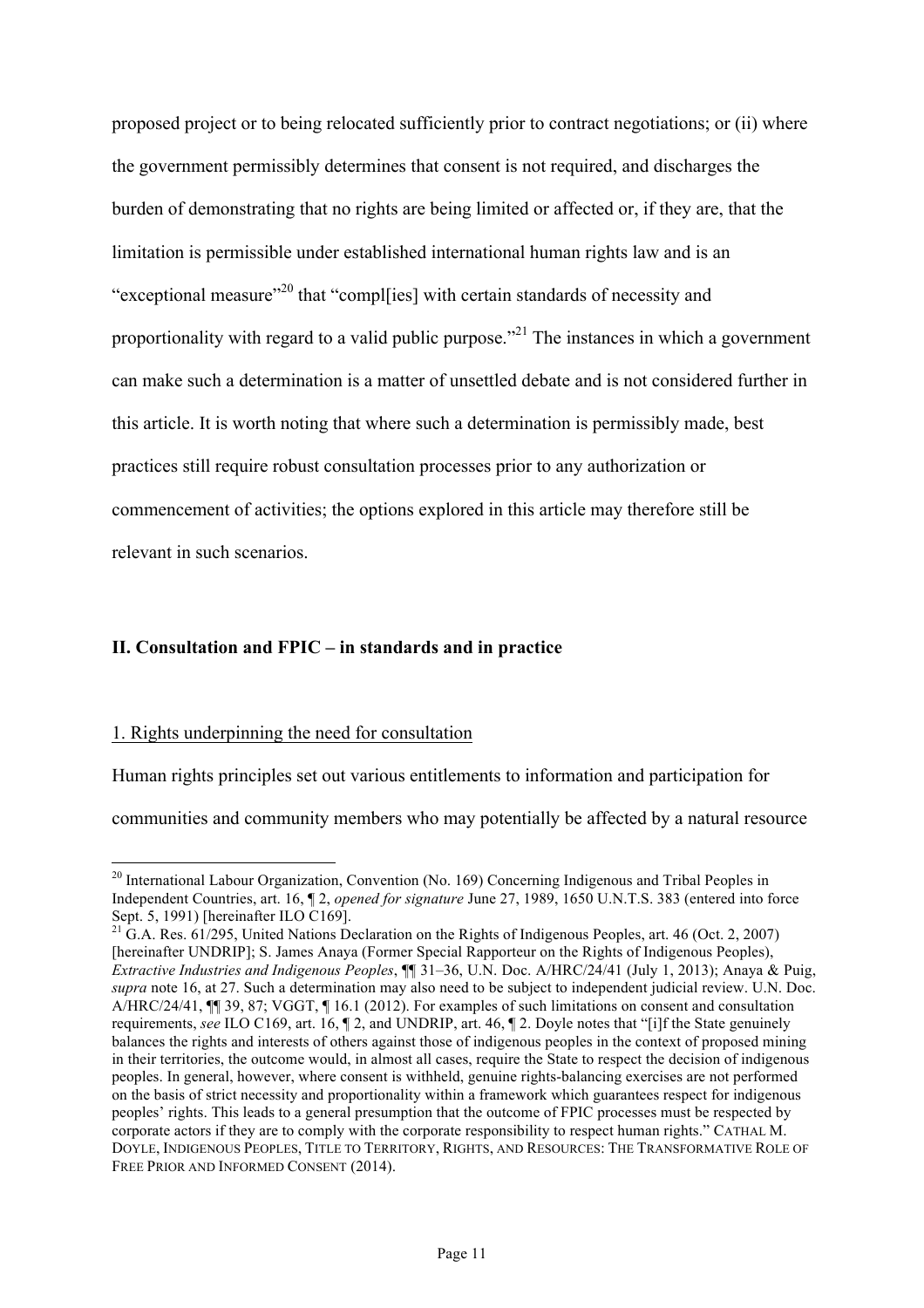investment. These and other rights can be interpreted as requiring governments to meaningfully consult with such communities. Key elements of consultation for communities in the context of a natural resource project that risks affecting them include: having access to all relevant information regarding the project in a understandable format and at the earliest point feasible in the proposed project's conceptualization; having the opportunity to deliberate internally and communicate community priorities to the government and investor; and being able to participate in and influence relevant decisions regarding the project to the extent that such decisions will affect the community's rights or lands or resources.

All community members have a right to information; this is found in the protection of freedom of expression, which includes the freedom to seek and receive information.<sup>22</sup> The Inter-American Court of Human Rights has held that this right establishes a positive obligation on states to provide information of public interest upon request, $^{23}$  which can include information regarding foreign investment contracts.<sup>24</sup> In the context of a natural resource investment, the right to information has been authoritatively interpreted to include information regarding the project's impacts on the environment, $^{25}$  the fulfillment of mandates by public bodies concerned with investment,  $^{26}$  and the project's health impacts.  $^{27}$ 

 <sup>22</sup> International Covenant on Civil and Political Rights, art. 19, ¶ 2, *opened for signature* Dec. 16, 1966, 999 U.N.T.S. 171 (entered into force Mar. 23, 1976) [hereinafter ICCPR]. Many domestic constitutions also include a fundamental right of access to information.<br><sup>23</sup> Reyes v. Chile, Merits, Reparations, and Costs, Judgment, Inter-Am. Ct. H.R. (ser. C) No. 151, ¶ 41 (Sept. 19,

<sup>2006) (</sup>applying Art 9(1) of the American Convention on Human Rights, which uses identical language, namely that "[e]very individual shall have the right to receive information").<br><sup>24</sup> *Id*. ¶ 73.<br><sup>25</sup> *Id*.; Fatma Zohra Ksentini (Special Rapporteur to the Commission on Human Rights), *Human Rights and the* 

Environment,  $\P$  180, 203–16, U.N. Doc. E/CN.4/Sub.2/1994/9 (July 6, 1994).<br><sup>26</sup> Reyes, Inter-Am. Ct. H.R. (ser. C) No. 151,  $\P$  73.<br><sup>27</sup> Committee on Economic, Social, and Cultural Rights, *General Comment No. 14: The Ri* 

*Attainable Standard of Health*, ¶¶ 8, 11, 44, U.N. Doc. E/C.12/2000/4 (Aug. 11, 2000).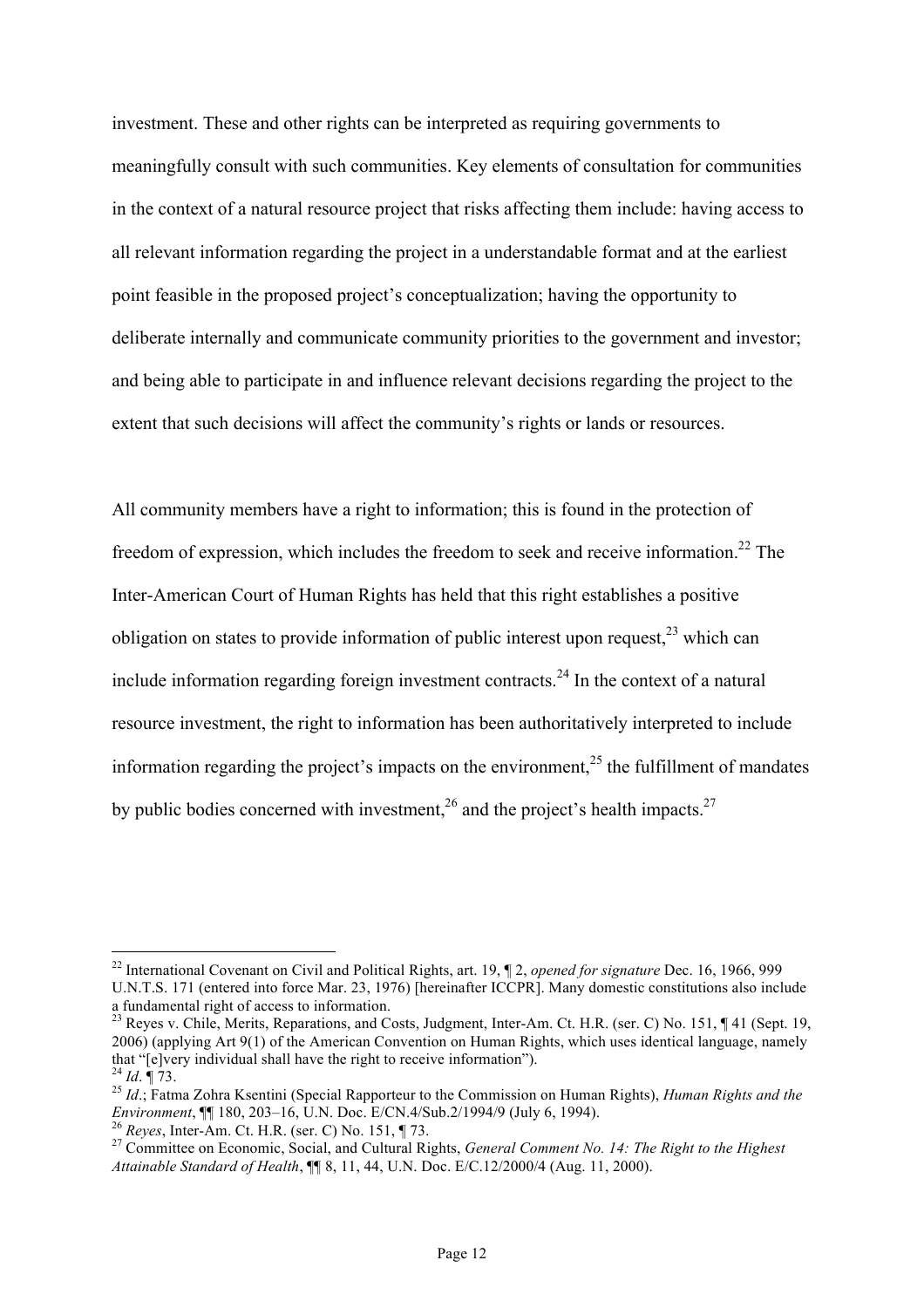Potentially affected community members also have a right to take part in public affairs.<sup>28</sup> The International Covenant on the Elimination of All Forms of Racial Discrimination extends this right beyond voting and standing for election to include participation of members of ethnic minorities in "the conduct of public affairs at any level."29 The UN High Commissioner for Human Rights, while not a source of binding jurisprudence, has interpreted the right to take part in public affairs as including entitlements "to be fully involved in and to effectively influence public decision-making processes that affect them, $\mathbb{R}^{30}$  and "to be consulted and to be provided with equal and effective opportunities to be involved in decision-making processes on all matters of public concern."31 The Inter-American Court has also upheld rights of communities with a "special relationship" to the land, such as those who draw spiritual or cultural importance from the land, to effectively participate in decisions affecting their lands and resources.<sup>32</sup> The Revised African Convention on the Conservation of Nature and Natural Resources also requires states parties to "adopt legislative and regulatory measures necessary to ensure timely and appropriate … participation of the public in decision-making with a potentially significant environmental impact.<sup>33</sup> Likewise, the African Commission on Human and Peoples' Rights has called upon states parties to the African Charter on Human and Peoples' Rights to:

<sup>28</sup> ICCPR, *supra* note 22, at art. 25.<br><sup>29</sup> International Convention on the Elimination of All Forms of Racial Discrimination, art. 5(c), *opened for signature* Dec. 21, 1965, 660 U.N.T.S. 195 (entered into force Jan. 5, 1991) [hereinafter ICERD].<br><sup>30</sup> Office of the U.N. High Commissioner for Human Rights, *Report on the Promotion, Protection, and* 

*Implementation of the Right to Participate in Public Affairs in the Context of the Existing Human Rights Law: Best Practices, Experiences, Challenges, and Ways to Overcome Them*, ¶ 9, U.N. Doc. A/HRC/30/26 (July 23, 2015).

<sup>31</sup> Office of the U.N. High Commissioner for Human Rights, *Report on Factors that Impede Equal Political* Participation and Steps to Overcome Those Challenges, 189, U.N. Doc. A/HRC/27/29 (June 30, 2014).<br><sup>32</sup> Moiwana Community v. Suriname, Preliminary Objections, Merits, Reparations, and Costs, Judgment, Inter-Am. Ct. H.R. (ser. C) No. 125,  $\P$  131–34 (June 15, 2005); Saramaka People v. Suriname, Preliminary Objections, Merits, Reparations, and Costs, Judgment, Inter-Am. Ct. H.R. (ser. C) No. 172,  $\P$  82–86 (Nov. 28, 2007). <sup>33</sup> African Union, *African Convention on the Conservation of Nature and Natural Resources (Revised Version)*, art. XVI(1)(c), A.U. Doc. CAB/LEG/24.1 (Jul. 11, 2003). *See also id*. at art. XVII(3).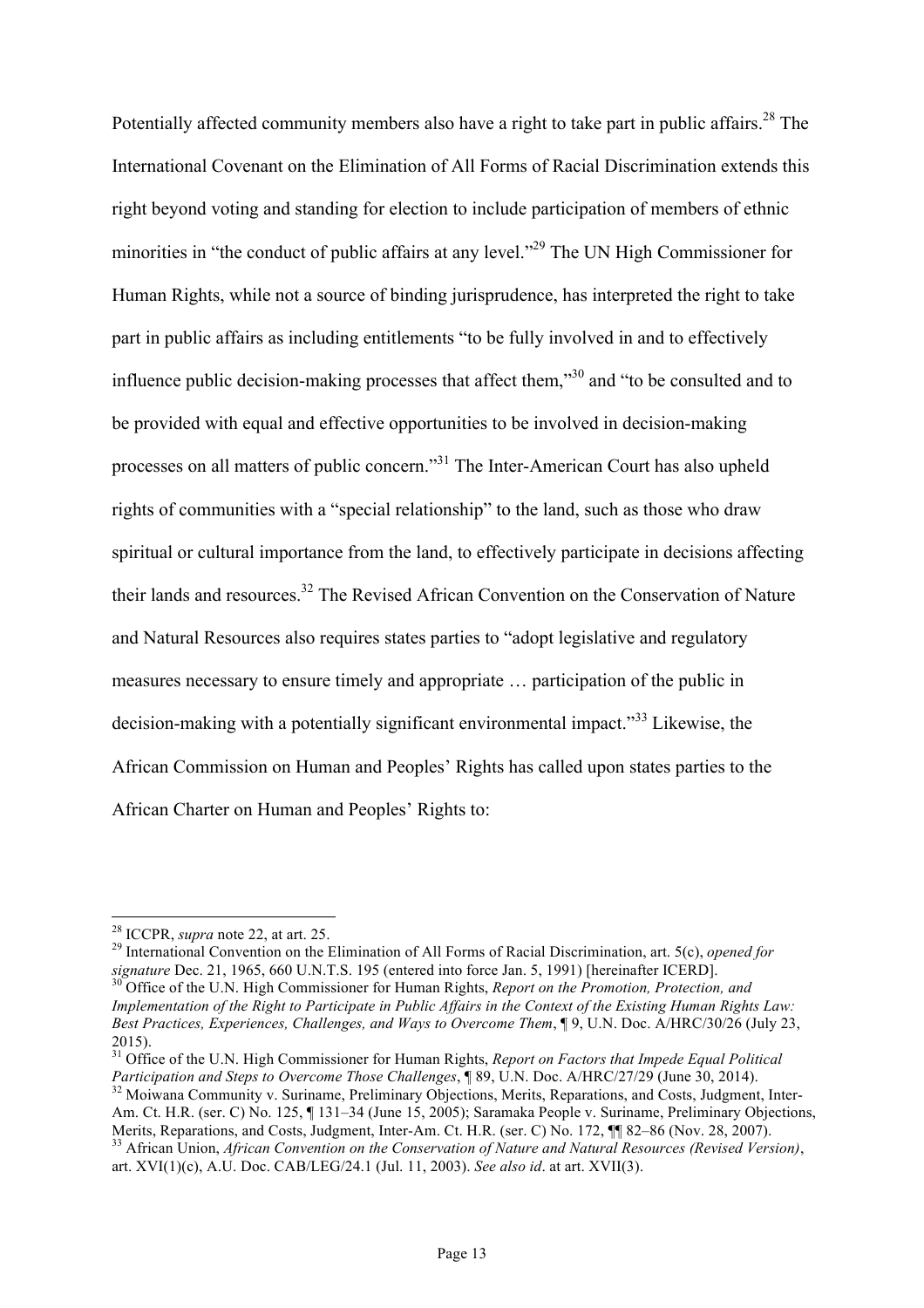"confirm that all necessary measures must be taken by the State to ensure participation, including the free, prior and informed consent of communities, in decision-making related to natural resource governance; […and] to promote natural resources legislation that respect human rights of all and require *transparent, maximum and effective community participation in a) decision-making about, b) prioritisation and scale of, and c) benefits from any development on their land or other resources*, or that affects them in any substantial way."<sup>34</sup>

#### 2. FPIC requirements

The FPIC standard features all of the elements discussed under consultation, above, while also placing additional control in the hands of relevant communities by focusing on the provision of their consent. This element can change power dynamics with governments or companies, increasing the community's prospects of being heard and realizing its demands. Requiring governments to obtain community consent also encourages consultations to be conducted with a view to reaching consensus; this reorientation can lead to more meaningful consultations, the incorporation of community perspectives into the design of proposed projects, and, ultimately, more stable community-company relations and working environments that increase the chances that projects will be successfully implemented.

Governments' legal obligations regarding FPIC often extend far beyond what is commonly acknowledged by governments themselves. Obligations to obtain the FPIC of Indigenous and tribal communities in the context of projects that stand to affect their access to lands,

 <sup>34</sup> African Commission on Human and People's Rights, *Resolution on a Human Rights-Based Approach to Natural Resources Governance*, A.U. Doc. ACHPR/Res.224 (May 2, 2012) (emphasis added).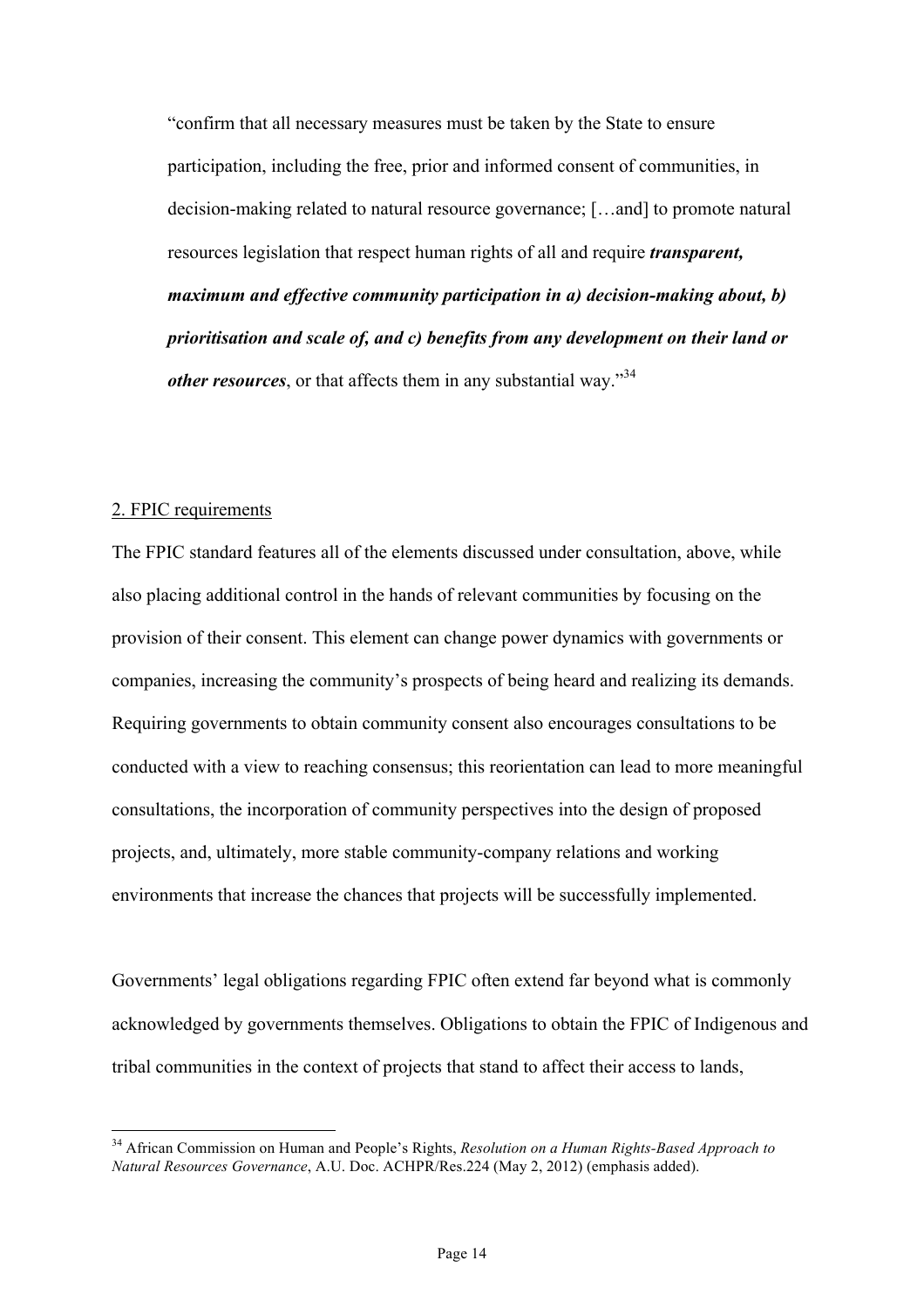territories, and resources are contained, explicitly and through interpretation, in various treaties, UN declarations, and guidelines. The consent requirement for governments contemplating relocation of an Indigenous people in the ILO's Convention 169 concerning Indigenous and Tribal Peoples in Independent Countries<sup>35</sup> is the only legally binding international treaty provision that explicitly discusses consent as it may apply in the context of natural resource-based investments. However, most states have ratified at least one, and often many more, treaties that have been authoritatively interpreted to require FPIC. These include the International Covenant on Civil and Political Rights, $36$  the American Convention on Human Rights,<sup>37</sup> and the African Charter on Human and Peoples Rights,<sup>38</sup> among others. Rights that have been regarded as forming a basis for FPIC include minority rights to enjoy culture,<sup>39</sup> rights to property and resources,<sup>40</sup> development,<sup>41</sup> and self-determination,<sup>42</sup> among

<sup>40</sup> African Commission on Human and People's Rights, *Principles and Guidelines on the Implementation of Economic, Social, and Cultural Rights in the African Charter on Human and Peoples' Rights*, art. 44 (2010), http://archives.au.int/handle/123456789/2063. *For links between rights to property, land, or natural resources and state obligations for prior consultation and to seek consent, see Endorois Welfare Council*, African Commission on Human and Peoples' Rights, Communication No. 276/2003, ¶¶ 226, 238, 266-268; African Commission on Human and Peoples' Rights v. Republic of Kenya, African Court on Human and Peoples' Rights, Application No. 006/2012, Judgment (May 26, 2017), ¶ 131; Maya Indigenous Community of the Toledo District v. Belize, Case 12.053, Inter-American Commission on Human Rights [Inter-Am. Comm'n H.R.], Report No. 40/04, OEA/Ser.L/V/II.122 Doc. 5 rev. 1 at 727 (2004),  $\P$  142 and 143.<br><sup>41</sup> *Endorois Welfare Council*, African Commission on Human and Peoples' Rights, Communication No.

<sup>&</sup>lt;sup>35</sup> ILO C169, *supra* note 20, at art. 16,  $\P$  2. The article goes on to set out alternative requirements for when such consent cannot be obtained.

<sup>36</sup> Poma Poma v. Peru, Human Rights Committee, Communication No. 1457/2006, ¶ 7.6, U.N. Doc. CCPR/C/95/D/1457/2006 (Mar. 27, 2009).<br><sup>37</sup> Saramaka People, Inter-Am. Ct. H.R. (ser. C) No. 172, ¶ 129.

<sup>&</sup>lt;sup>38</sup> Centre for Minority Rights Development (Kenya) and Minority Rights Group International on behalf of Endorois Welfare Council v. Kenya, African Commission on Human and Peoples' Rights, Communication No. 276/2003, ¶ 291 (Feb. 4, 2010). <sup>39</sup> *Poma Poma*, Human Rights Committee, Communication No. 1457/2006, ¶¶ 7.6 and 7.7. *See also Endorois* 

*Welfare Council*, African Commission on Human and Peoples' Rights, Communication No. 276/2003, ¶ 243, 248, 249, 251 (noting that a "lack of participation in decisions affecting the lives of the communities" and forced eviction (i.e. evictions taking place without community consent) can impermissibly infringe on the right

<sup>276/2003, ¶¶ 281, 282, 290-292, 298.</sup> <sup>42</sup> International Law Association, *Resolution No. 5/2012: Rights of Indigenous Peoples*, ¶ 5 (Aug. 30, 2012); CATHAL M. DOYLE & JILL CARIÑO, MAKING FREE, PRIOR & INFORMED CONSENT A REALITY: INDIGENOUS PEOPLES AND THE EXTRACTIVE SECTOR (2013), http://www.ecojesuit.com/wp-content/uploads/2014/09/Making-FPIC-a-Reality-Report.pdf; EMILY GREENSPAN, FREE, PRIOR, AND INFORMED CONSENT IN AFRICA: AN EMERGING STANDARD FOR EXTRACTIVE INDUSTRY PROJECTS 5 (2014). *See also* Nathan Yaffe, *Indigenous Consent: A Self-Determination Perspective*, 19 MELB. J. INT'L L. 703, 712 (2018), (interpreting the judgment in *Saramaka People*, Inter-Am. Ct. H.R. (ser. C) No. 172, ¶ 137 as "a formulation that adverted to the centrality of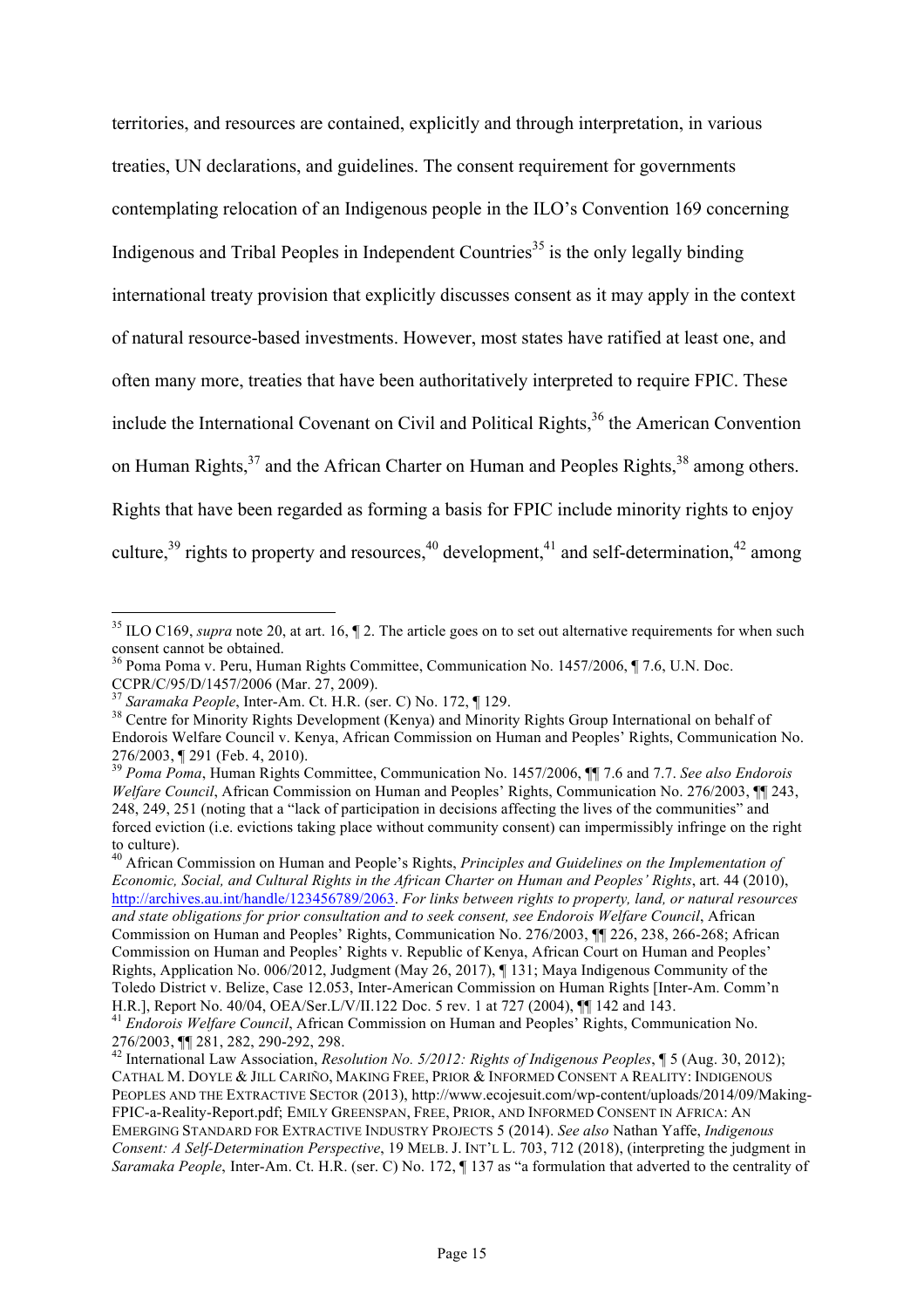others. The United Nations' Committee on Economic, Social and Cultural Rights and its Committee on the Elimination of Racial Discrimination have also recommended that consent processes apply in the context of non-Indigenous communities, including "local communities,"<sup>43</sup> "ethnic groups,"44 "afro-Colombian people,"<sup>45</sup> and "vulnerable communities, including pastoralist and hunter-gatherer communities.<sup>346</sup> FPIC requirements for any project affecting an Indigenous people's lands, territories, or other resources are also contained in the United Nations Declaration on the Rights of Indigenous Peoples, which is not technically binding, but is regarded as synthesizing various customary international law principles.<sup>47</sup> Similar FPIC requirements are echoed by the VGGT, another soft law document. Some domestic laws also impose FPIC rights for all communities; for instance, in Liberia, FPIC is mandated for future "interferences" with customary lands, subject to the government's right to subsurface minerals.<sup>48</sup>

While the implementation of FPIC in practice will vary from case to case, some core components are required. The government is obligated to engage directly with the community through the community's own customary representative decision-making structures, and to make good faith efforts to reach agreement on just terms.<sup>49</sup> The government must also find ways to mitigate power imbalances, both within the community and between the community

self-determined governance," and noting that "the IACtHR held 'the safeguard of effective participation ... must be understood to additionally require the free, prior, and informed consent of the Saramakas, in accordance with their traditions and customs.'")

<sup>&</sup>lt;sup>43</sup> Committee on Economic, Social, and Cultural Rights, *Concluding Observations: Mexico*, ¶ 28, U.N. Doc. E/C.12/MEX/CO/4, (June 9, 2006).

<sup>&</sup>lt;sup>44</sup> Committee on the Elimination of Racial Discrimination, *Concluding Observations: Lao People's Democratic Republic*, ¶ 18, U.N. Doc. CERD/C/LAO/CO/15, (Apr. 18, 2005).<br><sup>45</sup> Committee on Economic, Social and Cultural Rights, *Concluding Observations: Colombia*, ¶ 9, U.N. Doc.

E/C.12/COL/CO/, (June 7, 2010).

<sup>46</sup> Committee on Economic, Social and Cultural Rights*, Concluding Observations: United Republic of Tanzania*, 122, U.N. Doc. E/C.12/TZA/CO/1-3, (Dec. 13, 2012).<br>
<sup>47</sup> UNDRIP, *supra* note 21, at art. 32, 12..<br>
<sup>48</sup> The Land Rights Act 2018, art. 33(3) (Liber.).<br>
<sup>49</sup> International Workshop on Methodologies, supra note 9, at 147;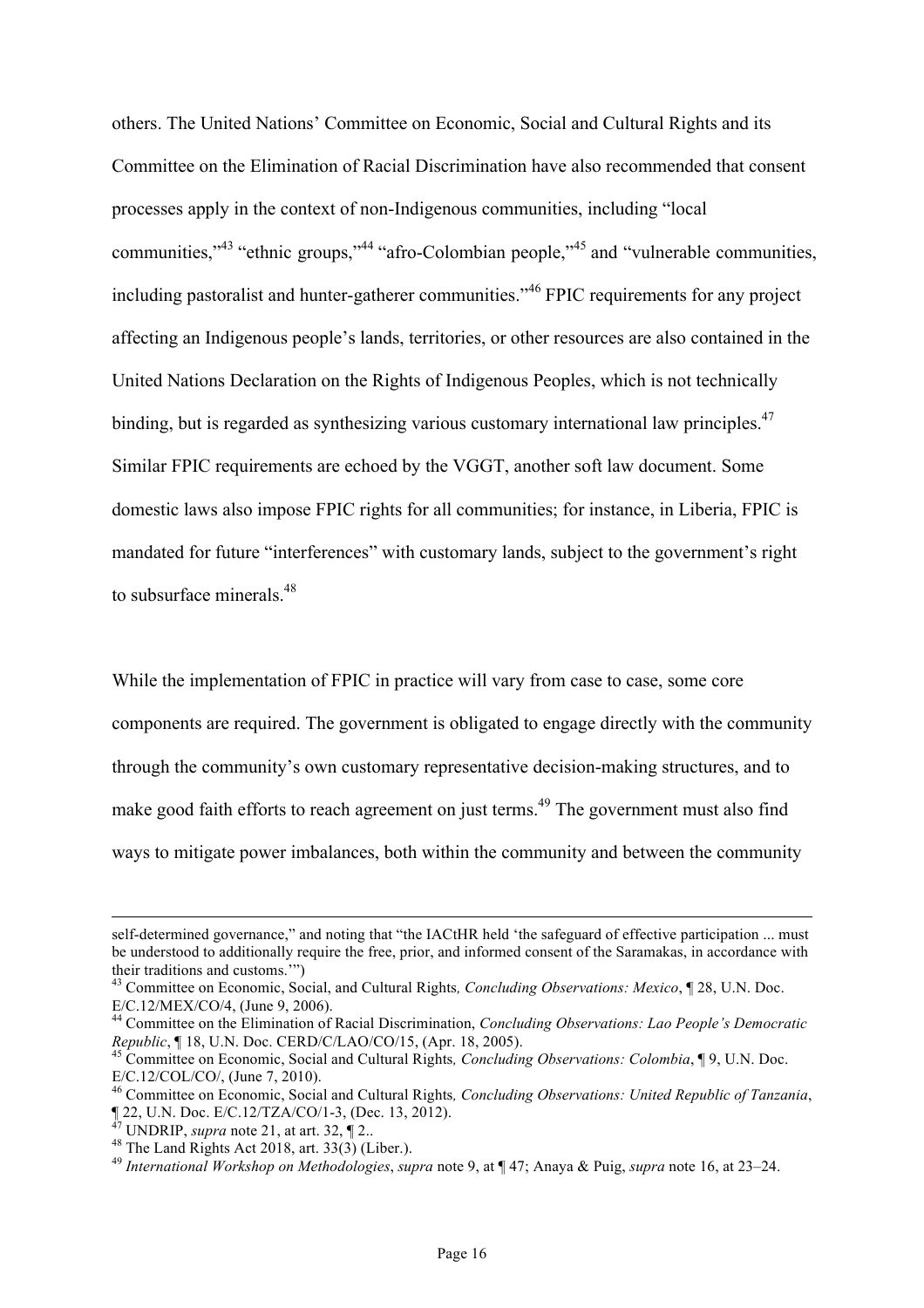and other actors, such as companies, to ensure that any consent obtained is "*free*" from coercion or manipulation.<sup>50</sup> This may include requirements to facilitate the community's access to independent technical support and other resources.<sup>51</sup> Consultation and consent processes must be conducted sufficiently "*prior*" to the granting of authorizations and the commencement of the project, with relevant information regarding the project provided in an accessible format so that the community is "*informed*."<sup>52</sup> For the FPIC standard to be met, the government must also obtain the community's "*consent*."53 "Consent" also implies that the government must respect the community's free and informed decision, regardless of the outcome.<sup>54</sup>

While governments are the primary duty-bearers of obligations under international human rights law, businesses have responsibilities to respect human rights, which includes respect for FPIC rights. More generally, soft law instruments like the UN Guiding Principles on

<sup>&</sup>lt;sup>50</sup> International Workshop on Methodologies, supra note 9, at  $\P$  46(i); Anaya & Puig, supra note 16, at 23–24.<br><sup>51</sup> See, e.g., Report of the then Special Rapporteur on the situation of human rights and fundamental freed *indigenous people*, ¶ 51, U.N. Doc. A/HRC/12/34 (July 15, 2009) (noting that consultation procedures for Indigenous peoples are often "not effective" and that imbalances of power need to be addressed by, among other things, ensuring communities have the "financial, technical and other assistance they need" without such assistance being used "to leverage or influence indigenous positions in the consultations"); Inter-Am. Comm'n H.R., *Indigenous and Tribal Peoples' rights over their ancestral lands and natural resources*, ¶ 312, OEA/Ser.L/V/II (Dec. 30, 2009) ("… States may be required to provide [Indigenous] peoples with other means, which can include technical and independent assistance, in order for indigenous peoples to be able to adopt fully informed decisions.).<br><sup>52</sup> See note 9, above.<br><sup>53</sup> Saramaka People v. Suriname, Preliminary Objections, Merits, Reparations, and Costs, Judgment, Inter-Am.

Ct. H.R. (ser. C) No. 172, ¶ 134 (Nov. 28, 2007); Centre for Minority Rights Development (Kenya) and Minority Rights Group International on behalf of Endorois Welfare Council v. Kenya, African Commission on Human and Peoples' Rights, Communication No. 276/2003, ¶ 291 (Feb. 4, 2010); Inter-Am. Comm'n H.R., *Indigenous Peoples, Afro-descendent Communities, and Natural Resources: Human Rights Protection in the Context of Extraction, Exploitation, and Development Activities*, ¶ 183, OEA/Ser.L/V/II 93 (Dec. 31, 2016); *Report of the Special Rapporteur on the Situation of Human Rights and Fundamental Freedoms of Indigenous People*, ¶ 66, U.N. Doc. E/CN.4/2003/90 (Jan. 21, 2003); Emily Greenspan, *The Right to Say "No": Indigenous Rights Experts Weigh in on Community Consent*, POL. POVERTY (Aug. 20, 2015) (quoting Inter-Am. Comm'n H.R. chair Rose-Marie Belle Antoine and United Nations special rapporteur on the rights of indigenous peoples Victoria Tauli-Corpuz). *Cf* Anaya & Puig, *supra* note 16, at 2, 18 (focusing on FPIC as a duty for meaningful consultation, which acts as a balancing function to mitigate adverse impacts on the human rights of Indigenous peoples) and Anaya, *supra* note 21, 11 31–36 (discussing exceptions to the general FPIC requirement).<br><sup>54</sup> Cathal Doyle, *Indigenous Peoples' Rights: Is HRIA An Enabler For Free, Prior And Informed Consent?*, *in* 

HANDBOOK ON HUMAN RIGHTS IMPACT ASSESSMENT (Nora Götzmann ed. 2019), p. 136. See also discussion of the necessity and proportionality exception attached to note 21, above.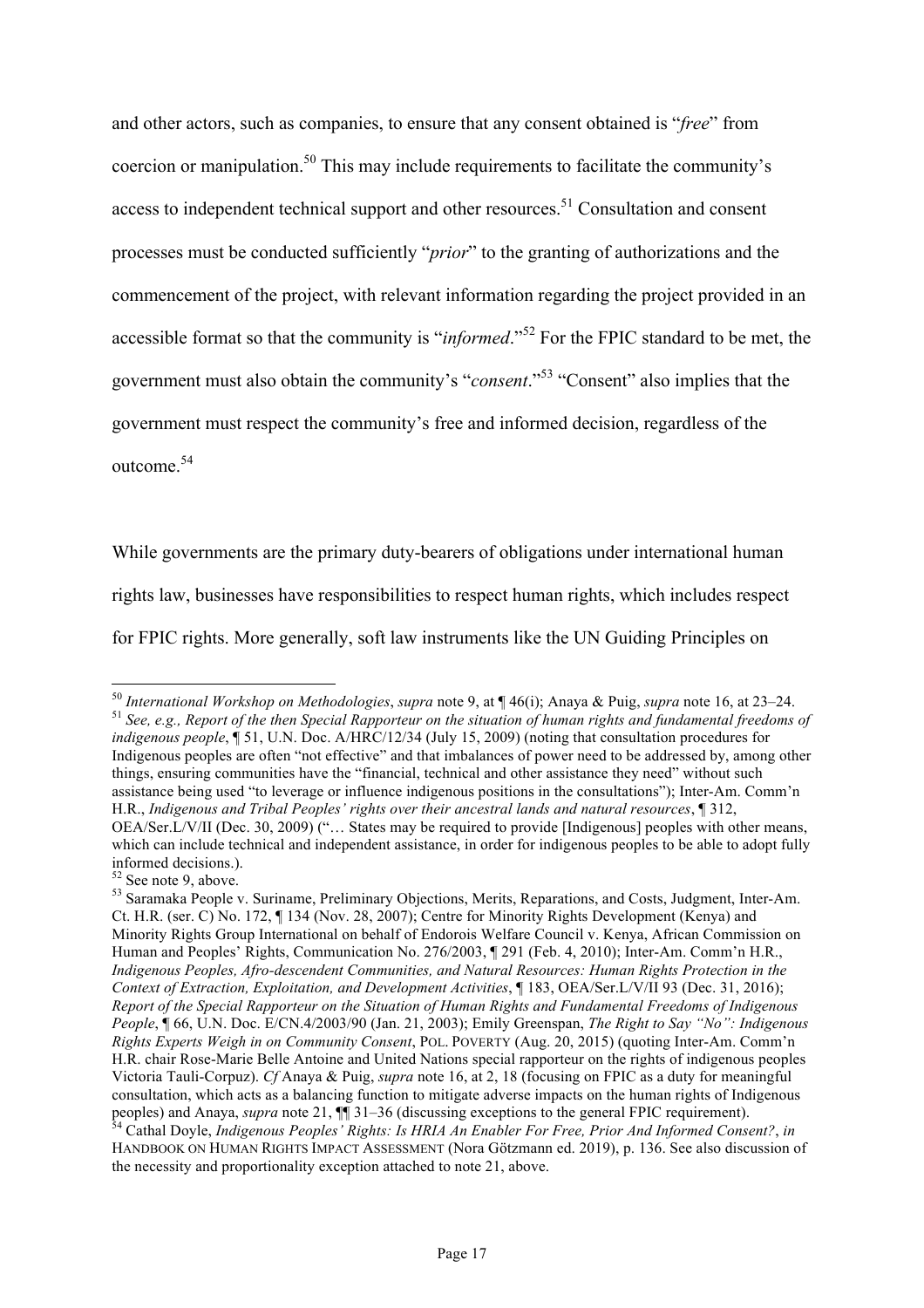Business and Human Rights (UNGPs) set out the need for strong human rights due diligence and consultation processes.<sup>55</sup> The Principles for Responsible Contracts, annexed to the UNGPs, also emphasize the need for an "effective community engagement plan through [the project's] life cycle."56 Outside of explicit human rights frameworks, businesses have increasingly embraced commitments to FPIC, both through certifications schemes and specific company policies. These FPIC commitments often apply to all local communities. For example, the standards and criteria of the Forest Stewardship Council<sup>57</sup> and the Roundtable on Sustainable Palm Oil,<sup>58</sup> and the EO100 Standard for Responsible Energy Development,<sup>59</sup> set out FPIC requirements for all relevant local communities for different aspects of forestry, oil palm, and renewable energy concessions, respectively. Individual food and beverage companies have also made overarching commitments to FPIC.<sup>60</sup>

# 3. Consultation and FPIC standards relating to contract negotiations

Although several guidance documents highlight the need for consultation with, or informed participation of, affected communities in the negotiation of investment contracts, existing guidance on how this could be undertaken in practice generally lacks granular detail. Some

 <sup>55</sup> John Ruggie (Special Rep. of the Secretary-General on the Issue of Human Rights and Transnational Corporations and Other Business Enterprises), *Guiding Principles on Business and Human Rights: Implementing the United Nations "Protect, Respect and Remedy" Framework*, ¶ 18(b), U.N. Doc. A/HRC/17/31 (Mar. 21, 2011).

<sup>&</sup>lt;sup>56</sup> John Ruggie (Special Rep. of the Secretary-General on the Issue of Human Rights and Transnational Corporations and Other Business Enterprises), *Principles for Responsible Contracts: Integrating the Management of Human Rights Risks into State-Investor Contract Negotiations: Guidance for Negotiators*, 124, U.N. Doc. A/HRC/17/31/Add.3 (May 25, 2011).

<sup>&</sup>lt;sup>57</sup> Forest Stewardship Council, *FSC Principles and Criteria for Forest Stewardship*, § 4.8 (July 22, 2015).<br><sup>58</sup> Roundtable on Sustainable Palm Oil, *Principles and Criteria for Sustainable Palm Oil Production*, criteri

<sup>7.5</sup> and 7.6 (2007).

<sup>59</sup> Equitable Origin, *EO100 Standard for Responsible Energy*, objective 2.5 (2017), https://pronto-corecdn.prontomarketing.com/2/wp-content/uploads/sites/1738/2018/09/EO100-Standard-for-Responsible-Energy-Development\_2017.pdf.

<sup>60</sup> *See, e.g.*, Coca-Cola Company, *The Coca-Cola Company Commitment: Land Rights and Sugar* (2013) (stating that "[t]he Coca-Cola Company will adhere to the principle of Free, Prior and Informed Consent across our operations (including bottling partners) and will require our suppliers to adhere to this principle"), http://assets.coca-colacompany.com/6b/65/7f0d386040fcb4872fa136f05c5c/proposal-to-oxfam-on-land-tenureand-sugar.pdf.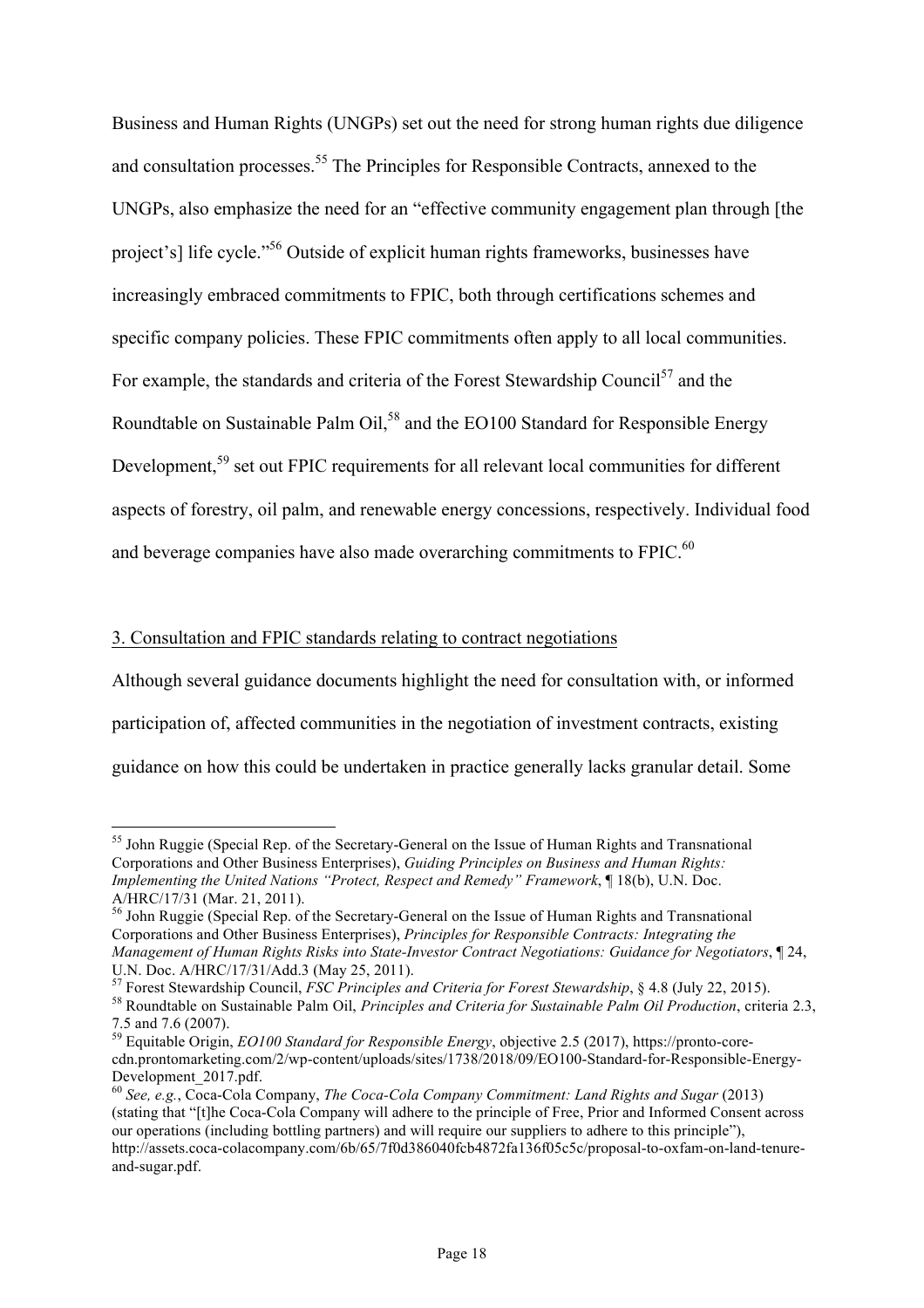guidance documents merely stress the general need for consultation before signing, and during the negotiation of, investment contracts. Other guidance documents go further, exhorting that legitimate tenure right holders be included in project design or negotiations but still not explaining the mechanisms for how this would occur and be linked to investor-state negotiations.

Guidance regarding the general need for community consultation and participation before the execution, and during the negotiation, of investment contracts can be found in the Principles for Responsible Contracts, which set out that "consultation with the affected communities and individuals should take place before the contract is finalized.<sup>561</sup> These Principles also emphasize the need for community engagement plans, but do not explore in great detail the specific consultation and FPIC processes that could be employed for contract negotiations. Similarly, the African Union's Guiding Principles on Large Scale Land Based Investments in Africa assert that communities affected by large-scale land-based investment should be "provided sufficient information, consulted on their views prior to finalizing [large-scale land-based investment] agreements and [have] these views taken into consideration."<sup>62</sup> The VGGT also note that "[a]ll forms of transactions in tenure rights as a result of investments in land, fisheries and forests should be done transparently" and that "[c]ontracting parties should provide comprehensive information to ensure that all relevant persons are engaged and

<sup>&</sup>lt;sup>61</sup> Ruggie, *supra* note 56, § II(G).<br><sup>62</sup> African Union, African Development Bank and United Nations Economic Commission for Africa, *Guiding Principles on Large Scale Land Based Investments in Africa* 15 (2014). *See also id*. at 13 ("In order that decisions on LSLBI respond to local and national development priorities, devolution of decision-making authority to appropriate levels, meaningful participation by those affected by the investments in decisionmaking are required along with transparency throughout the negotiation, approval, contracting and implementation process.").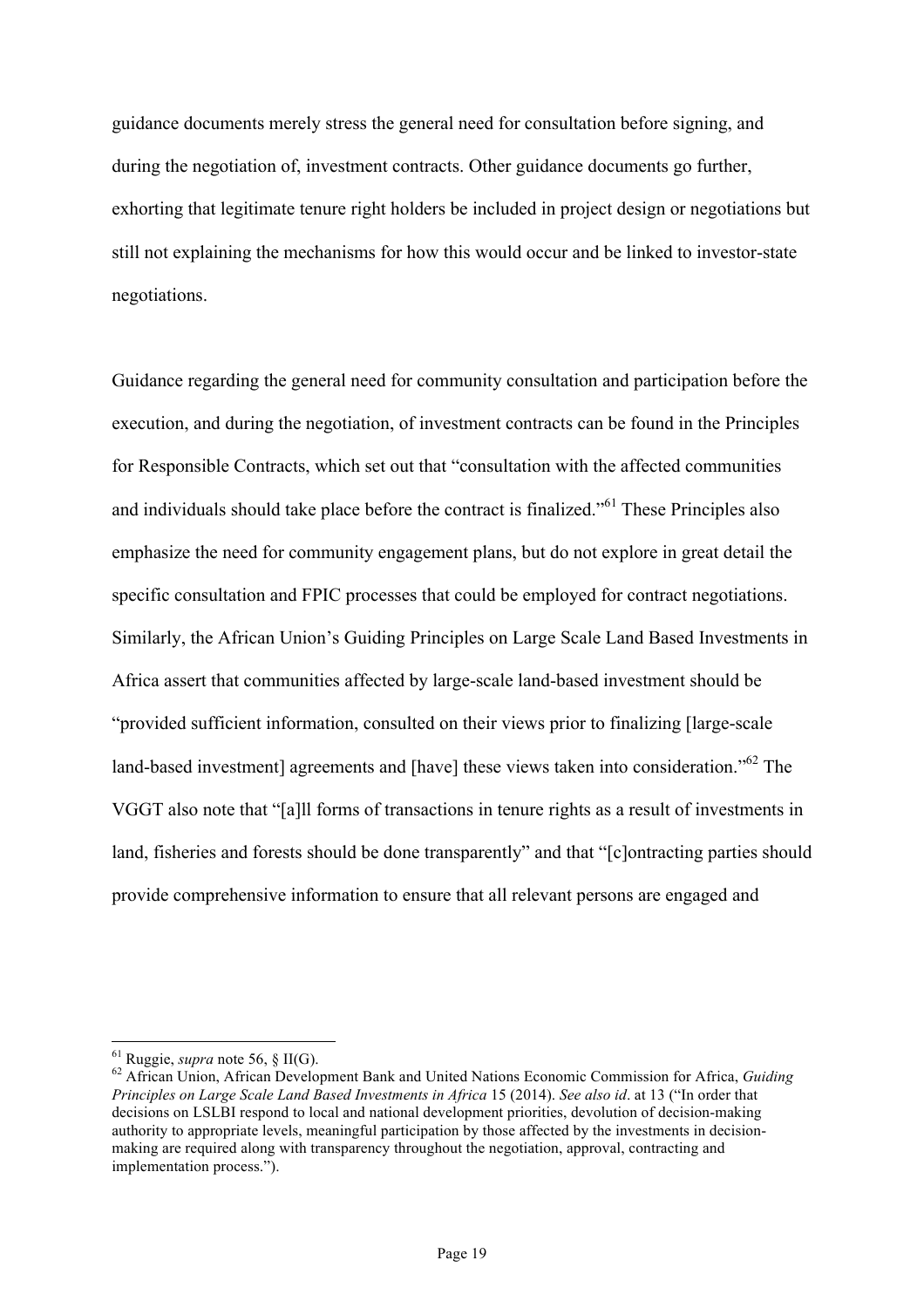informed in the negotiations, and should seek that the agreements are documented and understood by all who are affected."<sup>63</sup>

Several sources of guidance stress the importance of including affected communities and legitimate tenure right holders in negotiations for land-based investments. For example, the Guide to Due Diligence of Agribusiness Projects that Affect Land and Property Rights, prepared by the French government's Technical Committee on "Land Tenure and Development," discusses pertinent considerations, including whether local people were consulted and involved in negotiations, whether the contract was made public, whether local authorities or representatives of local people were co-signatories to the contract, and whether local people were invited to participate in the process of negotiating the contract and commenting on draft versions.<sup>64</sup> In addition, in 2009 the then-UN Special Rapporteur on the right to food highlighted that it is "vital that the negotiations leading to [large-scale land acquisitions and leases] comply with a number of procedural requirements ensuring informed participation of the local communities."<sup>65</sup> Other guidance documents emphasize the importance of consultation and participation but are vague regarding whether and how such practices should interact with investor-state negotiations. For example, the USAID Operational Guidelines for Responsible Land-Based Investment urge companies to "include in negotiations those who use or claim the land […], even if their rights are not formally recognized."<sup>66</sup> Similarly, the New Alliance for Food Security and Nutrition's Analytical

<sup>63</sup> VGGT, ¶¶ 12.3, 12.11. <sup>64</sup> Technical Committee on "Land Tenure and Development," *Guide to Due Diligence of Agribusiness Projects that Affect Land and Property Rights* 25–27, 61–63 (2014), http://www.foncier-developpement.fr/wpcontent/uploads/Guide-to-due-diligence.pdf. The Technical Committee is co-chaired by France's Ministry of Foreign Affairs and the French Development Agency.<br><sup>65</sup> Oliver de Schutter (Special Rapporteur on the Right to Food), Large-scale Land Acquisitions and Leases: A

Set of Minimum Principles and Measures to Address the Human Rights Challenge, ¶ 33, U.N. Doc. A/HRC/13/33/Add.2 (Dec. 22, 2009).

<sup>&</sup>lt;sup>66</sup> KAROL C. BOUDREAUX & YULIYA NEYMAN, U.S. AGENCY FOR INT'L DEV., OPERATIONAL GUIDELINES FOR RESPONSIBLE LAND-BASED INVESTMENT 37 (2015).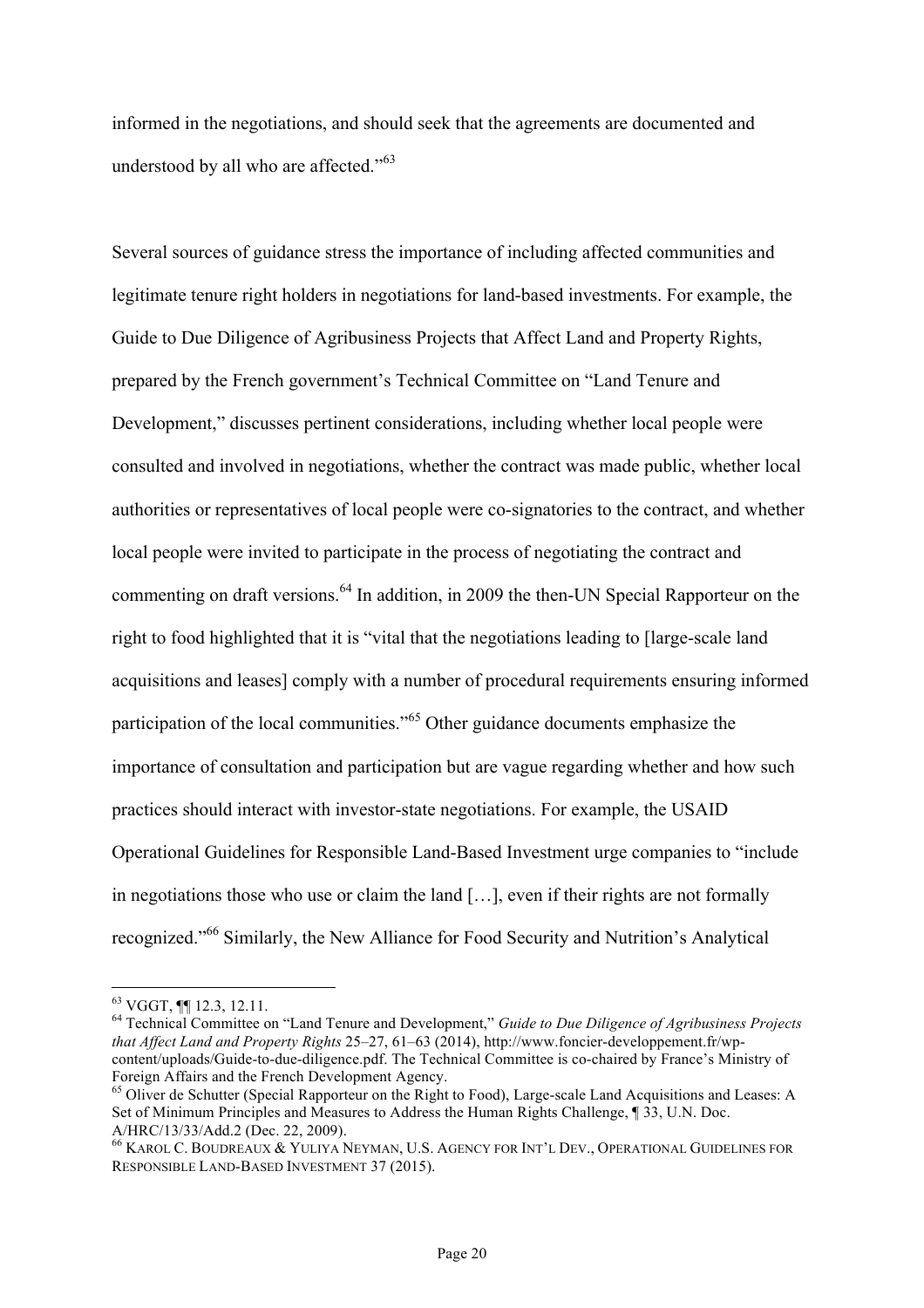Framework for Land-Based Investments in African Agriculture notes that companies should "[i]dentify those who legally own the land, as well as those who have other legitimate rights over the land," "[i]nclude both groups in negotiation, even if only legal owner signs the contract," and "[e]nsure that the entity or person signing the contract has legal authority to do so."<sup>67</sup> These suggestions raise interesting questions regarding how to incorporate legitimate right holders in negotiations, whether negotiating separate side agreements would suffice, and what type of influence legitimate right holders might have in such processes if they are not allowed to sign the contract.

# 4. Consultation and FPIC in practice

Many communities have organized to articulate and litigate their demands and to advocate to governments and companies regarding the shape that consultation and FPIC processes can take.<sup>68</sup> Key to these demands has been a focus on FPIC as a means of community-driven decision-making and a vehicle for self-determination;<sup>69</sup> this emphasizes self-determination's "internal aspect," which includes the "rights of all peoples to pursue freely their economic, social and cultural development without outside interference."<sup>70</sup>

 $^{67}$  New All. for Food Sec.  $\&$  Nutrition, Analytical Framework for Land-Based Investments in AFRICAN AGRICULTURE: DUE DILIGENCE AND RISK MANAGEMENT FOR LAND-BASED INVESTMENTS IN AGRICULTURE 12 (2015). <sup>68</sup> *See, e.g.*, *Baleni v. Minister for Natural Resources* 2019 (2) SA 453 (GP) (S. Afr.); Yatama v. Nicaragua,

Preliminary Objections, Merits, Reparations, and Costs, Inter-Am. Ct. H.R. (ser. C) No. 127, ¶ 224 (June 23, 2005).

<sup>69</sup> DOYLE & CARIÑO, *supra* note 42, at 15; International Law Association, Resolution No. 5/2012: Rights of Indigenous Peoples, section I, para. 5 (concluding that states are obliged by "customary and applicable convention international law" to ensure FPIC and the rights to participation and consultation as a prerogative of

the obligation to recognize and promote the right of Indigenous peoples to autonomy or self-government). <sup>70</sup> Committee on the Elimination of Racial Discrimination, *General Recommendation 21: The Right to Self-Determination*, annex VIII, U.N. Doc. A/51/18 (Aug. 23, 1996) [hereinafter General Recommendation 21]. *See also* Indigenous Representative, Intervention at Columbia Center on Sustainable Investment and Middlesex University Workshop (Apr. 25, 2019) ("They think we want FPIC because we want money. It's not about money, it's a different lifestyle between the mother earth and the people."); Lorenzo Cotula, *Reconsidering Sovereignty, Ownership and Consent in Natural Resource Contracts: From Concepts to Practice*, *in* 9 EUROPEAN YEARBOOK OF INTERNATIONAL ECONOMIC LAW 143 (Marc Bungenberg et al. eds., 2018)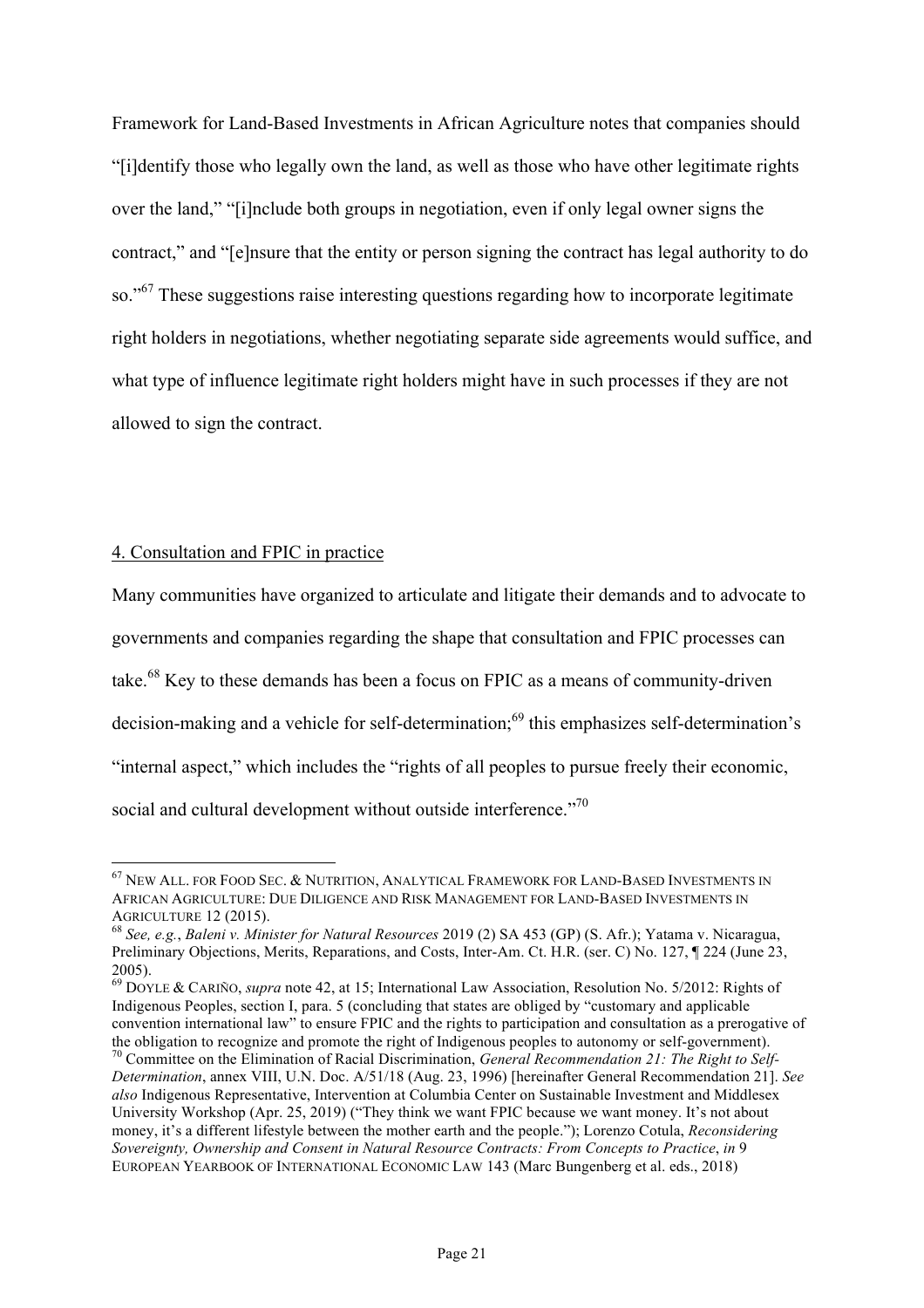One approach that Indigenous communities have used to enact the right to self-determination has been the development of community protocols, which set out culturally appropriate ways for external actors to interact with a community, and processes for seeking to obtain its consent.71 Many community protocols have been developed in anticipation of potential projects or events, allowing communities to proactively set the agenda for how decisions regarding their lands and resources will be made. Community members within the Indigenous reserve of Cañamono Lomapretia in Colombia, for instance, developed a protocol that sets out detailed consultation procedures and requirements that must take place prior to any administrative act, including the granting of concessions and permissions for investment projects within the reserve.<sup>72</sup> The protocol, while not intended to only apply to extractive projects, goes so far as stating that the communities have made a pre-determined decision to withhold consent for large-scale mining or mining that uses cyanide or mercury.<sup>73</sup> Other communities have developed protocols as a response to existing impacts by extractives projects, setting rules and processes for ongoing or future projects.<sup>74</sup> Such protocols will be most effective when developed in advance of a project, especially given that Indigenous peoples often regard having the ability to design and control an FPIC process as a core part of operationalizing their right to self-determination. <sup>75</sup> Protocols can also be initiated at other stages of the investment project—to help communities build capacity and organize, and to

 $\overline{a}$ 

<sup>(</sup>conceptualizing the self-determination as an exercise of the sovereignty "that ultimately resides in the peoples," and contrasting it with the role of the state, which is to "provide the organisational structures through which sovereignty is held and exercised in international legal relations").

<sup>71</sup> *See, e.g.*, DOYLE & CARIÑO, *supra* note 42, at 29–40; JAEL MAKAGON ET AL., BALANCING THE SCALES: COMMUNITY PROTOCOLS AND THE EXTRACTIVE INDUSTRIES – LESSONS FROM ARGENTINA, INDIA, KENYA AND ZIMBABWE (2016), https://za.boell.org/sites/default/files/balancing\_the\_scales.pdf; VIVIANE WEITZNER, DEALING FULL FORCE: LUTSEL K'E DENE FIRST NATION'S EXPERIENCE NEGOTIATING WITH MINING COMPANIES 33–34 (2006). <sup>72</sup> DOYLE & CARIÑO, *supra* note 42, at 28. <sup>73</sup> *Id*. <sup>74</sup> MAKAGON ET AL., *supra* note 71, at 5–6. <sup>75</sup> DOYLE & CARIÑO, *supra* note 42, at 4, 17, 18.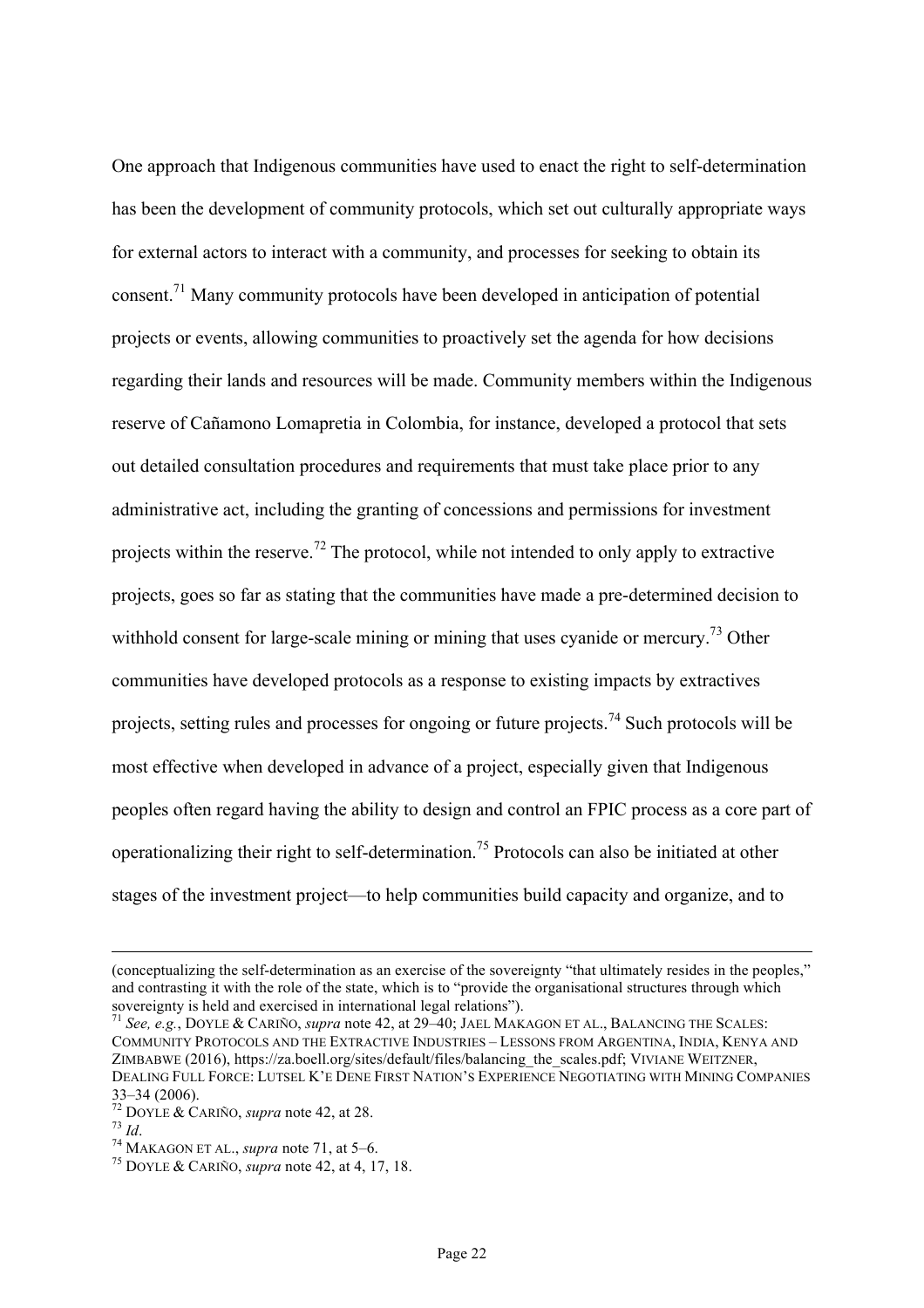assist external actors to engage appropriately with the community—although they won't be able to ensure that the FPIC standard is complied with at the earliest stages of decisionmaking in such circumstances.<sup>76</sup>

In organizing to engage in consultation and FPIC processes, some communities have also sought to democratize their representation. This has included developing processes for community members to elect community liaison committees and any representatives participating in negotiations with the host government and the investor.<sup>77</sup> In other instances, communities have used national and local legal frameworks to hold referenda regarding whether or not a proposed project should be allowed to proceed.<sup>78</sup> FPIC protocols also help communities to make decisions collectively, avoiding the potential of one individual overriding the interest of the collective.<sup>79</sup>

These efforts to organize and democratize community decision-making related to resource investments can be complemented by best practice measures to ensure the views of different segments of a community are adequately represented during consultation and FPIC processes. While these different strategies for internal organization, deliberation, and preparation regarding incoming investment projects will most effectively be invoked at the initial stages of decision-making regarding the investment and before authorizations have been granted,

<sup>&</sup>lt;sup>76</sup> MAKAGON ET AL., *supra* note 71, at 10.<br><sup>77</sup> WEITZNER, *supra* note 71, at 7.<br><sup>78</sup> Brant McGee, *The Community Referendum: Participatory Democracy and the Right to Free, Prior, and Informed Consent to Development*, 27 BERKELEY J. INT'L L. 570, 573 (2009). In Colombia such processes have been met with significant political pushback from national-level government actors and legal challenges from proponent companies. *See, e.g.*, Brief for Columbia Center on Sustainable Investment as Amicus Curiae Concerning the Tutela Hearing of Mansarovar Energy Colombia Ltd. v. Tribunal Administrativo del Meta (The Consulta Popular of Cumaral, Meta), (Dec. 1, 2017) (No. 6.298.958), (Colom.), http://ccsi.columbia.edu/files/2018/10/Amicus-Cumaral-CCSI-Final-English.pdf.

 $\frac{79}{10}$  Indigenous Representative. Intervention at Columbia Center on Sustainable Investment and Middlesex University Workshop (Apr. 25, 2019).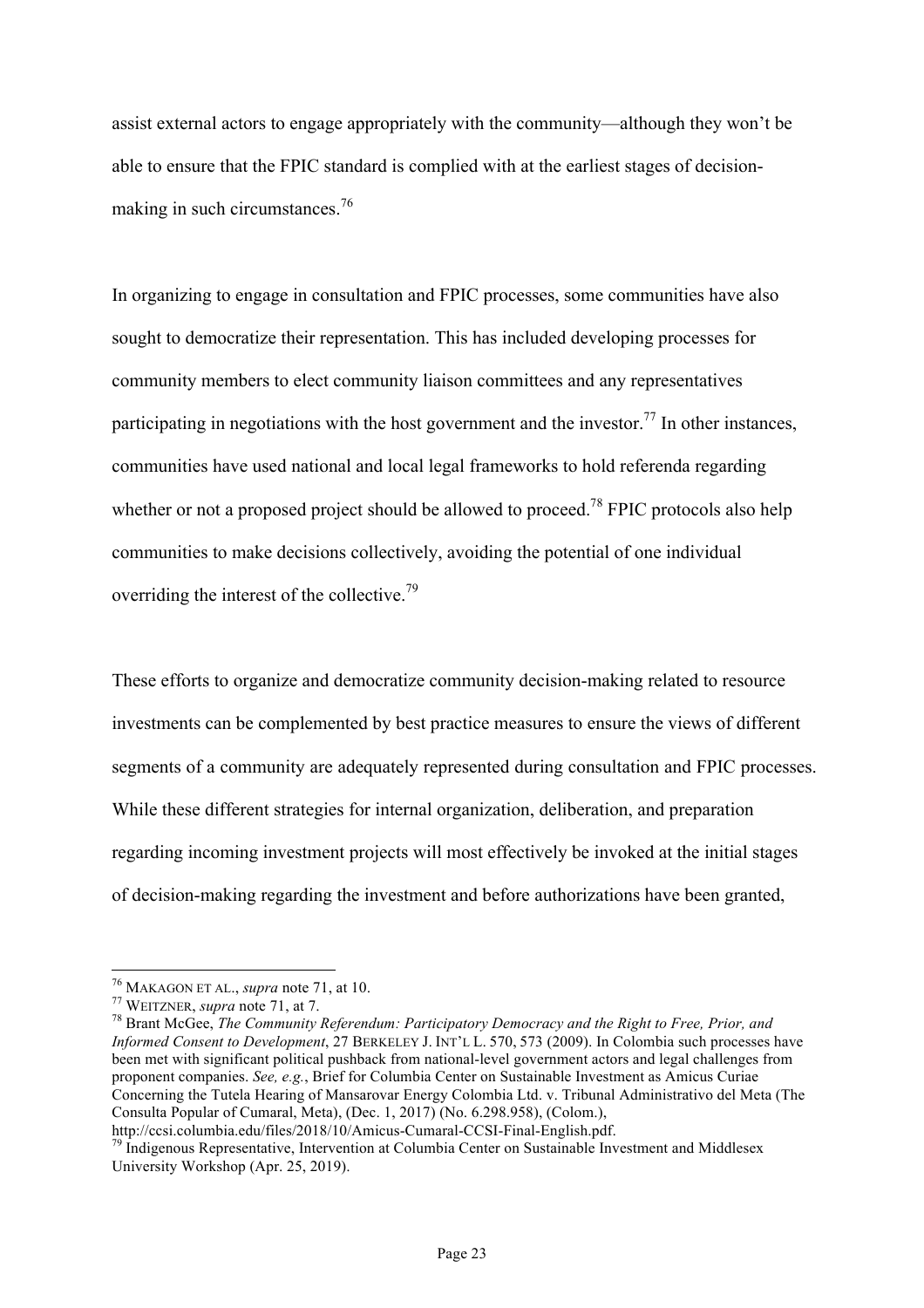they can also help with decision-making regarding the question of community consultation regarding, or participation in, investment contract negotiations.

#### **III. Negotiating investment contracts**

#### 1. The negotiation process

Investor companies and host states enter into various types of contracts for natural resource projects, most of which are negotiated before project operations begin. In addition to concluding contracts, companies will typically conduct feasibility studies, carry out scoping of the project's potential environmental or social impacts, and seek to obtain finance and the necessary permits needed for the project under domestic law. Whether the investment contract is negotiated before or after these steps will depend in large part on the domestic law and the purpose of the contract.<sup>80</sup>

Investment contract negotiations differ in terms of length, and the number of negotiation sessions and persons involved. In some cases, there can be multiple contracts between the same parties for the one project: for example, the investor company and the government might decide to negotiate an investment incentive contract (or memorandum of understanding), in order to then obtain finance, followed by a more substantial concession or lease agreement, and various side agreements. (They also will often negotiate additional contracts with other actors—for example, lenders that provide financing to the project, suppliers of goods and services necessary for operations, and purchasers of crops produced/resources exploited.) In addition, parties may subsequently renegotiate or amend relevant contracts based on changes in circumstances. The time that a negotiation for any

 <sup>80</sup> SAM SZOKE-BURKE & KAITLIN Y. CORDES, COLUM. CTR. ON SUSTAINABLE INV., GOVERNING LAND INVESTMENTS: DO GOVERNMENTS HAVE LEGAL SUPPORT GAPS? 23–24 (2017), http://ccsi.columbia.edu/files/2017/07/14-Columbia-CCSI-land-report-full-US-letter-mr-hyperlinks.pdf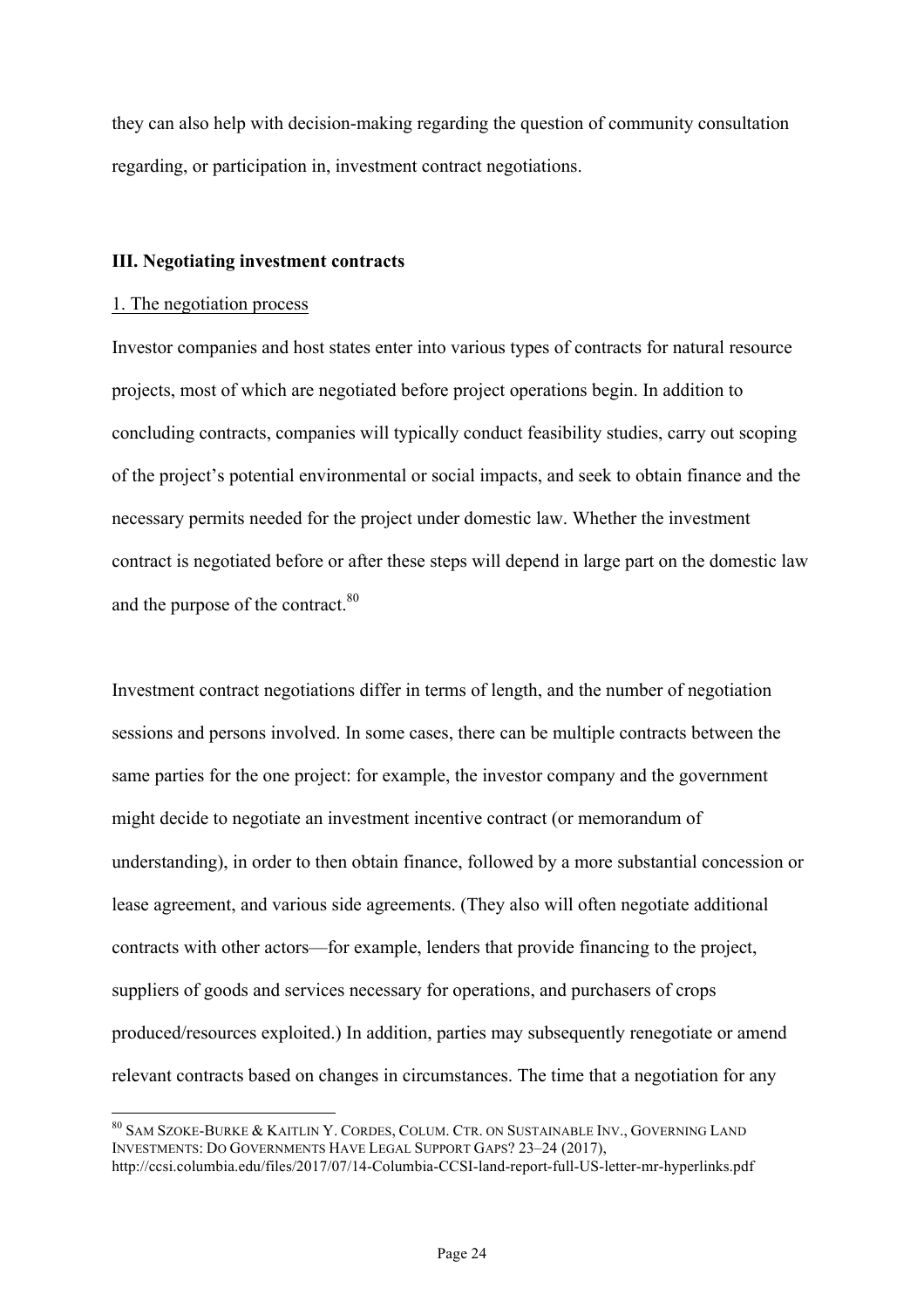particular contract or set of contracts takes will depend on the complexity of the project, and the extent to which those negotiating in the room have the authority to sign off on commitments proposed, among other factors. In some cases—including for some investment contracts regulating complex extractive projects<sup>81</sup>—negotiations can take years; in other cases, negotiated agreements barely differ from investment contracts previously negotiated in the country with other companies, potentially indicating that they were the result of a much shorter negotiation period.

Negotiations themselves are unpredictable, as a government and company might have widely varying expectations for the contract. The style of negotiations can also vary depending on the priorities of those participating and their ability to control the negotiation process. For instance, negotiations can be "rents-based," focusing on the "economic equilibrium of the contract," including the maximization of profits and the minimization of costs; alternatively, parties can work towards an "interests-based" negotiation, where the negotiations seek to incorporate the interests (financial and non-financial) of each party or stakeholder.<sup>82</sup>

# 2. *Status quo*: Inadequate consultation and FPIC processes

Governments and companies typically negotiate investment contracts without the knowledge, consent, or participation of communities that stand to be affected by the investment. Oftentimes, communities are unable to access applicable investment contracts even after they

<sup>&</sup>lt;sup>81</sup> KIENZLER ET AL., *supra* note 5, at 4 ("The agreement for the Simandou iron ore project in Guinea took a number of years, in part due to negotiations over the 650km railway and deep-sea port the project required and their availability for third-party access.").<br><sup>82</sup> CARIN SMALLER ET AL., INT'L INST. FOR SUSTAINABLE DEV., THE IISD GUIDE TO NEGOTIATING INVESTMENT

CONTRACTS FOR FARMLAND AND WATER 12 (2014), http://www.iisd.org/sites/default/files/publications/iisdguide-negotiating-investment-contracts-farmland-water\_1.pdf.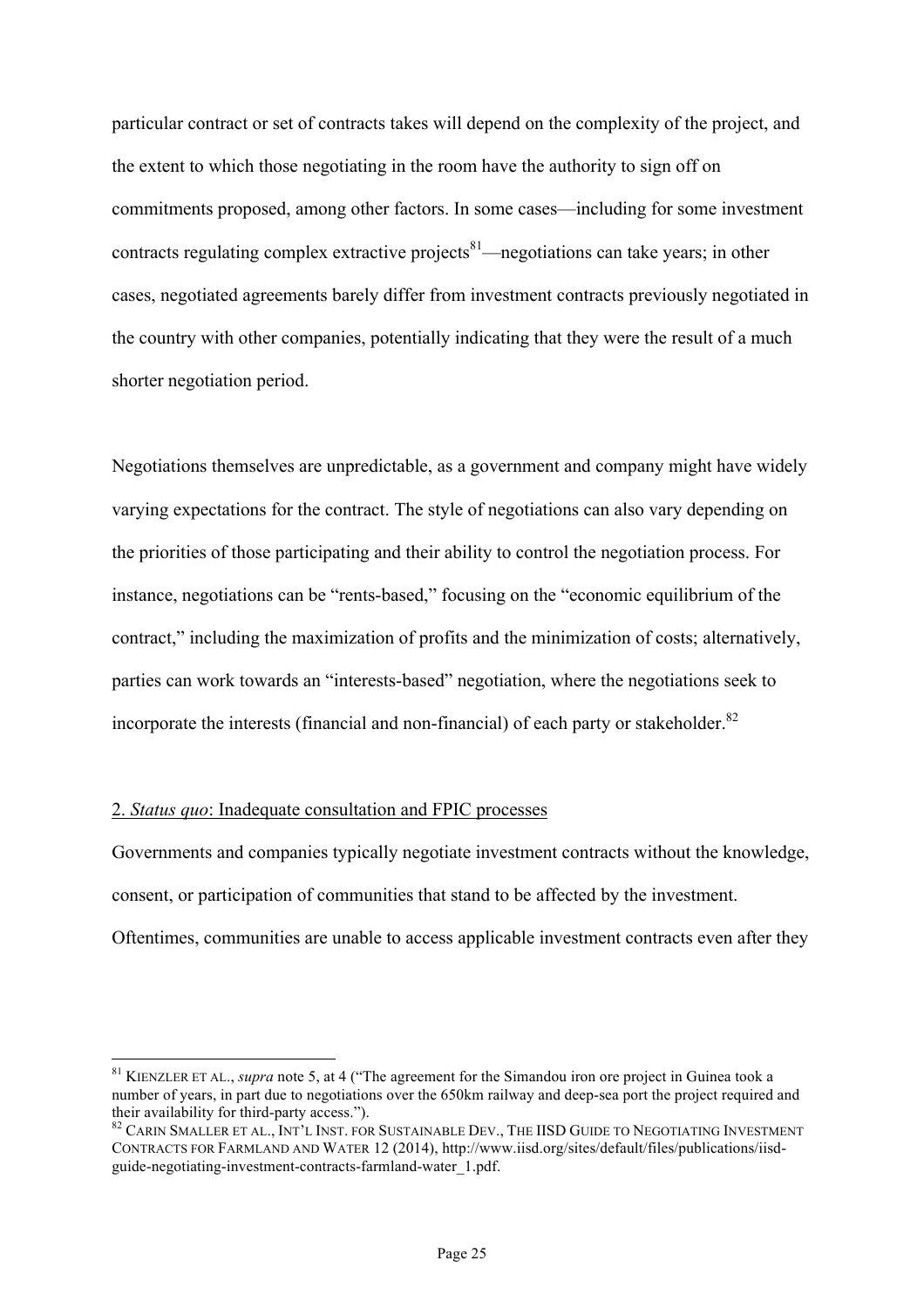have been signed.<sup>83</sup> This approach does not satisfy requirements for meaningful consultation and, when relevant, FPIC, given the need for consultation and FPIC processes to be conducted iteratively, as discussed above. Such an approach also ignores the core objective of consultation and FPIC requirements, which is to avoid non-consensual infringements on community lands, territories, resources, self-governance, and cultural rights. Mere advance notification that there will be negotiations, and the provision of general information about the proposed investment, would be inadequate to safeguard community rights to participation and FPIC, unless opportunities also exist for the community to share its perspective and influence negotiations, and, where relevant, give or withhold their FPIC. Such an approach also fails to provide opportunity for communities to react to unforeseen changes in negotiations and increases the risk of violations of community land tenure rights, in addition to rights to participation and, where relevant, FPIC and self-determination. It also excludes the community from decision-making in relation to the lands and resources on which they may depend to maintain their livelihoods and ways of life.

A lack of community involvement in negotiations provokes additional concerns when the contract requires the investor company to subsequently negotiate a community development agreement with the community, or to deliver social benefits. The community's absence during the investment contract negotiations may undermine its ability to shape and influence any subsequent community-investor negotiations, given that the parameters of the investment itself have already been set. In addition, the absence of community input increases the risk that any local development requirements in the investment contract will not be appropriately adjusted to the rights or priorities of the community, and will instead be determined, and will

 $83$  Indigenous Representative & Civil Society Representative, Interventions at Columbia Center on Sustainable Investment and Middlesex University Workshop (Apr. 25, 2019).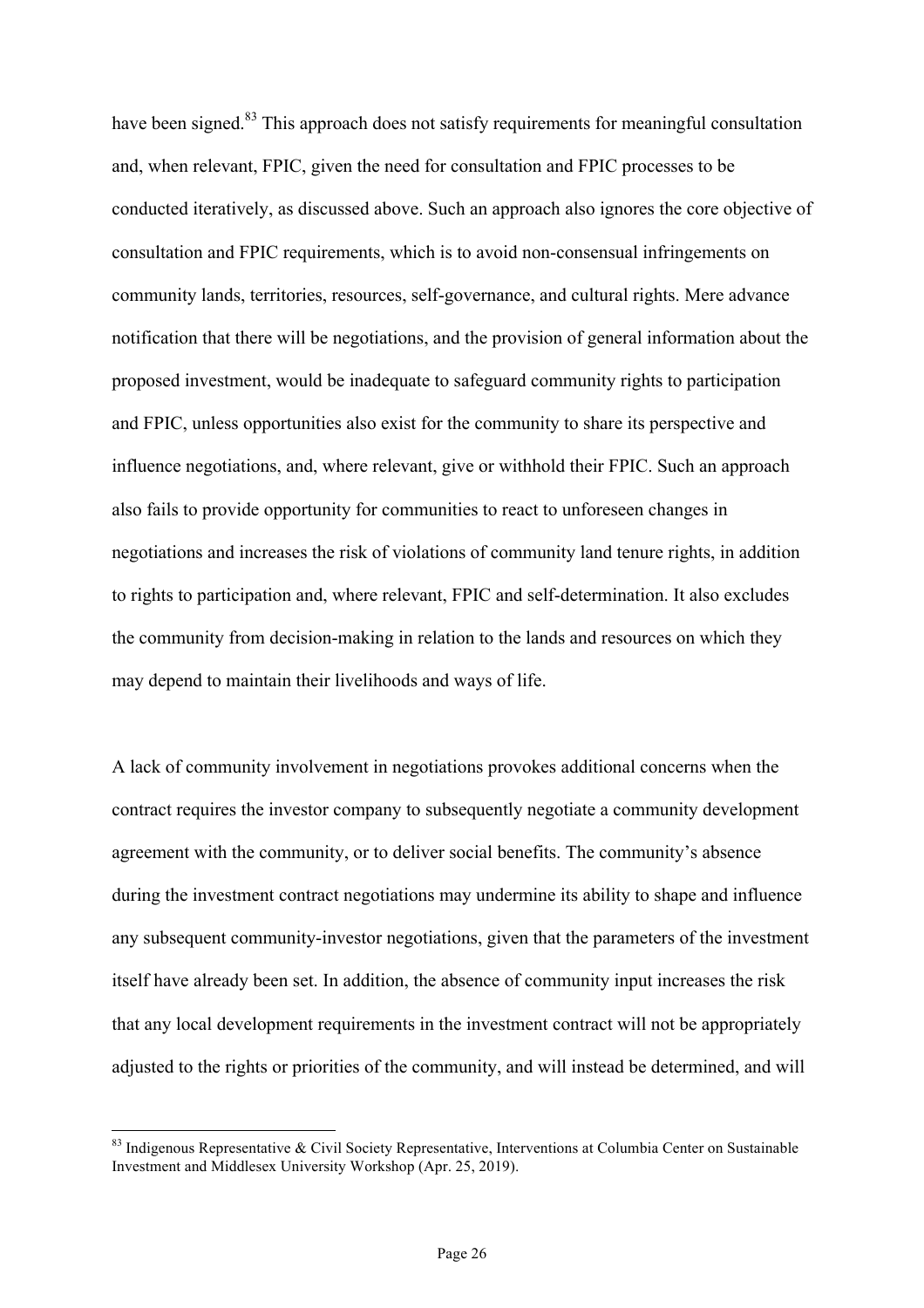be subject to trade-offs and compromise made, by stakeholders less familiar with the community's needs and with different agendas and priorities than the community.

#### 3. Advantages for communities in participating in negotiations

Even where community-company agreements for revenue sharing, local employment creation, and other rent distribution is legally required<sup>84</sup> or voluntarily pursued by companies in a separate agreement,<sup>85</sup> community members may find it advantageous to directly participate in investment contract negotiations. While this will be for the community to decide in each case, there are at least four potential advantages for community members in participating in investment contract negotiations.

First, the substance of the investment contract will affect the operation of the investment, and its impacts on local communities. Investment contracts cover issues pertinent to local communities; these include: social and environmental protections, which can be designed to protect relevant community interests and the resources on which communities rely; the concession's boundaries and size, which may have impacts on community members' use of land and resources; and company-reporting requirements on fiscal, environmental, and other issues, which provide an important accountability mechanism. Fiscal reporting can also help communities monitor the profitability of the project, which can be relevant to determining community entitlements pursuant to revenue sharing arrangements, and can help to manage expectations regarding the project's viability more generally. Investment contracts may also

 <sup>84</sup> *See, e.g.*, COLUM. CTR. ON SUSTAINABLE INV., REQUIREMENTS FOR COMMUNITY DEVELOPMENT IN MINING LAWS (2017), http://ccsi.columbia.edu/files/2014/09/Mining-Community-Development-Requirements-Summary-Table-CCSI-2017\_February.pdf. <sup>85</sup> *See, e.g.*, BENJAMIN BOAKYE ET AL., CAN. INT'L RES. & DEV. INST, IMPLEMENTING THE AHAFO BENEFIT

AGREEMENTS: SEEKING MEANINGFUL COMMUNITY PARTICIPATION AT NEWMONT'S AHAFO GOLD MINE IN GHANA (2018), https://cirdi.ca/wp-content/uploads/2018/07/Ahafo.community.agreement.2018.pdf.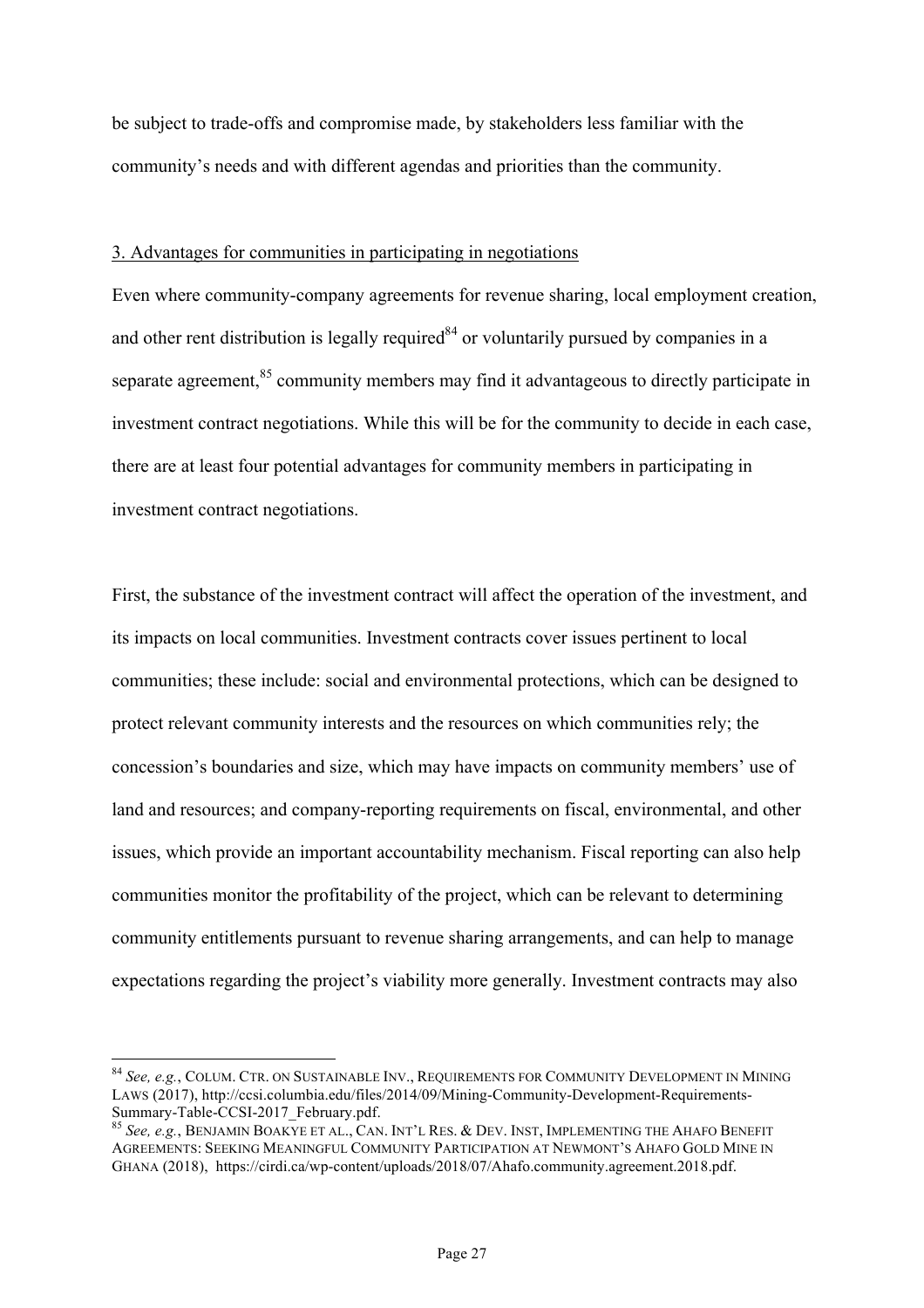contain clauses that can be enforceable *against* communities, such as company rights to exclusive possession and to engage security forces.<sup>86</sup>

Investment contracts also often detail the specific business model that a project will take, which in turn can affect the amount of revenue that will be shared with the community or the number of local jobs created through a community development agreement, as well as more general impacts on local land use, sources of livelihood, and the environment. Take, for instance, a recent study of an oil palm and rubber tree concession in Liberia, which viewed the company's large-scale land concession model as "at a crossroads."<sup>87</sup> The report detailed two potential alternative scenarios to the company's intention to develop the concession without obtaining FPIC. The first scenario involved proceeding with the investment but respecting buffer zones, obtaining FPIC, and preserving forests; the second involved ceasing to expand the company's own plantations and instead transitioning to an outgrower model and relying on small-scale farmers.<sup>88</sup> The potential variations in the company's business model for the project would also have very different impacts on local communities. (Even if the company did pursue a concession model, additional outgrower commitments could still be secured, which would potentially be of interest to the communities that stand to be affected.) Given that a project's business model is often outlined in an investment contract, local communities might therefore wish to participate in investment contract negotiations, to advocate for specific models that best meet their needs, and to warn against models that may be particularly disruptive to the community.

 <sup>86</sup> For examples of investor-state contract clauses concerning physical security or protection of property, *see* Annotation Category: Physical Security or Protection of Property, OPENLANDCONTRACTS.ORG, https://www.openlandcontracts.org/search/group?q=&annotation\_category%5B%5D=Physical+security+or+pro tection+of+property (last visited May 23, 2020).

<sup>87</sup> BARBARA KUEPPER ET AL., CHAIN REACTION RESEARCH, SIME DARBY: LIBERIAN CROSSROADS (2016), https://chainreactionresearch.files.wordpress.com/2014/02/sime-darby-161101-final.pdf. <sup>88</sup> *Id*. at 1, 10–12.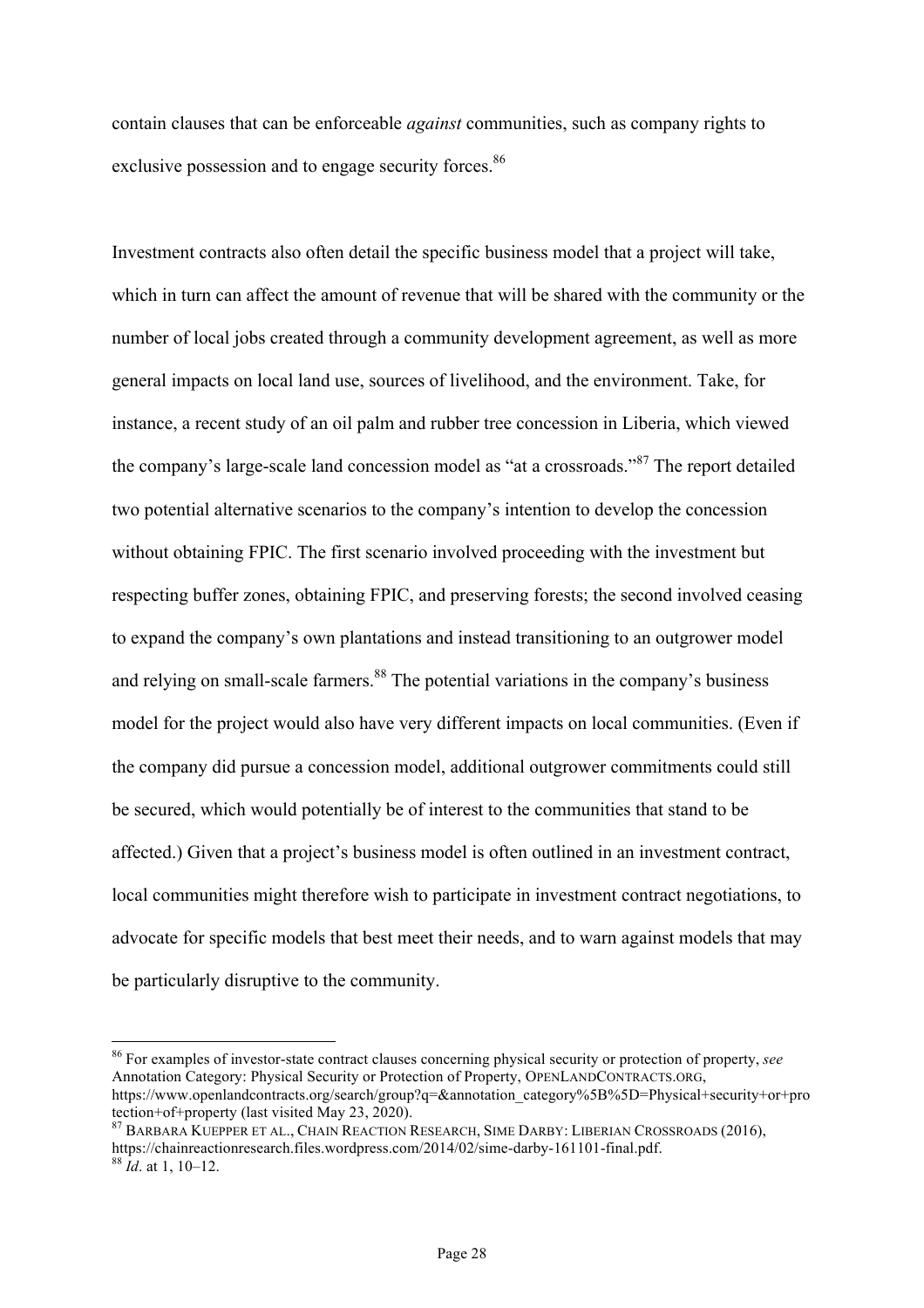A second advantage for communities is that there may be opportunities to influence the negotiation of investment contracts to include greater enforceability mechanisms for any related community development agreement. Depending on the mode of consultation or consent, communities could: advocate for the inclusion of a clause in the investment contract that deems relevant company breaches of the community development agreement to constitute breaches of the investment contract; advocate for clauses that make the community a third party beneficiary with enforceable rights; or, where the community is to be a party to the investment contract, potentially fold the substance of a community development agreement into the investment agreement.<sup>89</sup>

Third, building community consultation or FPIC into investment contract negotiations can help to set the investor's and government's expectations regarding the degree to which the community intends to participate throughout the life of the project, in line with the on-going, iterative aspect of FPIC. This can encourage strict company compliance with the obligations included in the contract as well as providing a stronger basis for future requests from the community for meetings or the disclosure of project-related information. The increased exposure to company and government representatives may also serve to empower community members, enabling them to understand those representatives' motivations and perspectives and increasing their ability to influence decision-making.

Fourth, communities participating in negotiations will be better placed to set robust requirements for the sale or assignment of the investment to a new company. The business

<sup>&</sup>lt;sup>89</sup> Further research would be needed to fully understand the potential benefits and drawbacks of having only one agreement that acts as both a tripartite investment contract and a community development agreement. There also may be limited practical benefits to deeming company breaches of a community agreement to constitute breaches of the investment contract, as host governments will often not take action to enforce such a breach.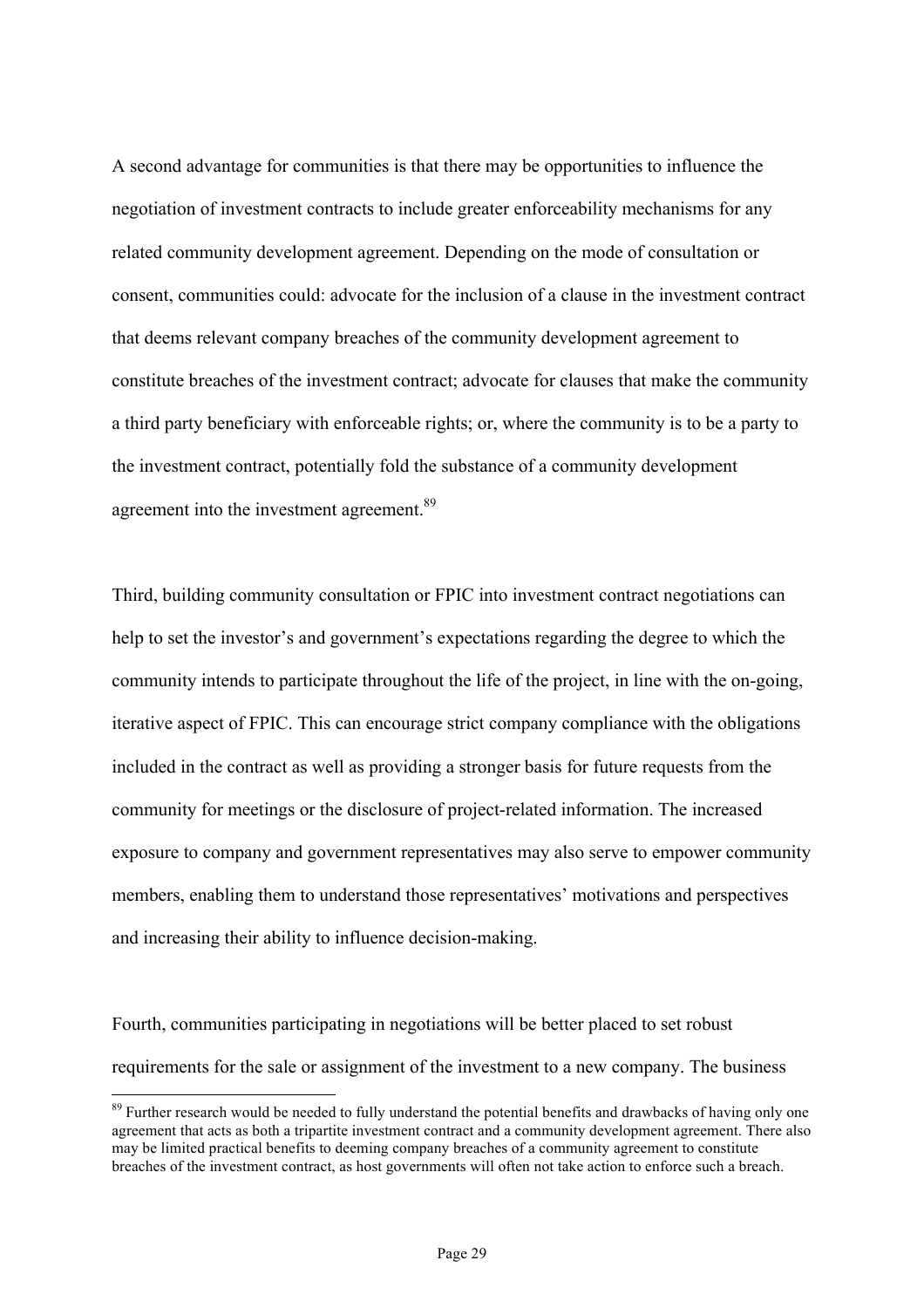drivers for proponent companies change, and such companies may seek to assign or sell their rights and responsibilities for different reasons. Incoming corporate assignees may have radically different understandings and approaches to community engagement and participation, which can drastically undermine any pre-existing arrangements aimed at fostering meaningful community participation.<sup>90</sup> Close community involvement in contract negotiations can make communities as well placed as possible for future assignments, including by demanding contractual requirements to consult and obtain the community's FPIC regarding any decision to assign.<sup>91</sup> Communities benefiting from option three, discussed below, will also be best placed to set the incoming company's expectations, given their involvement as parties to the investment contract.

# **IV. Modes of consultation and FPIC for investment contract negotiations**

This section starts with a discussion of the importance of the community having influence over *how* it will participate in contract negotiations, before detailing factors that will affect how communities can participate and influence decision-making regarding investment contract negotiations in any particular case. It then explores three proposed alternative options for building consultation and FPIC into investment contract negotiations, analyzing the benefits and challenges that each option offers for fostering meaningful participation and creating opportunities for communities to influence the outcomes of the contract.

<sup>&</sup>lt;sup>90</sup> Indigenous Representative, Intervention at Columbia Center on Sustainable Investment and Middlesex University Workshop (Apr. 25, 2019).

<sup>&</sup>lt;sup>91</sup> SAM SZOKE-BURKE ET AL., COLUM. CTR. ON SUSTAINABLE INV., COMMUNITY-INVESTOR NEGOTIATION GUIDE 2: NEGOTIATING CONTRACTS WITH INVESTORS 50–51 (2018), http://ccsi.columbia.edu/files/2018/09/51 namati\_ccsi-guide-2-full-online-lr-compressed.pdf.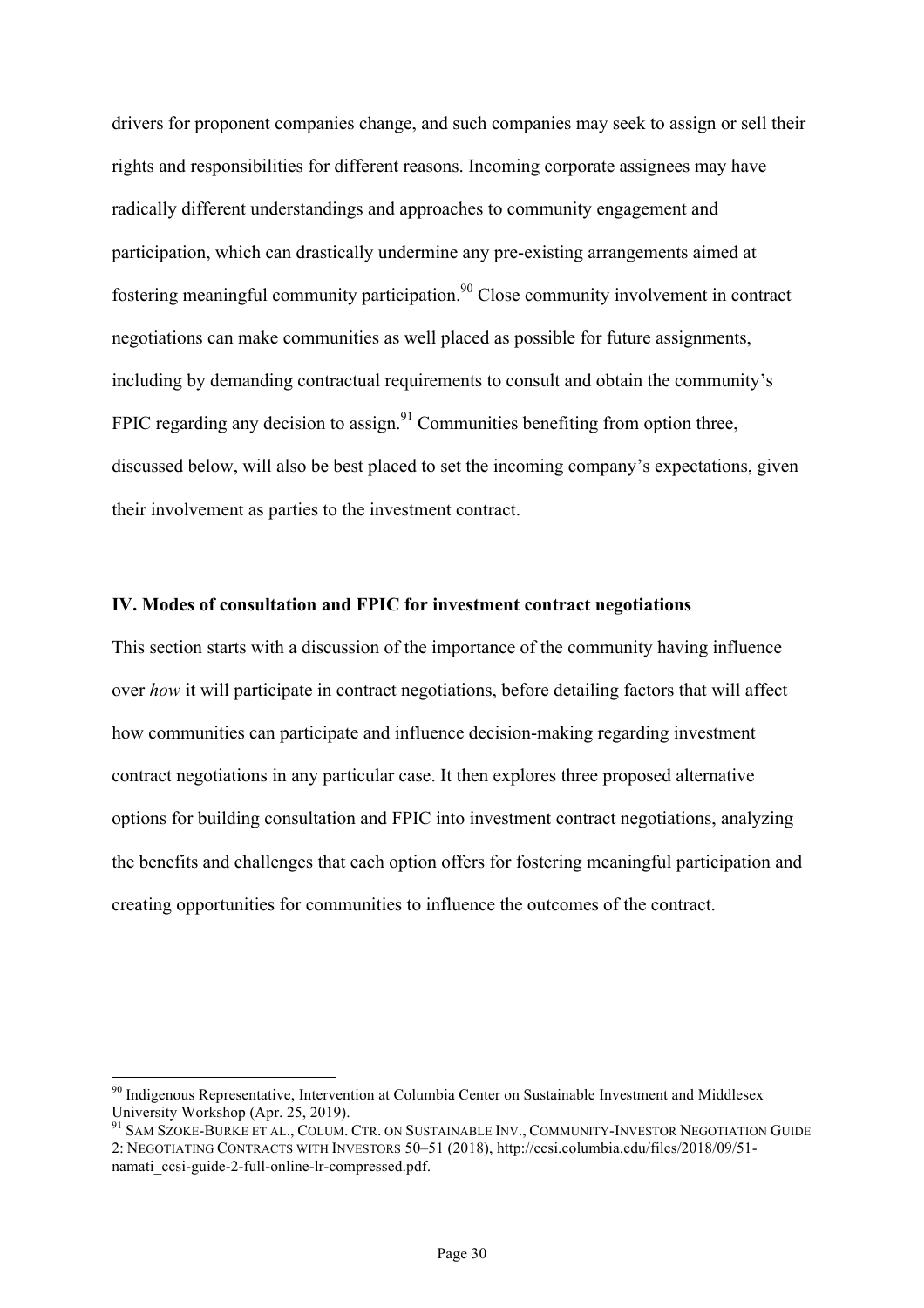#### 1. Ensuring that the community has a say

The decision as to which mode of consultation or consent is most appropriate will vary from case to case, and should correspond with the community's expressed preference. The government should thus consult with the community regarding how it should participate in investment contract negotiations, taking into account the community's internal organization and decision-making structures.<sup>92</sup> Such an approach is especially important for Indigenous communities and ethnic minorities, whose right to self-determination extends to having the right to pursue freely their economic, social and cultural development without outside interference.<sup>93</sup> Consultation on the question of participation should also include opportunities for representatives of marginalized community segments to contribute their perspective.<sup>94</sup>

Key to any mode of community participation will be the allocation of sufficient resources and time for the community to prepare itself to be able to decide on its preferred mode of participation, to adequately prepare and decide on key priorities within the community, and then to meaningfully participate. This may require support in developing relevant skills and knowledge—potentially on topics including contract negotiations, human rights, the type of

 $92$  Indigenous Representative, Intervention at Columbia Center on Sustainable Investment and Middlesex University Workshop (Apr. 25, 2019) ("[W]e need to also show the governments how consultation should be. We would like the state to clearly ask us how we'd like to be consulted."); Ute Dieckmann & Ben Begbie-Clench, *Chapter 19: Consultation, Participation and Representation*, *in* "SCRAPING THE POT": SAN IN NAMIBIA TWO DECADES AFTER INDEPENDENCE 595, 597–598 (Ute Dieckmann et al. eds., 2014) (noting the discussion by the ILO's Senior Specialist on Indigenous and Tribal Peoples' Issues, Dr. Albert Barume, of the need for "[d]esigning with the participation of indigenous peoples the consultation and participation framework and mechanism . . . (consultation on consultation)").

<sup>93</sup> UNDRIP, *supra* note 21, at arts. 3–4; General Recommendation 21, *supra* note 70, at 125, ¶ 4 (referring to the right to self-determination's "internal aspect").<br><sup>94</sup> This will be especially important where customary processes and structures risk not being sufficiently

inclusive and representative of different community segments. *See* OXFAM & LEGAL RES. CTR., FREE, PRIOR AND INFORMED CONSENT IN THE EXTRACTIVE INDUSTRIES IN SOUTHERN AFRICA: AN ANALYSIS OF LEGISLATION AND THEIR IMPLEMENTATION IN MALAWI, MOZAMBIQUE, SOUTH AFRICA, ZIMBABWE, AND ZAMBIA 87 (2018) ("[D]o the benefits of organising in terms of customary law outweigh its dangers? There is no simple answer to that question: while we intuitively believe that the power imbalances within customary communities can be solved through statutory regulation, it has been shown that an imposition of 'foreign' norms and standards on communities is not an effective way of changing the way people engage with each other. . . . The better approach, we argue, is to start with the values the communities hold and develop these to be brought in line with, for example, international human rights principles. The fluidness of customary law provides opportunities for such development to happen rapidly and bottom-up.")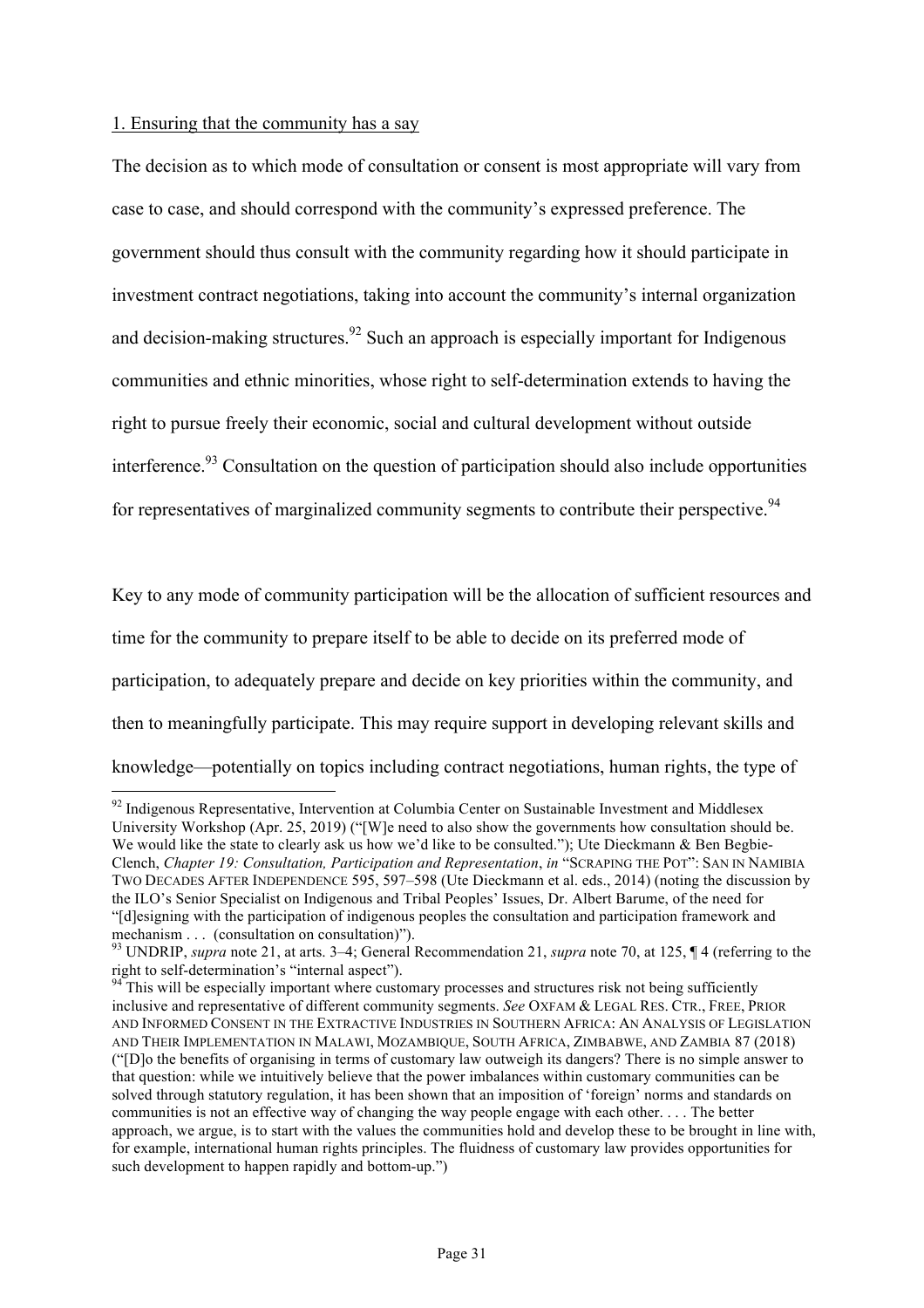project proposed, approaches to communal decision-making, representation and consultation with different segments of the community, and so on—as well as access to legal and other support, and access to sufficient information regarding the proposed project in a form that community members can understand.<sup>95</sup> Financing for such support and empowerment could come from proponent companies and other investment chain actors, who could be encouraged or required to make financial contributions into an independently administered basket fund for community support.<sup>96</sup>

## 2. Factors affecting increased community involvement in investment contract negotiations

This subsection considers different factors that may affect how, or the degree to which, a community can be more closely involved in the negotiation of an investment contract.  $97$  The government should be strongly influenced by the community's stated preference for the mode of their inclusion in the investment contracting stage. In practice, however, the government may perceive its obligations to comply with human rights law requirements for consultation and FPIC to be in tension with its investment promotion objectives. This perception may persist despite research linking project failure and companies' significant loss of revenue to their failure to implement a sufficiently robust community engagement strategy.<sup>98</sup> Such perceptions often create pressures to attract investment, including by "streamlining" the

<sup>&</sup>lt;sup>95</sup> See WEITZNER, *supra* note 71, at 1 for an example of peer-to-peer sharing. The document was prepared by the Lutsel K'e Dene First Nation as "a direct response to a request from the Association of Indigenous Village Leaders of Suriname (VIDS) for Canadian Indigenous People to provide capacity-building support to communities in West Suriname who will be affected by proposed open-pit, large-scale bauxite mining by BHP Billiton and Suralco, large-scale hydro-electric development by Suralco, and a nature reserve proposed by the Government of Suriname and the World Wildlife Fund." <sup>96</sup> *See* COLUM. CTR. ON SUSTAINABLE INV., GUIDE FOR DESIGNING AND IMPLEMENTING A BASKET FUND FOR

COMMUNITY SUPPORT IN THE CONTEXT OF INVESTMENT PROJECTS (2020); SAM SZOKE-BURKE & KAITLIN Y. CORDES, COLUM. CTR. ON SUSTAINABLE INV., INNOVATIVE FINANCING SOLUTIONS FOR COMMUNITY SUPPORT IN THE CONTEXT OF LAND-BASED INVESTMENT 17 (2019), http://ccsi.columbia.edu/2019/03/22/innovativefinancing-solutions-for-community-support-in-the-context-of-land-investments/. <sup>97</sup> These factors are also relevant to FPIC and meaningful consultation more generally, but are treated

specifically with regard to the contract negotiation stage of an investment.

<sup>98</sup> ANNA LOCKE ET AL., ASSESSING THE COSTS OF TENURE RISKS TO AGRIBUSINESSES 11 (2019), https://landportal.org/library/resources/qtr-report-2019/assessing-costs-tenure-risks-agribusinesses.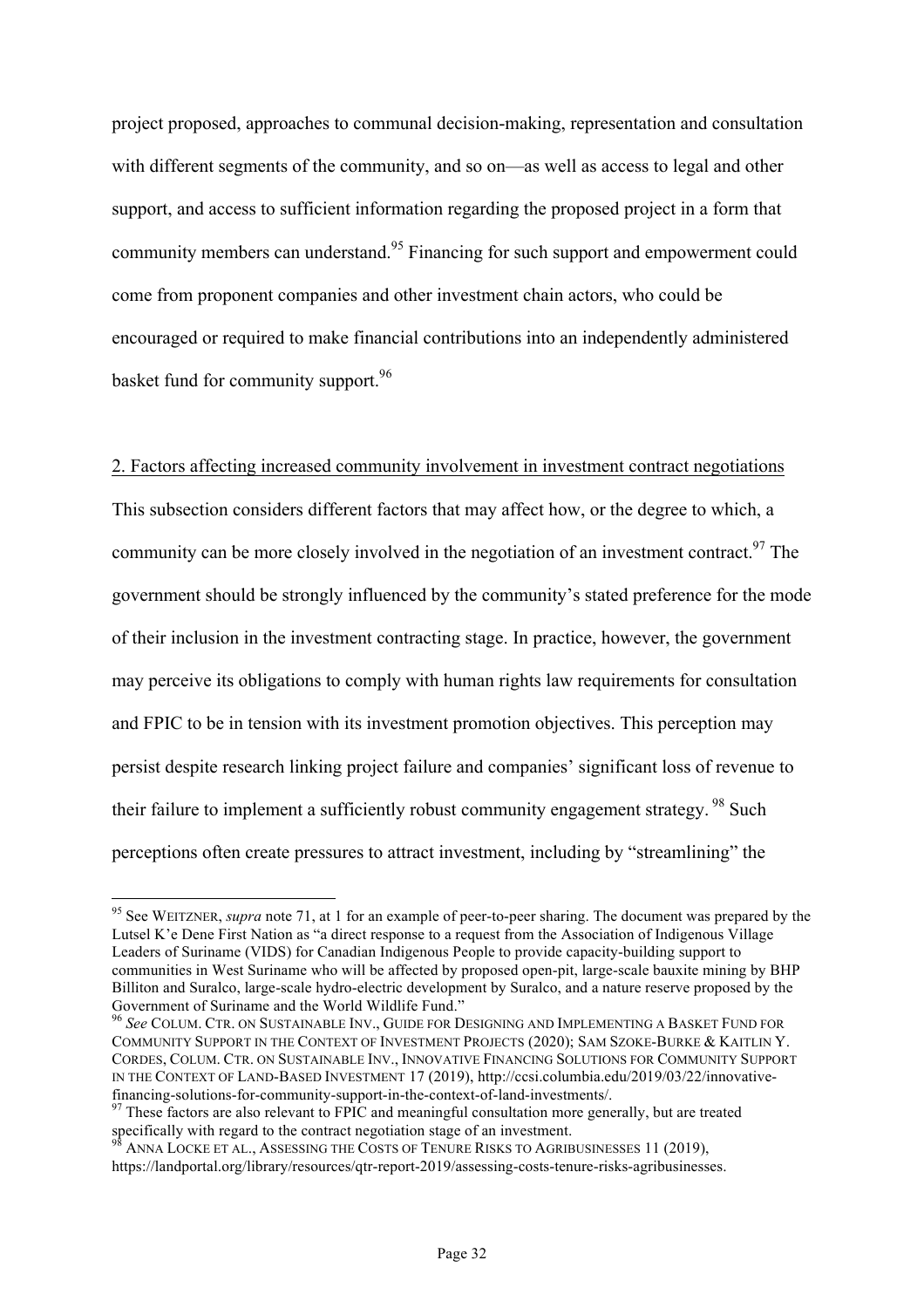processes needed for companies to be granted concessions and authorizations, even though the abandonment of transparency and other good governance practices can degrade the quality of investment.<sup>99</sup> Of course, the below factors do not provide a legal justification for failing to comply with requirements for consultation and FPIC, including at the investment contract negotiation stage. Nonetheless, it is useful to consider how the perspectives and incentives of both governments and companies can affect the feasibility of different modes of community consultation and FPIC being integrated into contract negotiations in practice.

One factor that can add to pressure for community inclusion is the applicable **domestic legal framework**, including laws, regulations, policies, court decisions, and any treaties or other instruments of settlement between the government and communities regarding claims to customary lands and resources. For instance, a tripartite investment contract for a Pooling and Sharing Joint Venture between the South African government, the government-owned Alexkor diamond mining company, and a corporate vehicle established and controlled by members of the Richtersveld community<sup>100</sup> was entered into pursuant to a deed of settlement between the government and the community following the community's successful court claims to ancestral lands and resources.<sup>101</sup> In South Sudan, the Tindilo community's reported participation in investment contract negotiations, discussed in the next paragraph, also may have been slightly bolstered by recently enacted land legislation which set out, albeit in

 <sup>99</sup> Frederick Lehmann & Ana Teresa Tavares-Lehmann, *Transparency and Inward Investment Incentives*, *in* THE OXFORD HANDBOOK OF ECONOMIC AND INSTITUTIONAL TRANSPARENCY 308-09 (Jens Forssbaeck & Lars Oxelheim eds., 2015).

<sup>&</sup>lt;sup>100</sup> See LORENZO COTULA, INT'L INST. FOR ENV'T & DEV., INVESTMENT CONTRACTS AND SUSTAINABLE DEVELOPMENT: HOW TO MAKE CONTRACTS FOR FAIRER AND MORE SUSTAINABLE NATURAL RESOURCE INVESTMENTS 28 (Box 3) (2010); James Gathii & Ibironke T. Odumosu-Ayanu, *The Turn to Contractual Responsibility in the Global Extractive Industry*, 1 BUS. & HUM. RTS. J. 69, 91 (2015); RESEARCH UNIT OF THE PARLIAMENT OF THE REPUBLIC OF SOUTH AFRICA, ALEXKOR: RICHTERSVELD COMMUNITY AND THE POOLING AND SHARING JOINT VENTURE (PSJV) (2016), http://pmg-assets.s3-website-eu-west-1.amazonaws.com/161012alexkorr.pdf.

<sup>101</sup> *Alexkor Ltd v. Richtersveld Community* 2004 (5) SA 460 (CC) para. 62 (S. Afr.); *Richtersveld Community v. Alexkor Ltd* 2003 (2) All SA 27 (Supreme Court of Appeal) para. 18 (S. Afr.).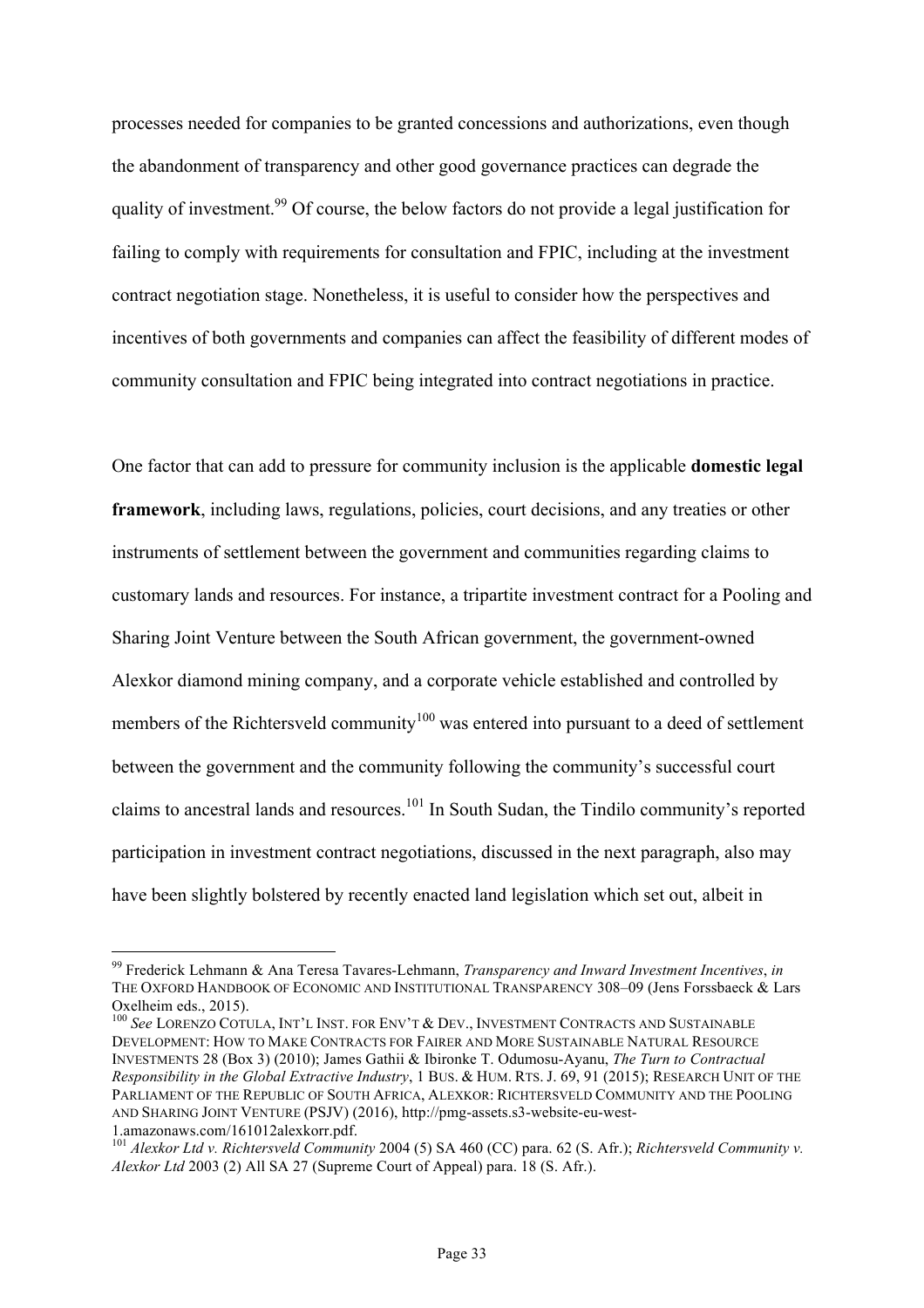undetailed terms, that administration of the country's land shall be based on principles including participation and transparency.<sup>102</sup>

The **political and economic context** may encourage or discourage greater community involvement in negotiations. For instance, state-level authorities from Southern Sudan reportedly faced some political pressure to meaningfully involve the Tindilo community in investment contract negotiations with Tree Farms Sudan Ltd., given that a recent peace agreement included a statement—which also happened to be the Sudan People's Liberation Movement's slogan—that the "land belongs to the community."<sup>103</sup> Similarly, where the government *is* willing to increase community involvement but the investor company is reluctant, the government may be able to leverage existing conditions, such as favorable economic conditions for the project, tight timelines, or the fact that certain permits have not yet been granted, to encourage or mandate more participatory processes.<sup>104</sup> In addition, piloting efforts to increase community participation in negotiations may lead to expectations for improved community consultation in future negotiations. For instance, community participation in environmental agreement negotiations for the Ekati Diamond Mine "crystallized expectations about the degree of Aboriginal participation in environmental agreements for major Canadian projects," making it "virtually impossible to return to a process of closed negotiations between governments and project proponents in this

<sup>&</sup>lt;sup>102</sup> CENTER FOR HUMAN RIGHTS AND GLOBAL JUSTICE (CHRGJ), FOREIGN LAND DEALS AND HUMAN RIGHTS: CASE STUDIES ON AGRICULTURAL AND BIOFUEL INVESTMENT 51 (2010).<br><sup>103</sup> *Id.* at 48 n.349, 51.<br><sup>104</sup> *See, e.g.*, Natasha Affolder, *Rethinking Environmental Contracting*, 21 J. ENVTL. L. & PRAC., 155, 164

<sup>(2010) (</sup>discussing the Canadian government's strategy for including Aboriginal communities in some contractual negotiations for the Ekati Diamond Mine). O'Faircheallaigh also notes that the national and territorial government parties were "determined that development of Ekati should not be prevented or substantially delayed." CIARAN O'FAIRCHEALLAIGH, *The Ekati Diamond Mine, Northwest Territories*, *in* NEGOTIATIONS IN THE INDIGENOUS WORLD 148 (2015).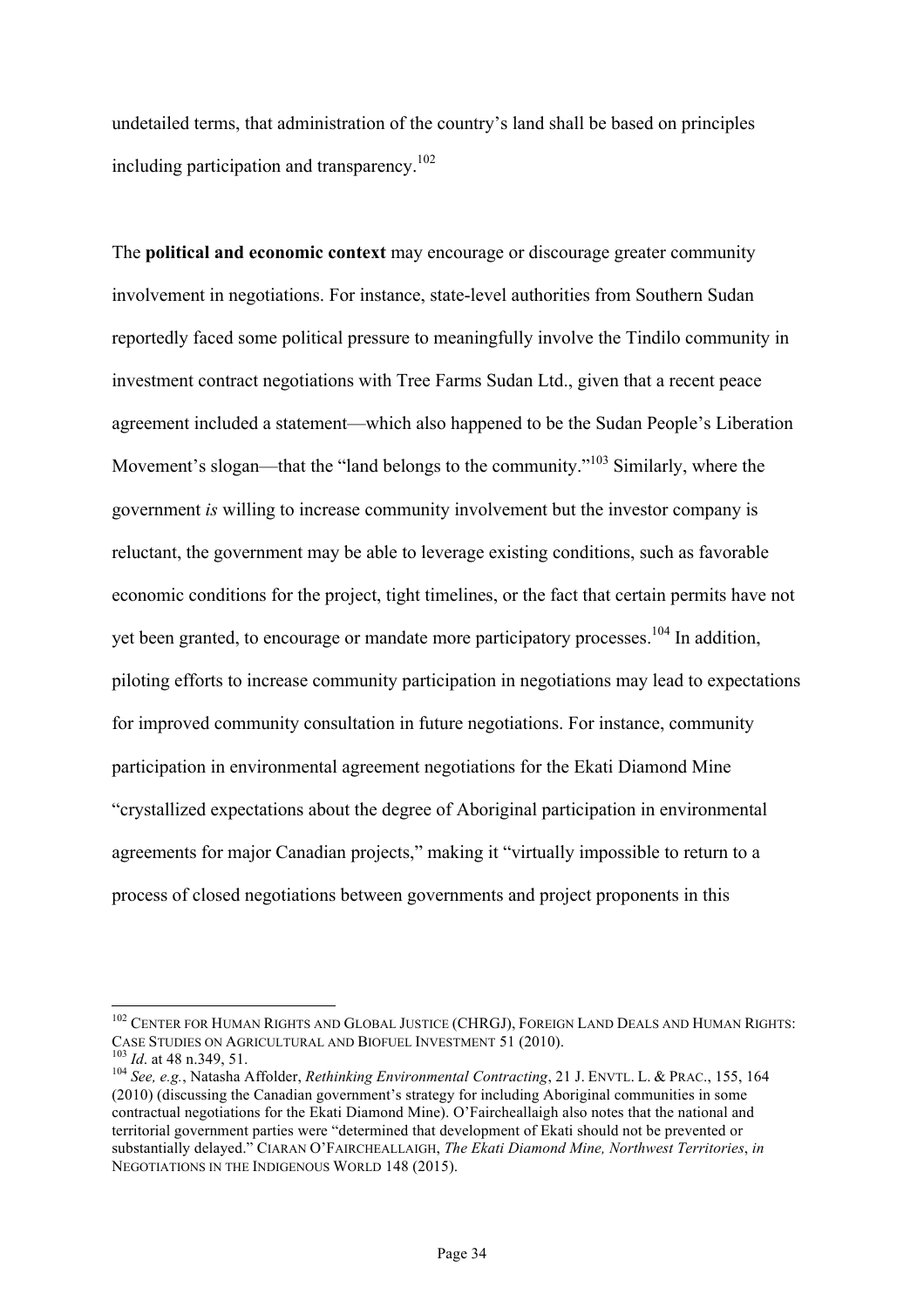region."105 On the other hand, in contexts where corruption, rent-seeking, or patron-client relationships are prevalent, elite actors may view broad community participation as a threat to their ability to maintain such illicit dealings and relationships, and may seek to ensure that community members are excluded from the negotiation table.<sup>106</sup>

**Companies desiring to obtain social license** to operate in the area may also be receptive to enabling the community to more meaningfully participate in decision-making and contract negotiations.<sup>107</sup> For instance, in the abovementioned Tree Farms Sudan example, a company representative stressed that the long-term nature of the project meant that the company needed "a local community who looks upon the project as their property, so they can guard and protect the plantation themselves."<sup>108</sup> Additionally or alternatively, the investor company may face pressures from its headquarters office, parent company, financiers, or investors to engage in international best practices. One example is found in the participation by Aboriginal representatives in negotiations between the Government of the Northwest Territories of Canada and a diamond mining company regarding both an Environmental Agreement and a Socio-Economic Agreement for the Ekati Diamond Mine. A representative from the company noted that by including Aboriginal communities in the negotiations, the company sought to demonstrate innovations in community engagement to maintain its parent

<sup>&</sup>lt;sup>105</sup> Affolder, *supra* note 104, at 169. The environmental agreement was called for by Canada's Department of Indian Affairs and Northern Development and was intended to "cover all those issues which are not normally part of license terms and conditions. It will provide a visible record of the commitments of the company to carry out environmental monitoring, monitoring programs, and to prevent and mitigate environmental impacts." *Id*, at 163.

<sup>106</sup> *See, e.g.*, Sam Szoke-Burke & Eric Werker, *Benefit Sharing through Project-Level Multi-Stakeholder Institutions: Community Benefit Agreements, Rent Sharing, and the Performance of New Institutions in the Ahafo Mine in Ghana* (forthcoming) (describing how chiefs may be personally incentivized to form "spoiler coalitions" with local company representatives rather than allowing for meaningful participation by other community segments in investment-related decision-making).<br><sup>107</sup> This is not to equate social license to operate, which is fundamentally based in obtaining community

acquiescence to a project with FPIC, which is a formal legal standard that has more rigorous normative requirements.

<sup>108</sup> CHRGJ, *supra* note 102, at 52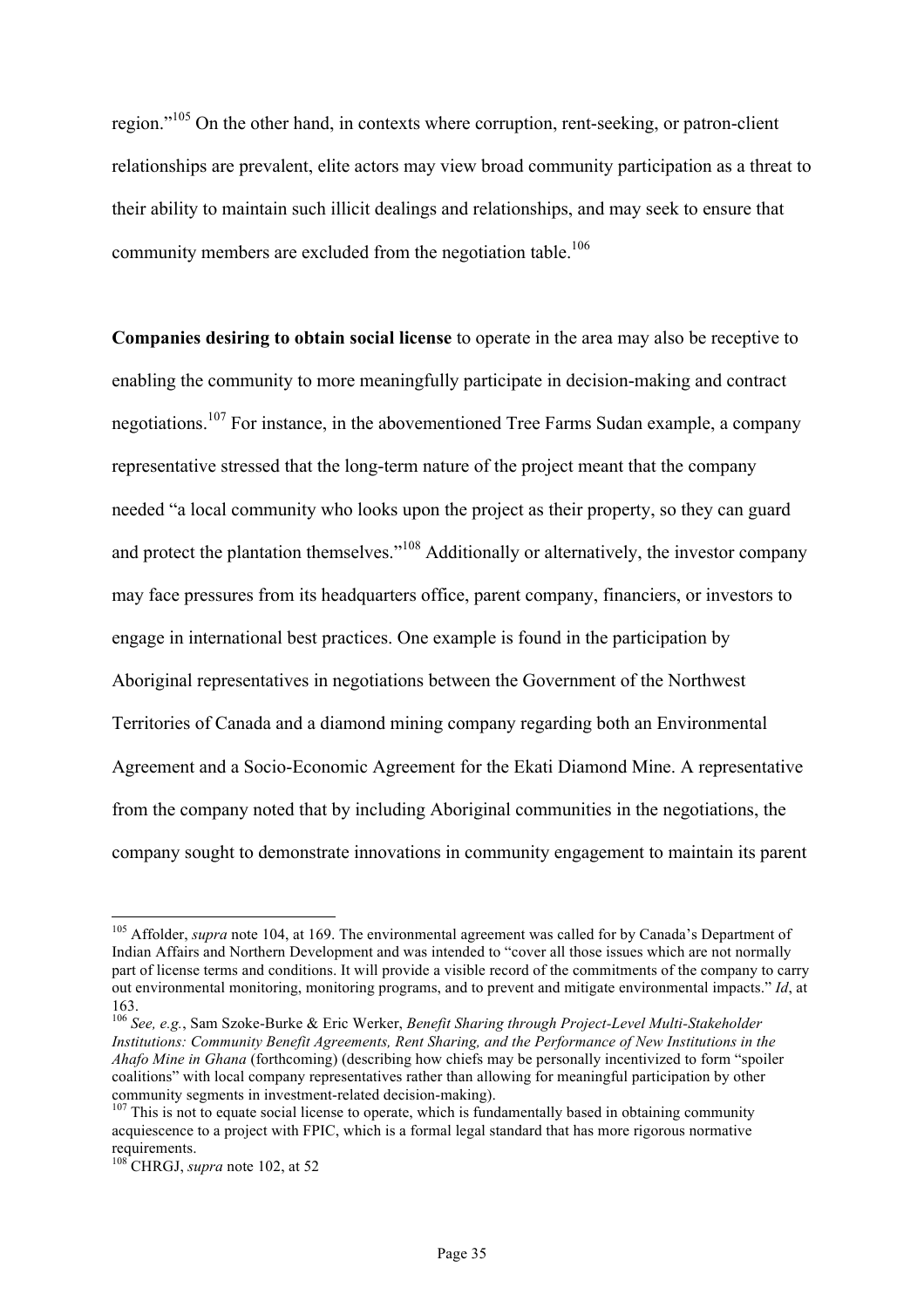company's interest in the project, which was at risk of waning because of a slow and costly permitting phase. 109

Having considered various factors that may affect the likelihood or feasibility of building improved modes of consultation or FPIC into investment contract negotiations, this article now explores three proposed options for doing so.

#### 3. Option one: Periodic consultations during negotiations

An obvious option for increasing meaningful participation and providing for iterative consent processes is to make the negotiations subject to regular community consultations. Specifically, any relevant investor-state negotiation process would need to include sufficient opportunity for consultations and to obtain consent as necessary, with such processes being based on an informed understanding of negotiations to date and being able to influence continued negotiations. Under this option, a government and company that plan to conduct negotiations in the absence of community representatives and civil society organizations would conduct negotiations in "rounds," with corresponding consultations and consent processes taking place between each round, based on the latest draft version of the contract.<sup>110</sup> The dates of negotiation rounds could be set at the outset; in addition, rules could be determined to enable (or require) either party to halt contract negotiations to report back to, and gather input from, the community, if negotiations touch on key issues identified by the community beforehand.

<sup>&</sup>lt;sup>109</sup> Affolder, *supra* note 104, at 164.<br><sup>110</sup> *See also* Cotula, *supra* note 70, at 169 ("Addressing these questions may require step-by-step contracting whereby an initial investor-state contract outlines key specifics but keeps options open to enable FPIC and impact assessments; and a fuller investor-state contract is informed by the outcomes of those local processes including any community-investor agreements.").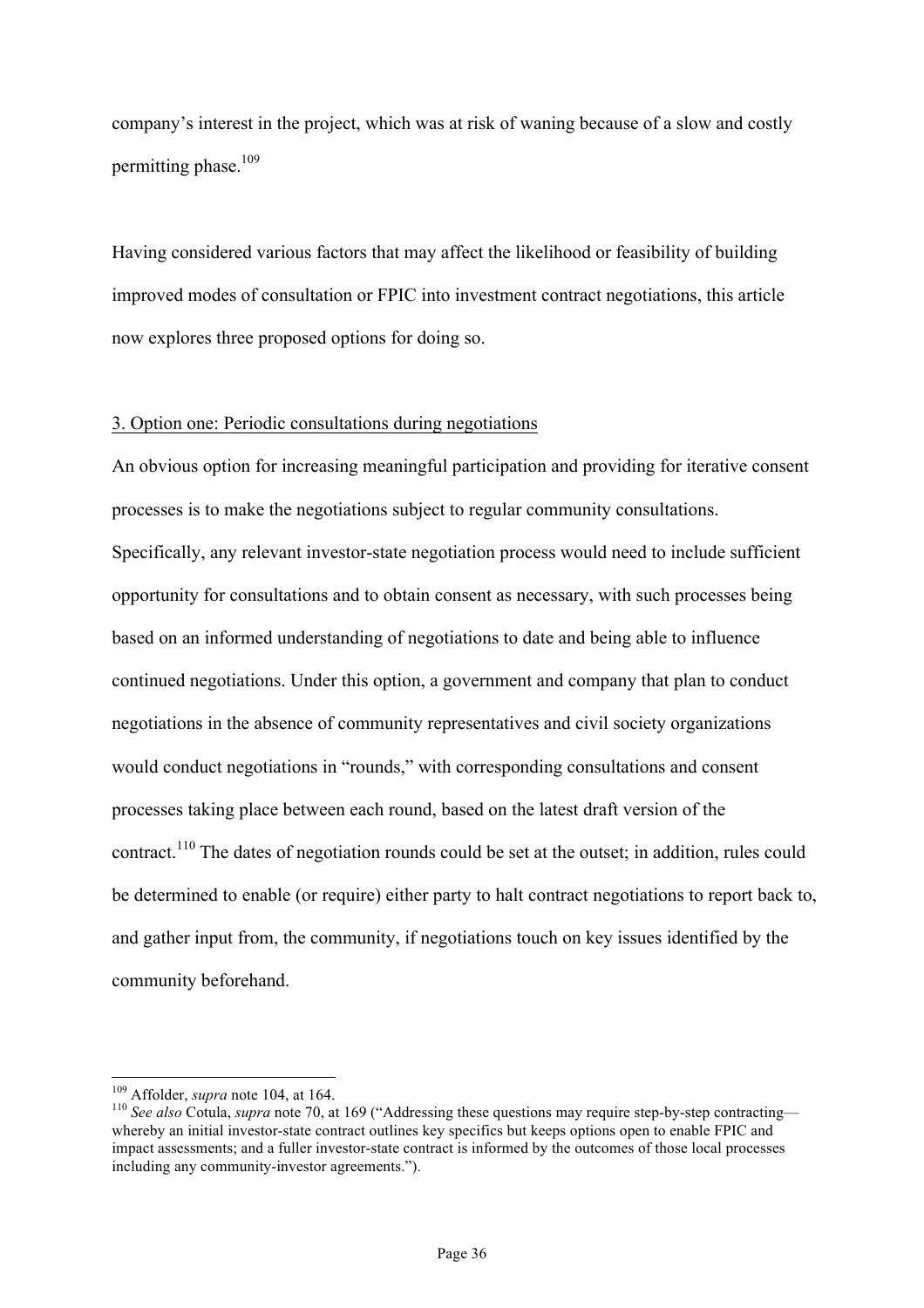To maximize the degree to which communities are able to participate, such processes could involve local meetings that are culturally appropriate (i.e. implemented in accordance with local customs and practices) and that would allow for consultation with members of the community, their representatives, and local civil society groups. As for any consultation process, specific strategies may be needed to facilitate the meaningful participation of marginalized segments of the community, such as ensuring meetings are convened at accessible times, convening separate meetings for different segments, and providing for appropriate translation into local languages. Some investment projects will affect multiple communities who may not necessarily share the same culture, and the customs and perspectives of each should be appropriate factored into design of participatory processes.<sup>111</sup> Depending on the local context, a range of media and communications technologies could be used to share information and publicize meetings. Where appropriate, online contract repositories could also be used to publish draft versions of contracts, $1^{12}$  along with resources that make it easier for affected persons and technical support providers of their own choosing to understand the implications of the draft contract and to formulate their subsequent submissions to the negotiating parties.

Where there are credible concerns regarding the commercial sensitivity of information contained within the contract, consultations could be conducted with a lightly redacted version of the draft agreement. Alternatively, consultations could take place solely with community representatives and local civil society groups on a confidential basis, on the

<sup>&</sup>lt;sup>111</sup> Indigenous Representative, Intervention at Columbia Center on Sustainable Investment and Middlesex University workshop (Apr. 25, 2019).<br><sup>112</sup> For example, OpenLandContracts.org hosts investment contracts between investors and host governments

relating to agriculture and forestry investments; each contract is accompanied by plain language summaries of the contract's key social, environmental, fiscal, and operational provisions. OPENLANDCONTRACTS.ORG, http://OpenLandContracts.org (last visited May 23, 2020). ResourceContracts.org provides a similar platform for oil, gas and mining contracts. RESOURCECONTRACTS.ORG, http://ResourceContracts.org (last visited May 23, 2020).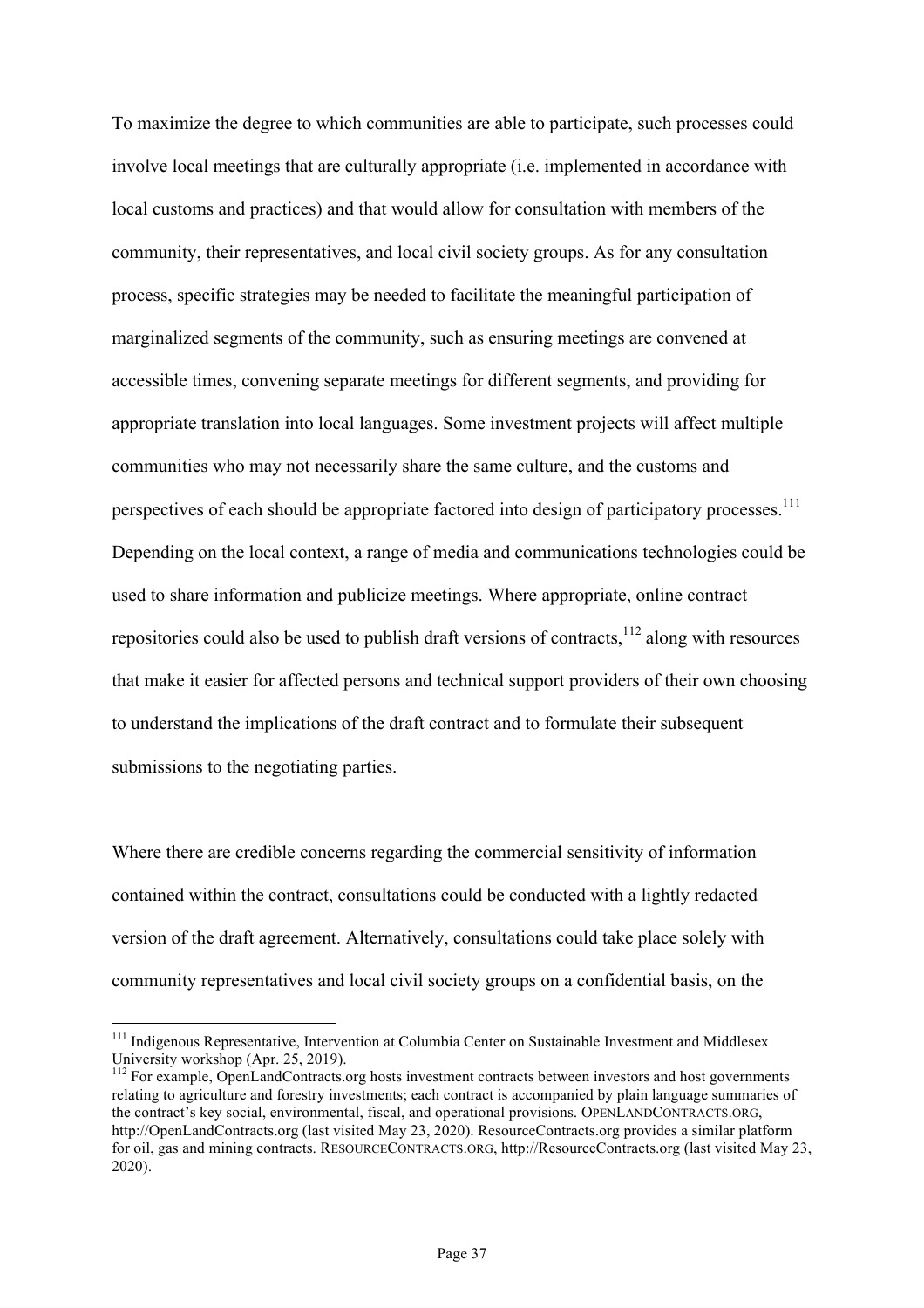understanding that information of a general nature would then be the subject of more widespread consultations with community members. Another alternative in such circumstances would be to adopt consultative committees, which would include representatives from any traditional community decision-making structures as well as members of all segments of the community, including women, religious minorities, youth, workers, the elderly, people with disabilities, and so on, as well as representatives from civil society organizations that support them. Regardless of which modality is employed, all potential impacts on community rights would need to be accessibly disclosed before decision-making in order to constitute meaningful consultation; to meet the FPIC standard, community FPIC would need to be sought in relation to those impacts and any measures instituted to mitigate them.

#### *Opportunities and challenges*

The likelihood of governments and companies agreeing to community demands for this option may be bolstered by the fact that this option shares some features with existing consultation processes, and provides avenues to protect commercially sensitive information. Negotiators may, however, be reluctant to halt negotiations when they have gained momentum; mechanisms would be needed to ensure that the breaks between negotiation rounds are sufficiently long, and can be periodically triggered, to ensure the community has ample opportunity to follow developments and offer its perspective.

This option deepens consultations with communities beyond mere one-off *ex ante* consultations,113 by providing the community with regular updates on negotiations and, if

<sup>&</sup>lt;sup>113</sup> For an example of the shortcomings of solely conducting ex ante consultations in the extractive industries context, see KIENZLER ET AL., *supra* note 5, at 45 ("A civil society representative noted that the government engaged with them in advance of negotiations for a mining agreement. However, despite the CSO's efforts to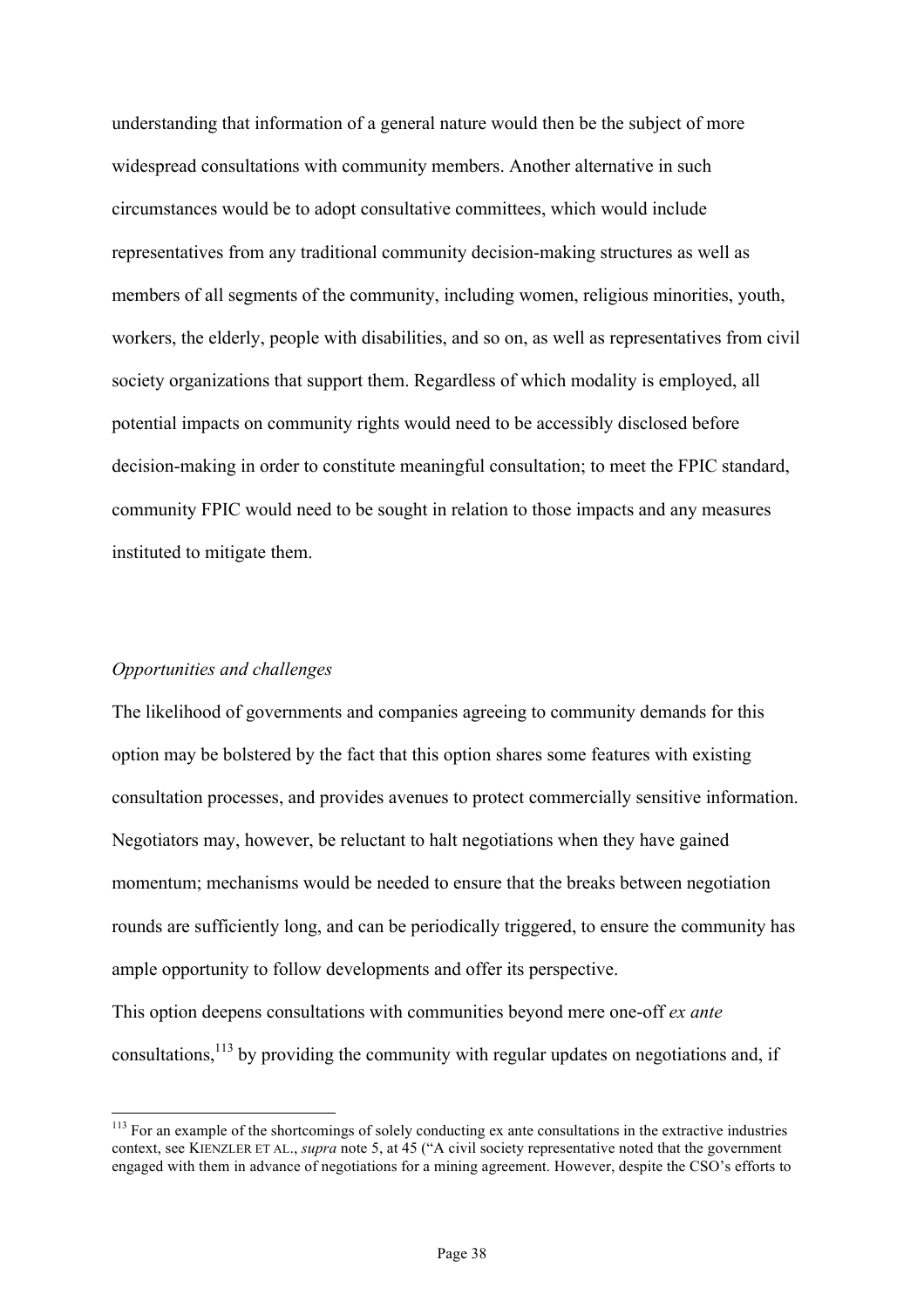carried out meaningfully, providing opportunities for community members to influence and shape negotiations. The lack of community or civil society presence at negotiations, however, renders community members reliant on other actors to keep them updated on the progress of negotiations. Absence from the negotiating table also limits the community's ability to shape the agenda of contract negotiations and to ensure that their concerns are adequately reflected in the structure and substance of the investment contract. Any restrictions on a community's access to the draft agreement would also significantly undermine its ability to participate meaningfully, given the importance of the wording of contract clauses.

Another challenge with this approach would be ensuring that breaks between negotiation rounds allowed a sufficient amount of time to enable the consultation to take place meaningfully. This may be hard to achieve when negotiations move quickly unless clear criteria for triggering a break in negotiations are set out. Yet negotiating timetables may not allow for adequate consultation with communities. Even when a community has a representative in the room, the involvement of different segments of the community may be limited because of time pressures faced by the company, as community elders found in the Ekati Diamond Mine negotiations.<sup>114</sup> This highlights the even greater difficulties that nonrepresented communities may face. Requiring the negotiators to comply with any community requests to halt negotiations to enable them to consult and deliberate internally would be crucial.

have local communities included in the actual negotiations, they were not consulted in any way during talks, nor did the government or the company come back after the deal was completed to inform the people what was agreed to.").

<sup>&</sup>lt;sup>114</sup> WEITZNER, *supra* note 71, at 13 ("When the negotiation was happening, the Elders weren't informed until it was too late,' one Elder said. 'But even though when the negotiators came back to the Elders to give them information, it was already processed. They were informed, but then it was too late. And the government was already ahead with the mines.'").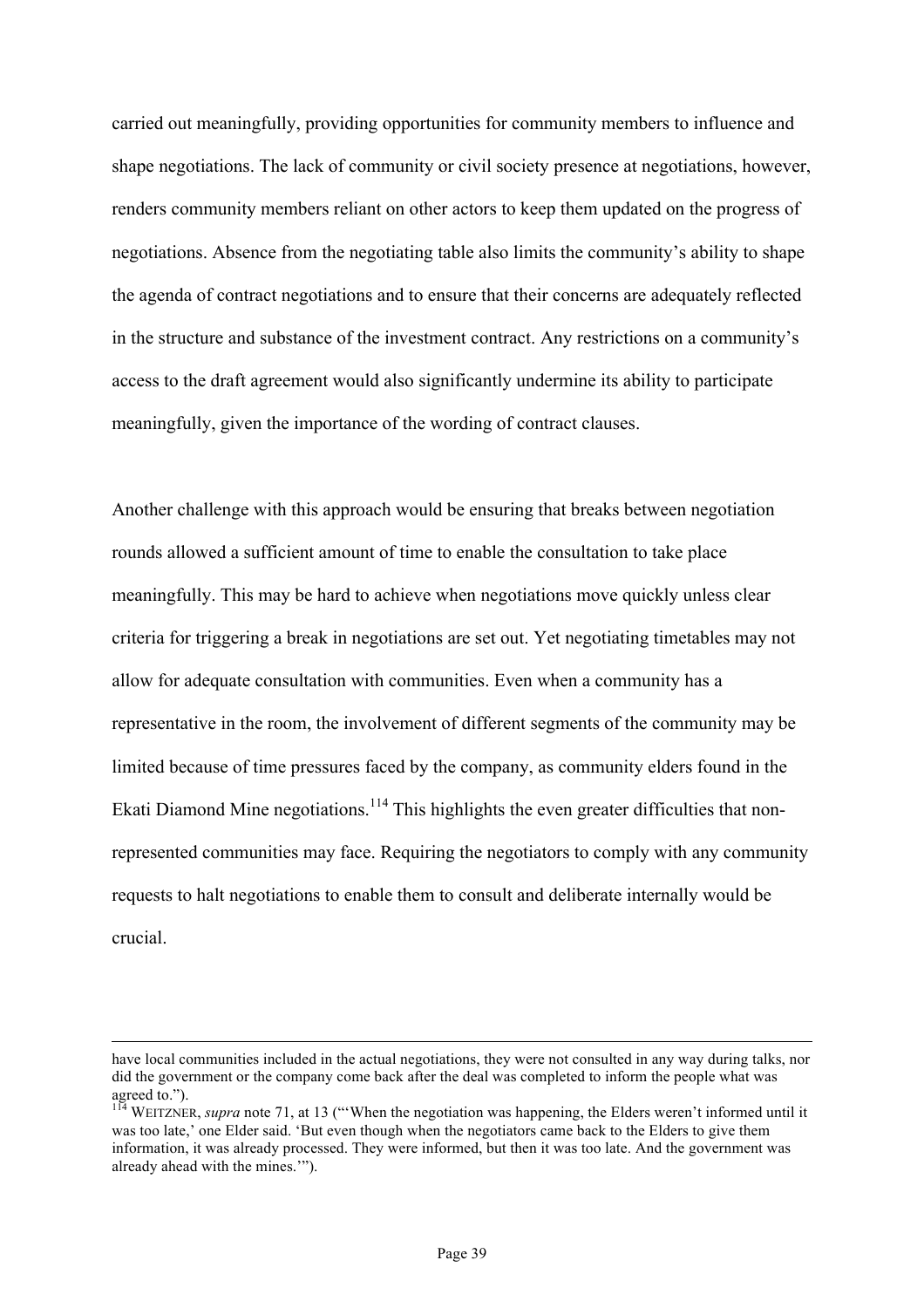Overall, this option holds some potential for improving consultation processes at the negotiation stage, by ensuring that communities are aware of developments and, potentially, that they can voice concerns and shape negotiations while they take place (though this will depend on the degree to which either party to the negotiations accurately reports back to the community and allows for community perspectives to influence negotiations). The option is less attractive as a means of ensuring FPIC: while communities may be more "informed," and while such processes would take place "prior" to the contract being finalized, the degree to which any consent is "free" may be undermined by the lack of opportunity to consider alternative options. Such an approach also risks the state proceeding to authorize projects in the absence of community consent, regardless of whether it has demonstrated that authorizing the project in the absence of such consent is meets the necessity and proportionality tests mentioned under "*A proviso…*" above.

#### 4. Option two: Community participation in negotiations, as a non-party

A second option for improved consultation and FPIC at the contract negotiation stage involves community representatives being present at, and directly participating in, investment contract negotiations, but not actually signing the agreement as a contractual party. The degree to which the community's representatives were able to participate would be influenced by their ability and willingness to follow and participate in discussions, and may also be affected by the attitudes of the government and company negotiators. Under such an arrangement, community representatives may need time and resources for skill building and preparation, as well as ongoing support, for example, from an adequately trained interpreter and, potentially, from legal advisors or civil society allies. Community representatives would also benefit from reserving the right to put negotiations on hold if more time is needed to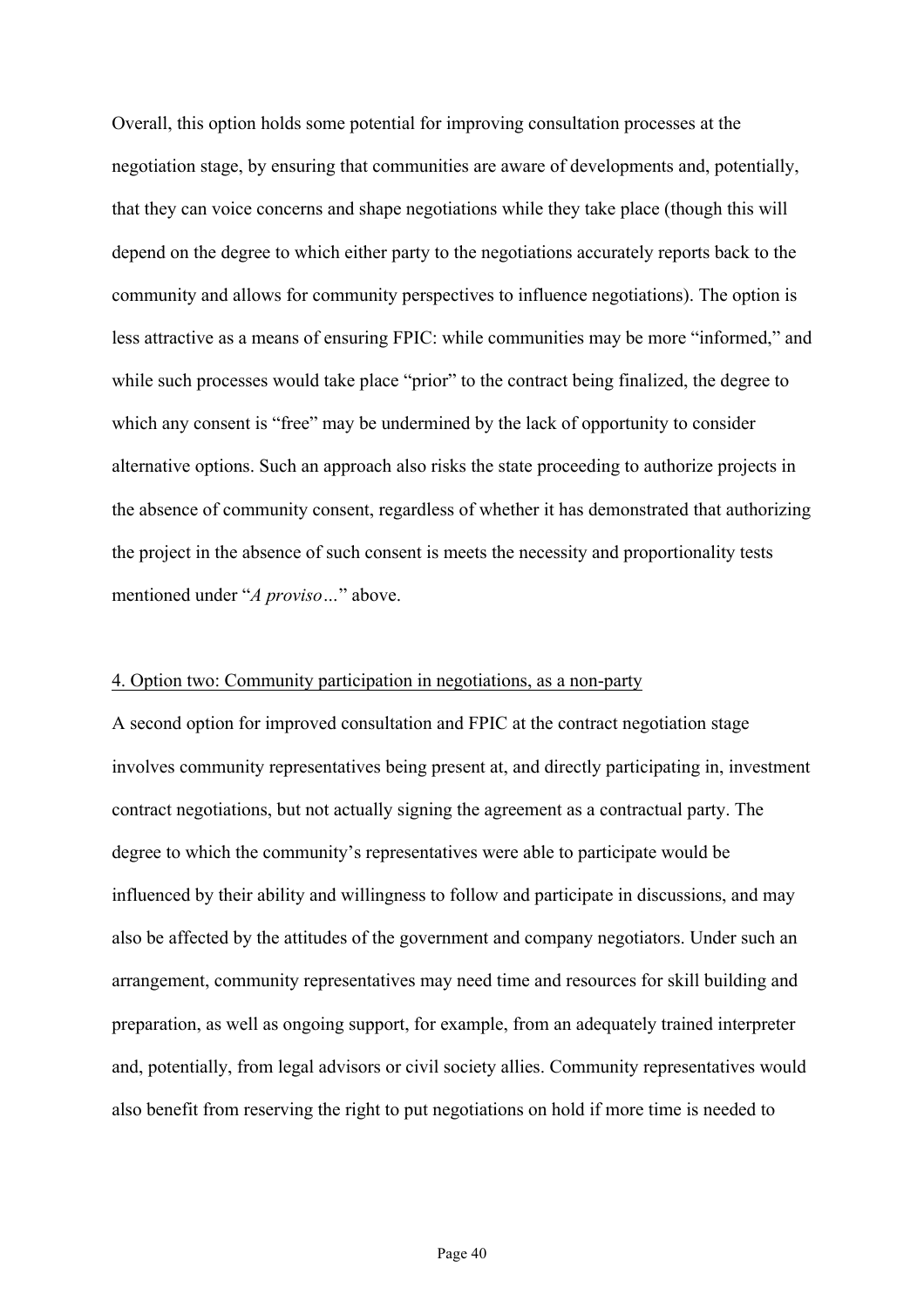consult with the broader community to obtain input on unexpected proposals or developments.

Representatives of communities and civil society organizations have already participated in negotiations with host governments and companies in ways similar to the approach outlined in this option. Examples include: the aforementioned reported inclusion of the Tindilo community in negotiations for an investment contract for the Tree Farms Sudan tree plantation and forestry conservation project in Southern Sudan (which had an annexed Community Support Program agreement between the community and the government);<sup>115</sup> the participation by Aboriginal representatives in contractual negotiations for the Ekati Diamond Mine, also discussed above; $116$  and Afghanistan EITI's presence as an observer of investment contract negotiations for an extractive project. $117$ 

The exact mechanism for determining who will represent the community at negotiations will vary, but should result in the selection of community members who are truly representative of the broader community. While traditional councils or other customary decision-making structures may be appropriate, these will often need to be accompanied by representatives from relevant segments of the community to ensure all perspectives are represented.<sup>118</sup> Also, as noted under option one, it will still be vital for community representatives to regularly report back to, and consult with, community members regarding the negotiations to ensure community members remain informed and can offer their opinions on new developments.

<sup>&</sup>lt;sup>115</sup> CHRGJ, *supra* note 102, at 16.<br><sup>116</sup> WEITZNER, *supra* note 71, at 6; Affolder, *supra* note 104, at 156; O'FAIRCHEALLAIGH, *supra* note 104.<br><sup>117</sup> KIENZLER ET AL., *supra* note 5, at 45.<br><sup>118</sup> For instance, during that community in negotiations, resulting in youth groups and Elders feeling that their views were not sufficiently represented. WEITZNER, *supra* note 71, at 12–13.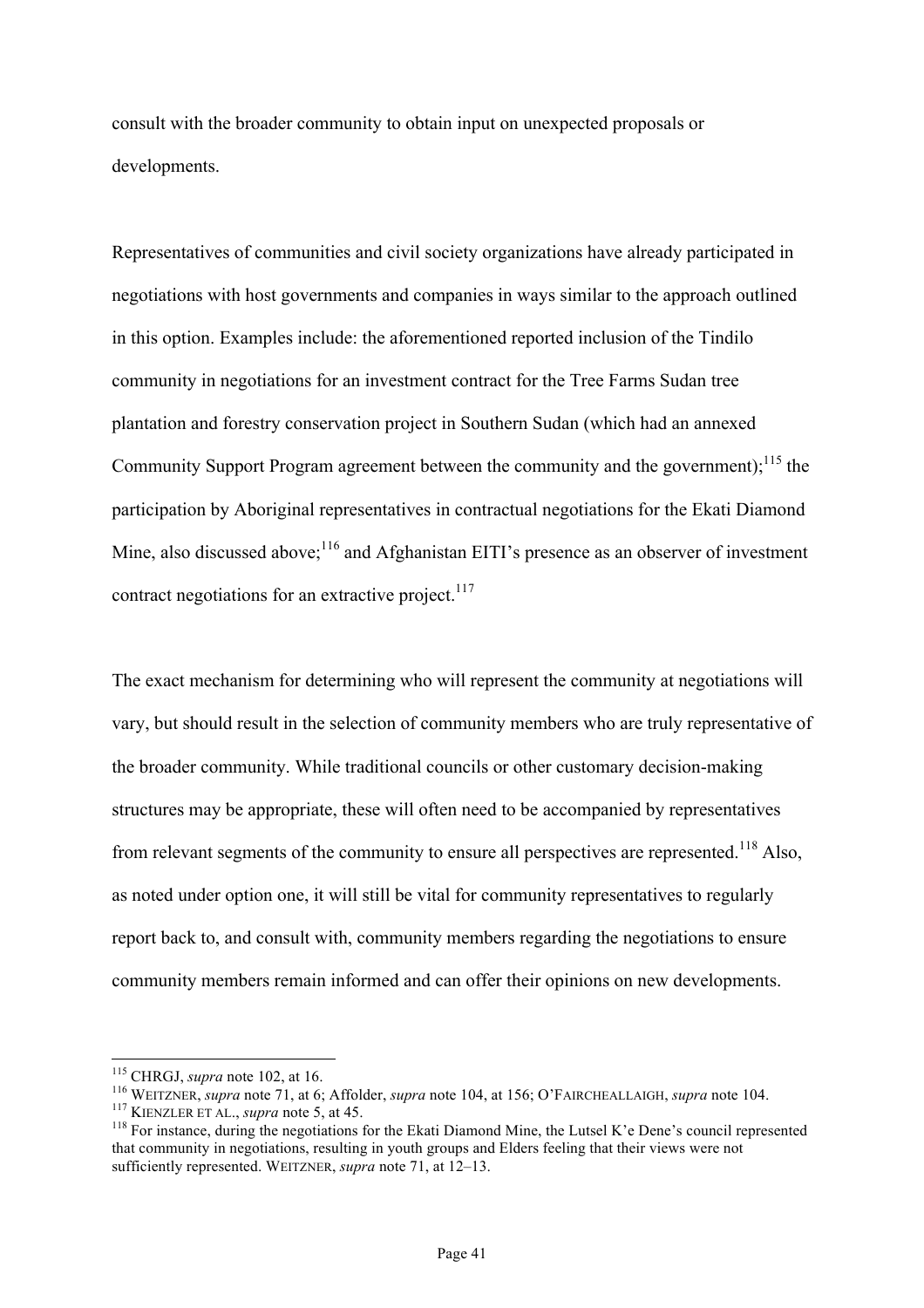Despite not being a formal party to any investment contract negotiated under this option, communities can use their participation in negotiations to bolster the enforceability of related community-investor or community-government agreements, which can be referenced in, or annexed to, the investment contract between the investor company and the state. For instance, the Community Support Program agreement for the Tindilo community is referenced in the investment contract for that project. $119$  Communities can also seek to include third party beneficiary clauses in the investment contract, $120$  though it is not yet common for such clauses to be created to the benefit of affected communities in investment contracts. Such clauses could identify the community as having enforceable rights under the investment contract—for instance, regarding company obligations to protect the environment or to avoid negative human rights impacts.<sup>121</sup>

# *Opportunities and challenges*

This option would immediately increase the community's access to information regarding the negotiations, and would provide another forum for community representatives to communicate and share their perspectives with the government and the investor. Being in the

<sup>120</sup> In the agricultural context, *see, e.g.*, Memorandum of Understanding between the Sierra Leone Ministry of Agriculture, Forestry and Food Security, Ministry of Finance and Economic Development, Ministry of Trade and Industry, and Sierra Land Development Ltd., art. 6, appendix, arts. 10–11 (2013),

http://www.openlandcontracts.org/contract/ocds-591adf-2317427356/view# (granting third party beneficiary rights to the investor's shareholders, contractors and subcontractors with regard to a stabilization clause and a clause prohibiting nationalization and expropriation). In the extractive industries context, *see, e.g.*, Mineral Development Agreement between the Government of the Republic of Liberia, Western Cluster Limited, Sesa Goa Limited, Bloom Fountain Limited, and Elenilto Minerals & Mining LLC, art. 27.9 (2011),

<sup>121</sup> International Senior Lawyers Project & Columbia Center on Sustainable Investment, *Guide to Land Contracts: Forestry Projects* 8 (2017), http://ccsi.columbia.edu/files/2017/01/GuidetoLandContracts-ForestryProjects.pdf; UNIDROIT Working Group on Agricultural Land Investment Contracts, UNIDROIT/FAO/IFAD Legal Guide on Agricultural Land Investment Contracts: ALIC Zero Draft 32–33 (2019).

<sup>&</sup>lt;sup>119</sup> Land Title Agreement between the Ministry of Agriculture & Forestry, Central Equatoria State, and Tree Farms Sudan Ltd., art. 4.6 (2008), http://www.openlandcontracts.org/contract/ocds-591adf-2526678534/view#/pdf/page/2/annotation/24035.

http://resourcecontracts.org/contract/ocds-591adf-6207349867/view#/pdf (granting third party beneficiary rights to the investors' shareholders to invoke mediation and arbitration rights).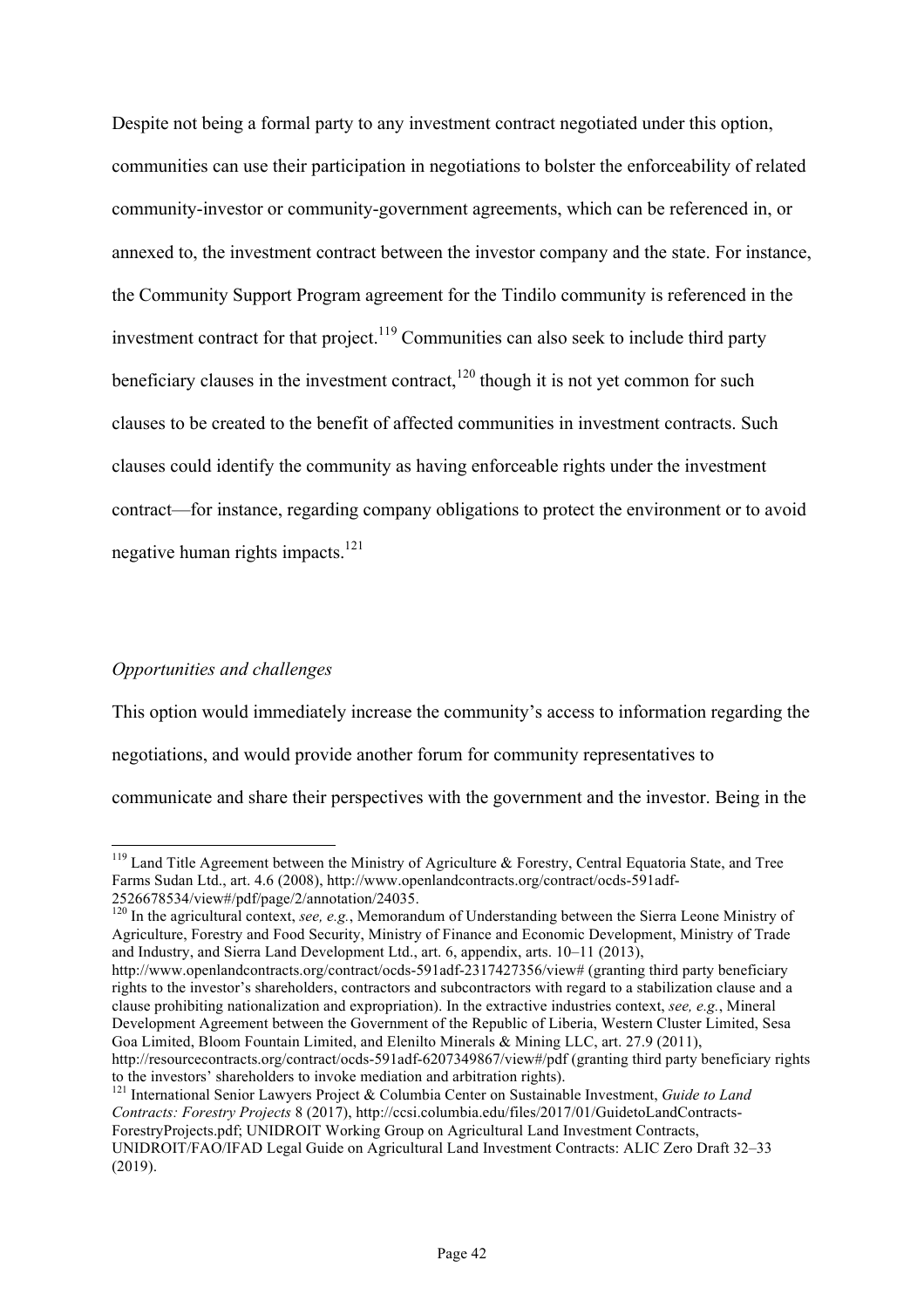negotiation room also creates more opportunities for community representatives to influence negotiations—both substantively and, if negotiations are proceeding too quickly or if a break is needed to allow for further consultation with community members, procedurally.

The principal challenge of this option is that the community's ability to influence negotiations might be undermined by the fact that it is not a formal party to the agreement. There will be no guarantee that the community will be able to shape what is agreed upon, especially if the contracting parties begin to "backchannel" negotiations away from the community's scrutiny.

Nevertheless, this approach does create the potential for improved consultation, given that community representatives will be more informed regarding the direction negotiations take, and will be well-placed to seek to influence negotiations as they take place. It also can contribute to ensuring communities are informed, as required by FPIC requirements. However, to the extent that communities risk having their views ignored during negotiations this option will fall short of being an adequate instantiation of meaningful consultation or FPIC.

5. Option three: Including the community as a party / Tripartite investment contracts A third option for improved consultation and FPIC at the contract negotiation stage would involve the community being a party to the investment contract. This would make the contract a tripartite<sup>122</sup> or "multi-actor"<sup>123</sup> investment contract, with the host government, the

<sup>&</sup>lt;sup>122</sup> BOUDREAUX & NEYMAN, *supra* note 66, at 37–38.<br><sup>123</sup> Ibironke T. Odumosu-Ayanu, *Governments, Investors and Local Communities: Analysis of a Multi-Actor Investment Contract Framework*, 15 MELB. J. INT'L L. 473 (2014) [hereinafter Odumosu-Ayanu, MJIL]; Ibironke T. Odumosu-Ayanu, *Multi-Actor Contracts, Competing Goals and Regulation of Foreign Investment*,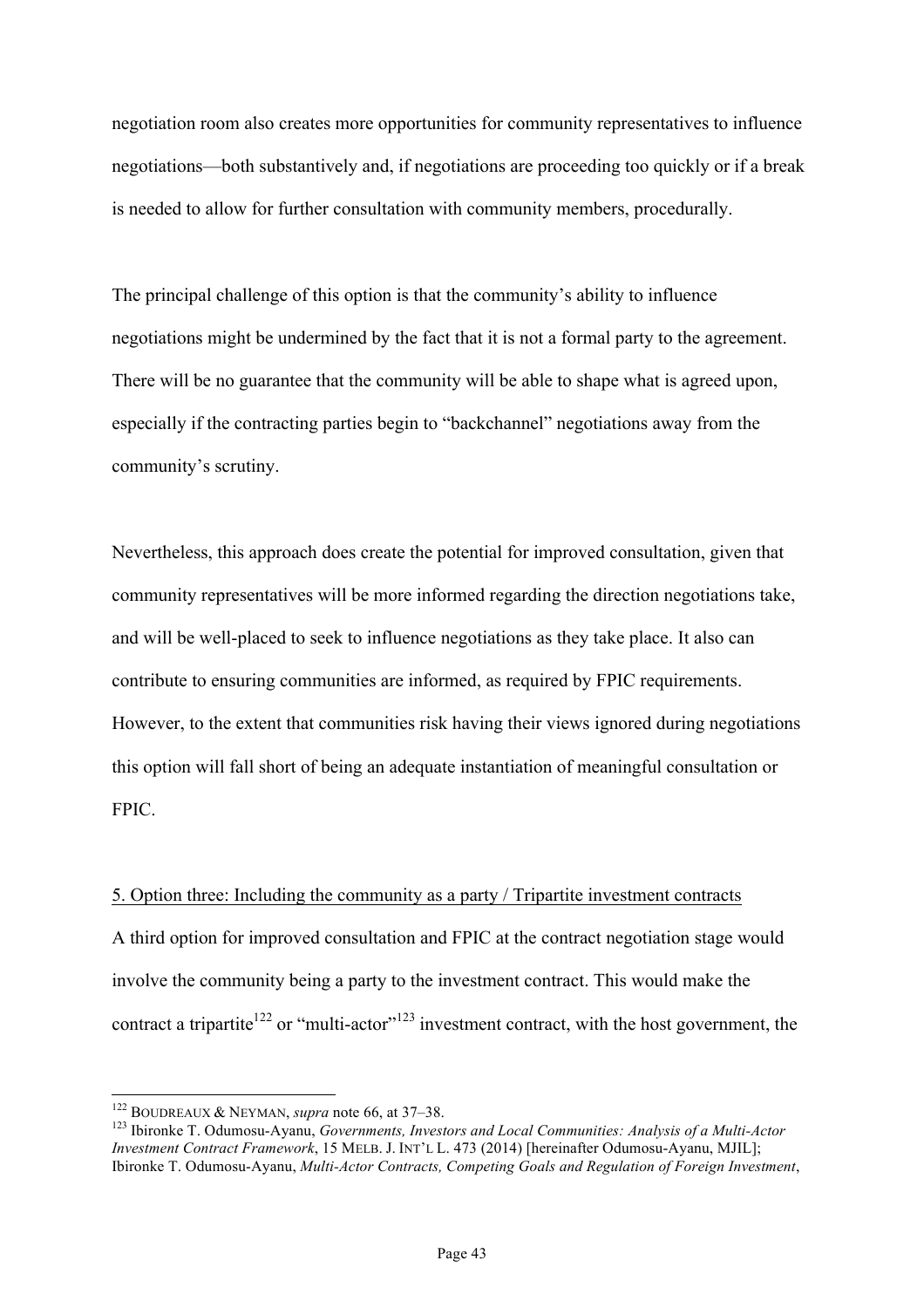investor, and the local community (or communities or peoples) as parties. The contract would set out the government's and investor company's obligations with regard to the investment as it normally would in an investor-state contract. Depending on how the contract is structured, the community could obtain enforceable rights to hold either actor to account if they were in breach of the contract.

Examples of other types of tripartite contracts between governments, companies, and affected communities exist, but only provide a limited insight into what tripartite investment contracts for resource investments would include and how they would operate in practice. Tripartite contracts also should not automatically be regarded as FPIC-compliant: their compliance will depend on the circumstances in which they are negotiated and whether the option to withhold consent is on the table, among other factors. One example of a tripartite agreement requirement comes from Mozambique, which requires mining companies to enter into tripartite memoranda of understanding with the government and families or communities who may face resettlement, with such memoranda detailing the amount of compensation the company will pay to those families or communities.<sup>124</sup> Tripartite agreements in the context of extractive industries have also been negotiated in Canada. For instance, a socio-economic agreement for the Diavik Diamonds Project was entered into between the investor company (Diavik Diamond Mines Inc., owned by Rio Tinto), the government of the Northwest Territories of Canada, and five aboriginal signatories, $125$  some of whom were involved in the Ekati Diamond Mine negotiations. The agreement focuses on benefit sharing, including

 <sup>65</sup> U.N.B.L.J. 269 (2014) [hereinafter Odumosu-Ayanu, UNBLJ]; UNIDROIT Working Group on Agricultural Land Investment Contracts, *supra* note 121, at 31–32.<br><sup>124</sup> Mining Law No. 20/2014, art. 30 (Mozam.).<br><sup>125</sup> Socio-Economic Monitoring Agreement between Diavik Diamond Mines Inc., Government of the Northwest

Territories, Dogrib Treaty 11 Council, Lutsel K'e Dene Band, North Slave Métis Alliance, Yellowknives Dene First Nation, and Kitikmeot Inuit Association (1999), https://opencommunitycontracts.org/contract/northwestterritories-and-aboriginal-peoples-diavik-diamond-mines-1999-socio-economic-monitoring-agreement/.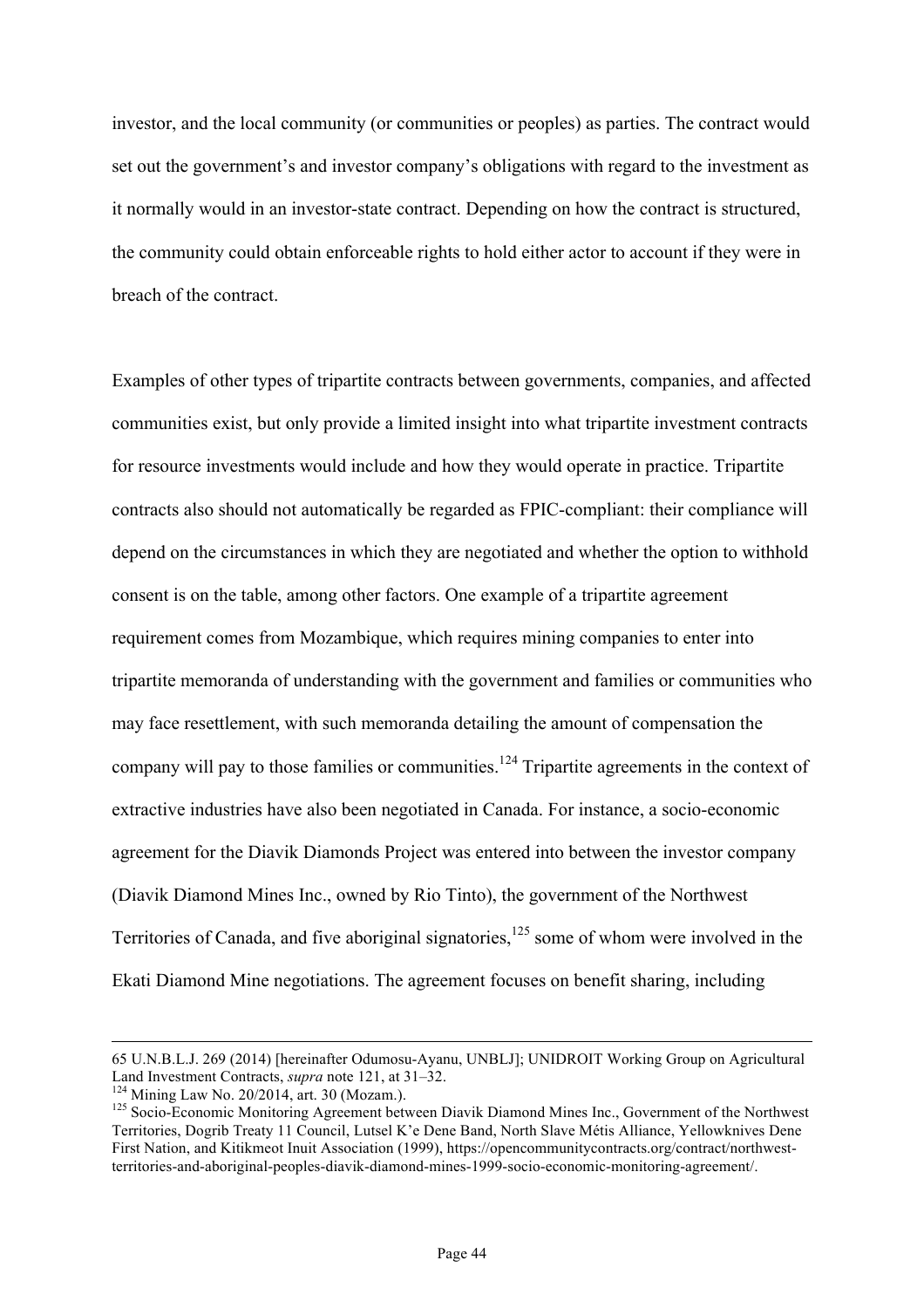employment creation, and environmental monitoring, and was used as the basis for five subsequent individual participation agreements with each aboriginal signatory.<sup>126</sup> A second example comes from the same Canadian territory; the Snap Lake environmental agreement has as its parties the Government of Canada, the Government of the Northwest Territories, the investor company (De Beers Canada Mining Inc.), and four aboriginal signatories.<sup>127</sup> The agreement focused on environmental management. While both agreements detail important processes and mechanisms ancillary to the project—the Diavik agreement sets up an advisory board and details the company's benefit sharing commitments, while the Snap Lake agreement establishes an environmental monitoring agency to be established by the aboriginal signatories—neither cover the full range of issues usually included in investment contracts. Finally, the Pooling and Sharing Joint Venture between the South African government, Alexkor (a government-owned company), and a corporate vehicle for the Richtersveld community is an example of a tripartite investment contract, albeit of a very unique character. The agreement reportedly sees the two corporate parties pooling their marine and land mining rights and having equal representation on the Joint Board, with Alexkor entitled to a 51% share in the joint venture, and the community's company entitled to the remaining  $49\%$ <sup>128</sup>. This agreement has been noted to arise from unique factors, including a landmark court ruling in favor of the community that legally recognized the community's customary ownership of land and mineral resources, and significant government assistance and cooperation.<sup>129</sup>

<sup>127</sup> Environmental Agreement between the Government of Canada, Government of the Northwest Territories, De Beers Canada Mining Inc., Dogrib Treaty 11 Council, Lutsel K'e Dene Band, Yellowknives Dene First Nation, and North Slave Métis Alliance (2007), http://www.slema.ca/wp-content/uploads/2011/02/De-Beers-Final-Environmental-Agreement-PDF1.pdf. *See* DOYLE & CARIÑO, *supra* note 42.<br><sup>128</sup> COTULA, *supra* note 100, at 28 (Box 3).<br><sup>129</sup> *Id* 

<sup>&</sup>lt;sup>126</sup> Richard Missens et al., Aboriginal Partnerships in Canada: Focus on the Diavik Diamond Mine, 1 J. ENTERPRISING COMMUNITIES: PEOPLE & PLACES GLOBAL ECON. 54, 56–57 (2007).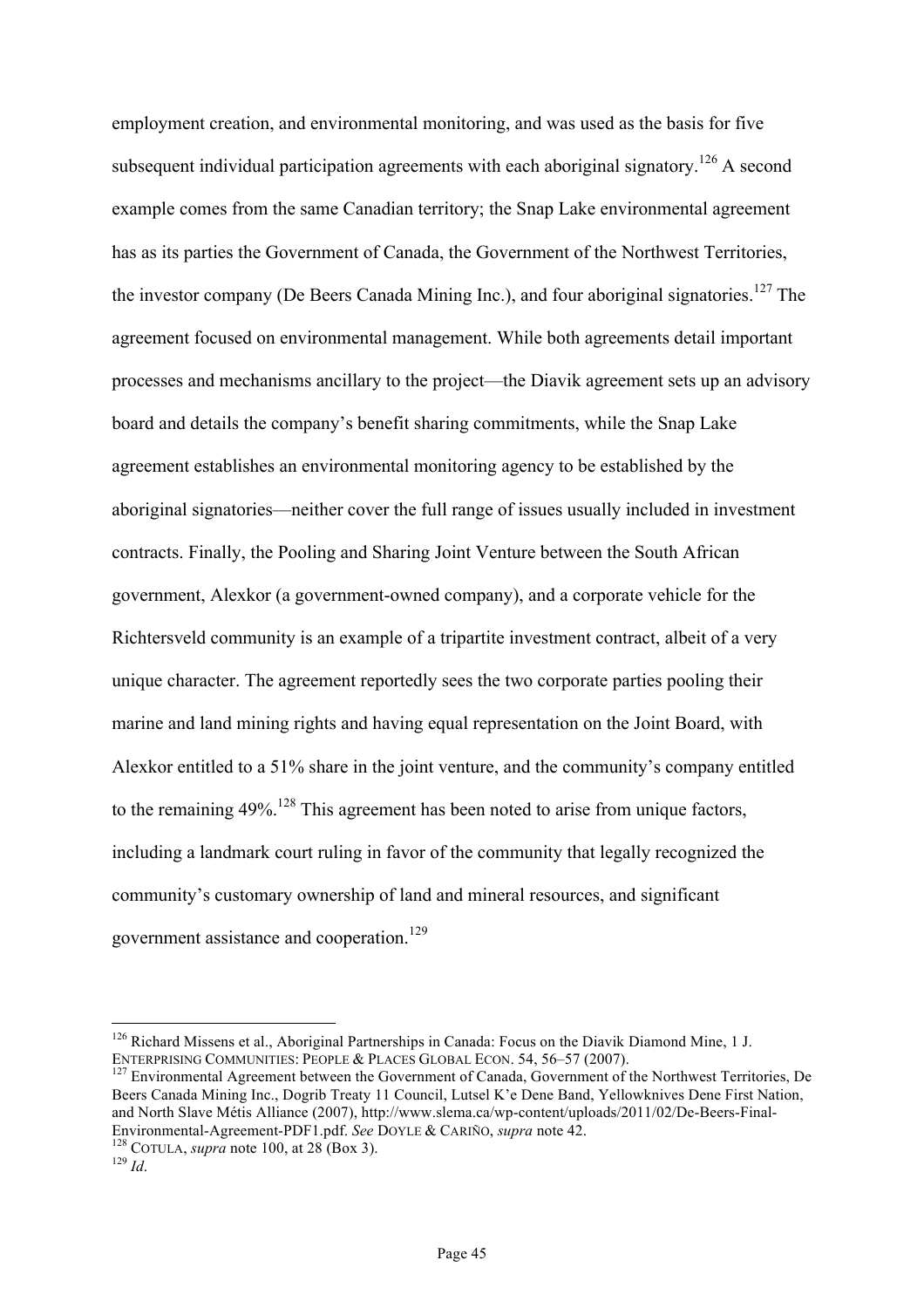Communities with prior experience with formal negotiations—such as Indigenous communities that have previously negotiated treaties with governments or community development agreements with companies—will be especially well placed to embark upon this mode of participation.<sup>130</sup> It has also been suggested that tripartite contracts may be more likely to work where there is a "special need for cooperation," a manageable number of contractual parties, and an expectation of cooperation—and not strategic stalling or opposition—towards reaching an agreement.<sup>131</sup> (This final criterion should not, however, be regarded as fixed or binary. Community opposition, however vociferous, may often be a result of failures by governments and companies to respect and operationalize community rights to FPIC and meaningful participation in the first place. In such circumstances, opposition may be one of a very limited set of options available to the community.<sup>132</sup>)

#### *Opportunities and challenges*

Provided the project-affected community would have adequate time and access to sufficient resources, skill building, and technical support from lawyers, paralegals, and other support providers, this option would strengthen the community's opportunity to be meaningfully consulted on, and to influence and potentially consent to, the exact parameters of the investment contract eventually agreed upon. Opportunities for communities to set the agenda of negotiations and exercise leverage over decision-making regarding the project's design are

<sup>&</sup>lt;sup>130</sup> *See* Affolder, *supra* note 104, at 164 ("Why did this agreement happen at Ekati? Local Aboriginal groups were effective negotiators, with the legal and technical capacity to negotiate the agreements. One company official described the Aboriginal negotiators involved as 'the best negotiators in the world' given their decades-

long experience with land claims negotiations."). <sup>131</sup> Odumosu-Ayanu, UNBLJ, *supra* note 123, at 304 (referring to Meinhard Doelle, *Regulating the Environment by Mediation and Contract Negotiation: A Case Study of the Dona Lake Agreement*, 2 J. ENVTL. L. & PRAC. 189, 212 (1992)).<br><sup>132</sup> Indigenous Representative, Intervention at Columbia Center on Sustainable Investment and Middlesex

University Workshop (Apr. 25, 2019) ("[T]he executive is the one to oversee [the consultation process]. And they do this knowing that it will be done in bad faith. ... The State, acting in bad faith in 2002, said there was consultation [but] they had done it in a way that was totally illegal and unconstitutional. This is a vicious cycle. The state says these communities have been consulted, but the communities think they have been fooled. … [In this case], communities opposed the mining activities and asked that the consultation be made via vote.").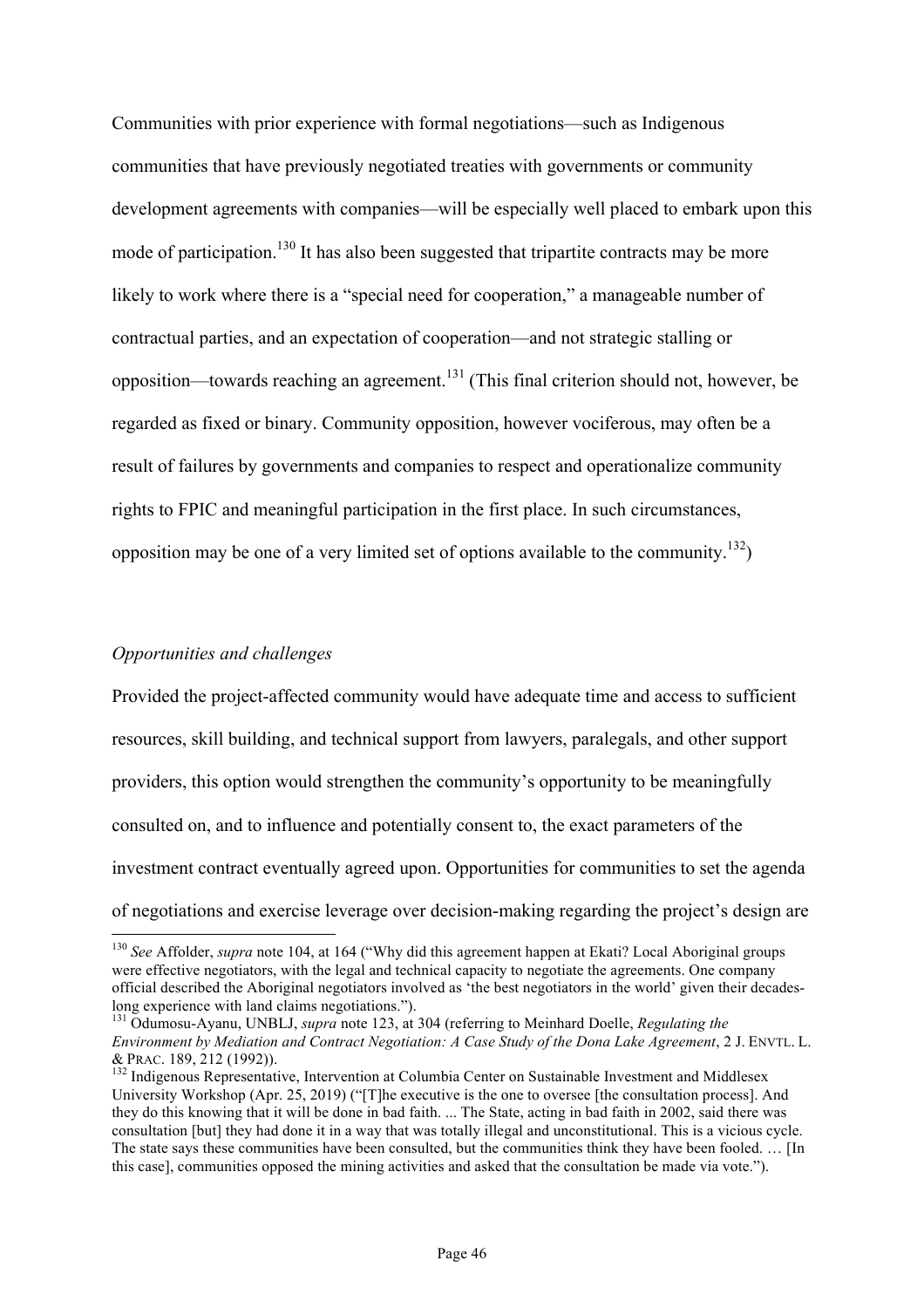generally rare.<sup>133</sup> This option provides a genuine opportunity to do so, and may lead to investment contracts that minimize the adverse impacts of, and potentially leverage the benefits of, the investment projects.<sup>134</sup> Close participation in negotiations can also help to set expectations regarding the degree to which the community may wish to have a regular line of communication with the company and to be involved in future decision-making regarding the project when community members' rights may be affected—potentially including in the design of any resettlement plans and water management plans.

Tripartite contracts could also give the community rights to enforce the contract in the event of breaches of obligations by the government or company. It would mean the community would have enforceable contractual rights against both the government and the company once negotiations have been finalized, and that any "benefits" or local development projects that a company is required to undertake are established in the context of full awareness of the community's stated priorities, and its ability to enforce them. Linking clauses important for the community to the validity of permissions for carrying out the investment—which is of supreme importance to the investor—could give the community more leverage to enforce its entitlements and hold the company to its responsibilities (though inclusion of such clauses may be very difficult to achieve during negotiations). In addition, the prospect of an enforceable contract may also increase the likelihood that the company and government partners will properly engage with community proposals during negotiations, thereby bolstering the degree to which the community can participate and drive decision-making.

<sup>&</sup>lt;sup>133</sup> Affolder, *supra* note 104, at 173–74.<br><sup>134</sup> The presence of organized community members could also assist governments with low capacity who may not have the expertise or the political motivation to ensure that each aspect of the contract is sufficiently considered and adapted to the needs of the country and the local community.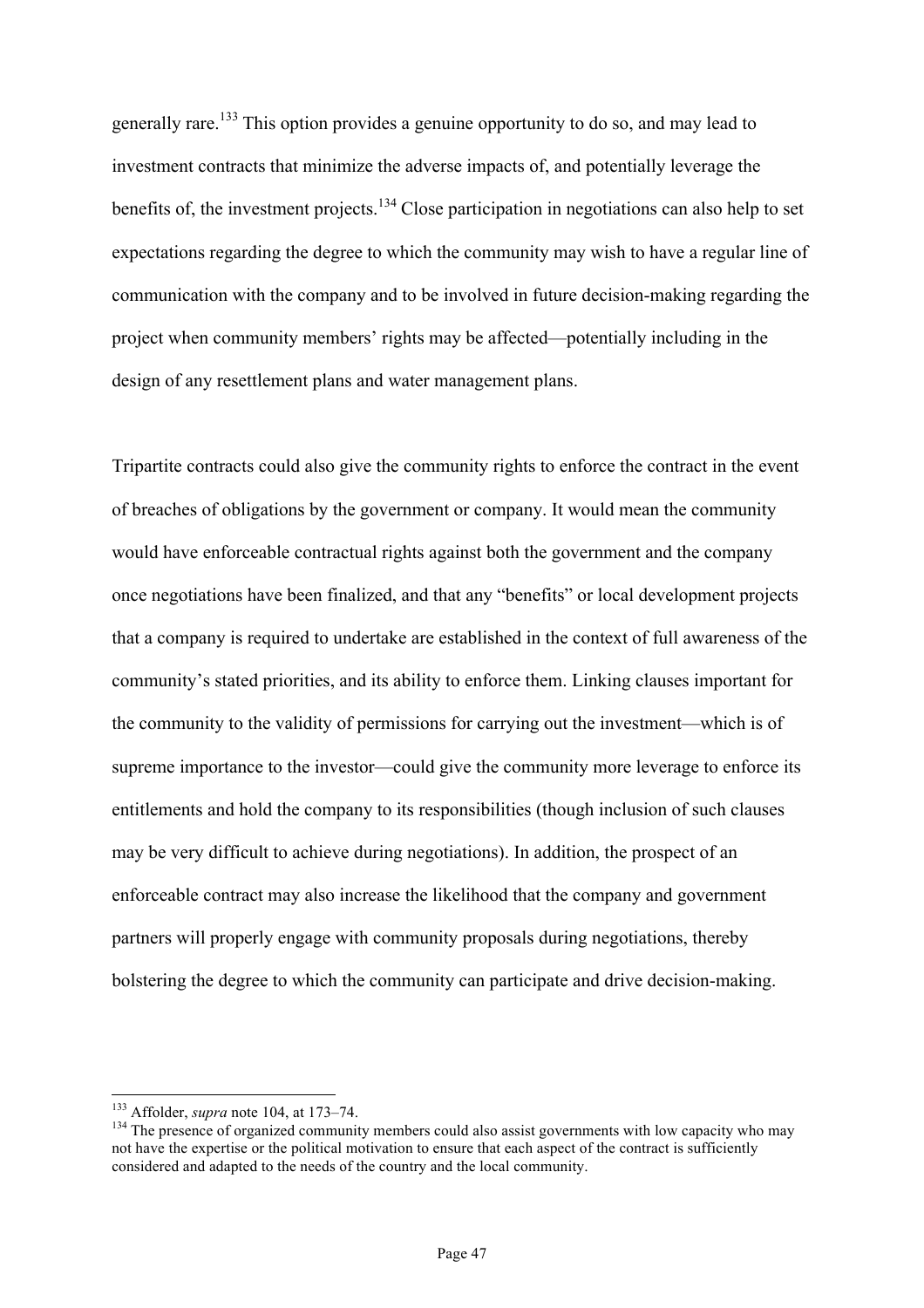In both common law and civil law jurisdictions, the community, by being a party to the contract, may also be able to invoke a rich body of contract law protections that are aimed at addressing power imbalances between contracting parties. Common law protections include protections against unconscionable conduct, misrepresentation, undue influence, and duress;<sup>135</sup> civil law protections include the doctrine of cause, protections against unfair contract terms and defects of consent (including lesion), and requirements to provide information.<sup>136</sup> These protections echo FPIC requirements that consent and consultation be "free," and may thus provide an additional means of enforcing FPIC and consultation rights. The availability of these protections could also create additional incentives for the government and company to comply with the FPIC standard during the contract negotiation stage.

This option too will face challenges, most of which might arise with options one and two as well. In many instances, the community will face power imbalances, which may only be partially mitigated, rather than alleviated, by skill building, empowerment, advice, sufficient time and resources to prepare, and the promise of contractual law protections. Companies may seek to "buy off" any community resistance to proposals $137$  and procure authorization from individuals falsely purporting to represent the community.<sup>138</sup> This option would also require a degree of cooperation and inclusiveness afforded by the government that has so far proven rare.<sup>139</sup> Further, questions remain as to how the many host governments that already

<sup>&</sup>lt;sup>135</sup> Odumosu-Ayanu, MJIL, *supra* note 123, at 27; Gathii & Odumosu-Ayanu, *supra* note 100, at 71.<br><sup>136</sup> Ejan Mackaay, *The Civil Law of Contract*, *in* ENCYCLOPEDIA OF LAW AND ECONOMICS 424 (Gerrit De Geest

ed., 2nd ed. 2011); Hannes Rosler, *Protection of the Weaker Party in European Contract Law: Standardized* 

<sup>&</sup>lt;sup>137</sup> Affolder, *supra* note 104, at 173–74; WEITZNER, *supra* note 71, at 11.<br><sup>138</sup> Indigenous Representative, Intervention at Columbia Center on Sustainable Investment and Middlesex University Workshop (Apr. 25, 2019).

 $^{139}$  *Id.*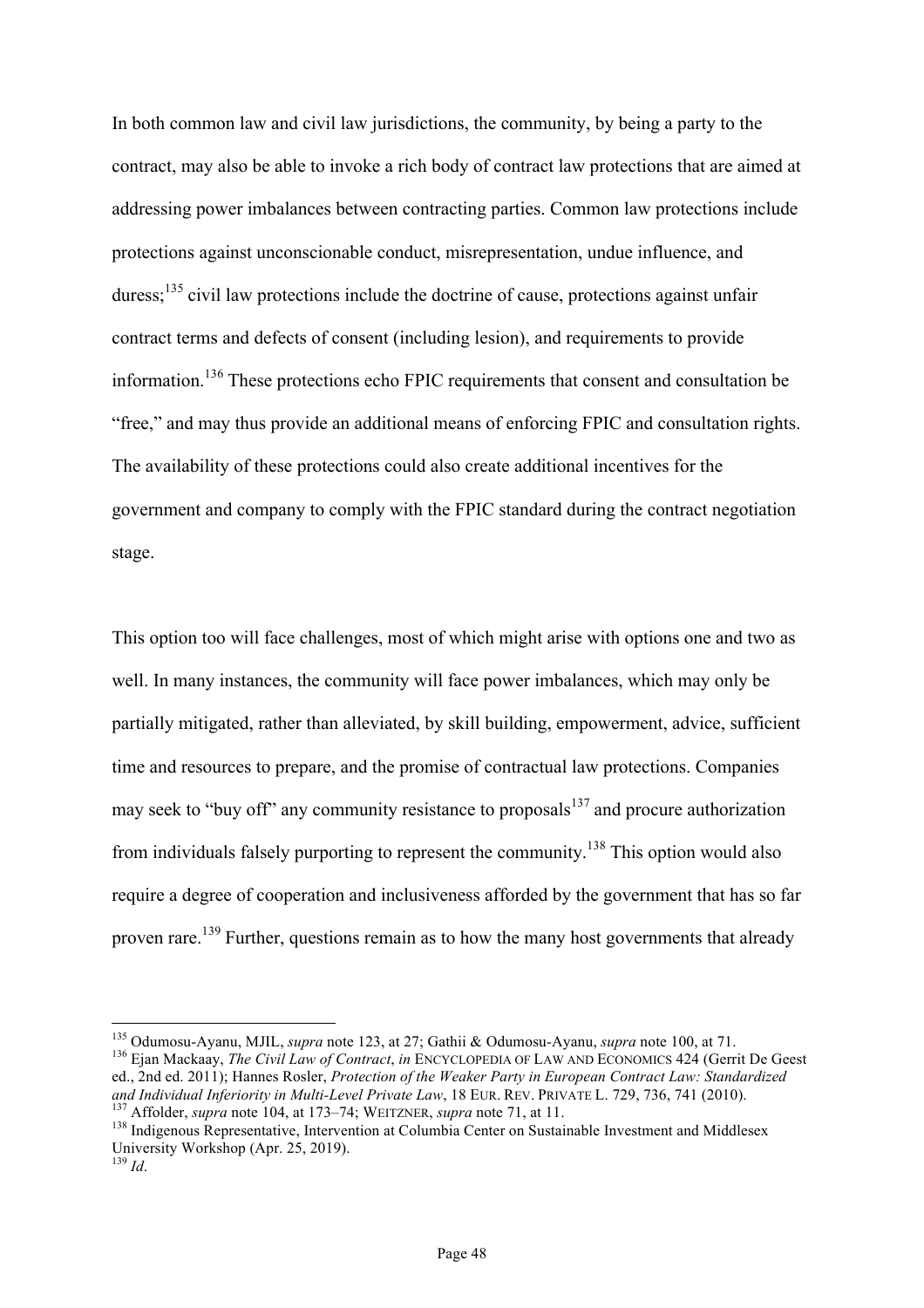struggle to negotiate advantageous investment contracts<sup>140</sup> would manage with a third party in the room. In addition, community members participating in negotiations have reported many adverse impacts in doing so, including stress and consultation fatigue, as well as disputes within the community and with other communities regarding the amount and allocation of financial benefits.<sup>141</sup> There also is no guarantee that communities empowered to participate in negotiations will be able to successfully negotiate agreements that meet community concerns.142 Despite these challenges, the prospect of tripartite investment contracts creates real possibilities for effectively building FPIC and consultation into investment contract negotiations.

# **V. Conclusion**

Government obligations with regard to consultation and FPIC are designed to enable communities to exercise a greater degree of influence over decision-making regarding the use of their lands and resources, and can also ensure greater protection of other human rights of affected communities in the context of natural resource investments. Yet in practice, these standards are rarely carried out adequately, despite important innovations by communities and civil society allies. Investment contract negotiations are one stage of the investment process that is relatively unexplored, and where current consultation or FPIC processes conducted by governments and companies are almost always inadequate. Yet the importance of getting meaningful consultation and FPIC right at this stage should not be underestimated: the signing of an investment contract without meaningful consultation and consent will

<sup>&</sup>lt;sup>140</sup> SZOKE-BURKE & CORDES, *supra* note 80, at 26–31.<br><sup>141</sup> WEITZNER, *supra* note 71, at 16–18.<br><sup>142</sup> Researchers studying the Tindilo community's involvement in negotiations noted that the resulting agreements were lopsided and written in "remarkably vague terms." CHRGJ, *supra* note 102, at 56, 54. Similarly, community members from Lutsel K'e Dene noted that the agreement negotiated "had some serious flaws." WEITZNER, *supra* note 71, at 29.